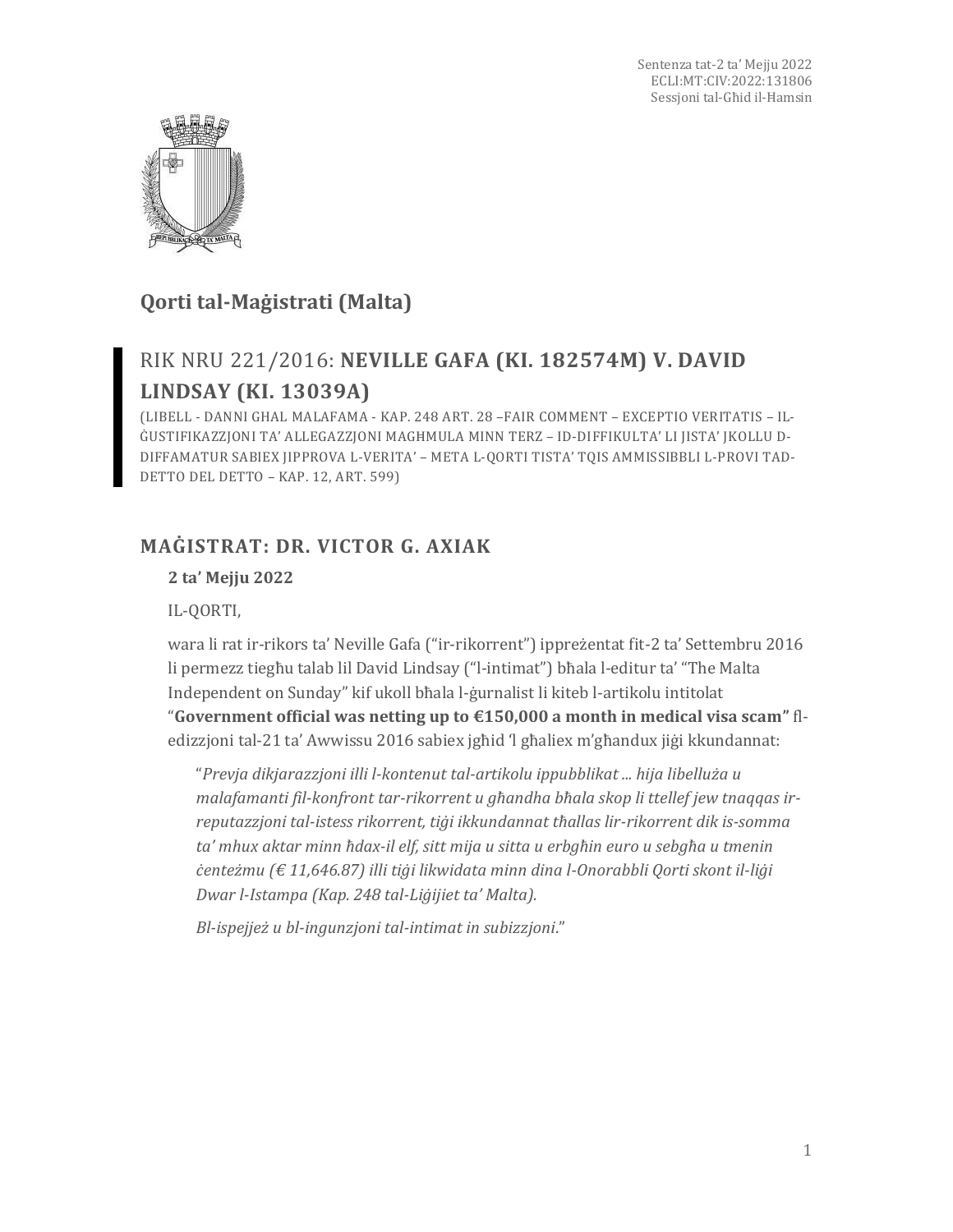wara li rat ir-risposta tal-intimat ippreżentata fil-21 ta' Ottubru 2016<sup>1</sup> li permezz tagħha rrisponda kif ġej:

*"Illi t-talbiet tal-attur huma infondati fil-fatt u fid-dritt u għandhom jiġu miċħuda blispejjeż kontrih għas-segwenti raġunijiet –*

- 1. *Li l-kontenut tal-artikolu lamentat mhux libelluż u / jew malafamanti fil-konfront tar-rikorrent u ma jirrappreżentax fatti inveritieri u għalhekk, ma kienx intiz sabiex itellef jew inaqqas ir-reputazzjoni tar-rikorrent.*
- 2. *Illi l-kontenut tal-artikolu lamentat jikkonsisti biss f' fatti verifikabbli u kummenti dwar kwistjonijiet fl-interess pubbliku li għalhekk, jikkonsistu f' fair comment, kritika aċċettabbli f' soċjetà' demokratika u ezercizzju tal-liberta' tal-espressjoni sancita, inter alia, mill-Kostituzzjoni ta' Malta u l-Konvenzjoni Ewropea tad-Drittijiet tal-Bniedem.*
- 3. *Salv eċċezzjonijiet ulterjuri."*

wara li rat li fis-seduta tat-13 ta' Marzu 2017 il-partijiet qablu li l-provi kollha miġbura f'din il-kawża għandhom japplikaw ukoll għal-kawża numru 220/2016 u viċe-versa;

wara li rat li l-Qorti diversament preseduta semgħet ix-xhieda tar-rikorrent Neville Gafa fis-seduti tas-16 ta' Jannar 2017<sup>2</sup> u 13 ta' Marzu 20173; tal-Ispettur Rennie Stivala fisseduta tas-16 ta' Jannar 2017<sup>4</sup>; ta' Ivan Grech Mintoff fis-seduti tal-14 ta' Mejju 2018<sup>5</sup>, 18 ta' Ġunju 20186, 15 ta' Novembru 2018<sup>7</sup> u 21 ta' Jannar 20198;

wara li rat illi din il-kawża ġiet assenjata lil din il-Qorti kif presjeduta permezz talassenjazzjoni magħmula ai termini tal-Artikolu 520(1)(a) tal-Kap. 9 tal-Ligijiet ta' Malta u tal-Artikolu 11(9) tal-Kap. 12 tal-Ligijiet ta' Malta b'effett mill-10 ta' Mejju 2019,

wara li rat li din il-Qorti kif presjeduta semgħet ix-xhieda ta' Mohammed Najib Ayman, Mohammed Alseed Misbah, Mohammed Ali Algool, Hamza Hussain u Mohammed Salem

<sup>1</sup> Fol 8

<sup>2</sup> Fol. 18-30

<sup>3</sup> Fol. 37-38

<sup>4</sup> Fol. 31-35

<sup>5</sup> Fol. 72-78

<sup>6</sup> Fol. 79A – 79C

<sup>7</sup> Fol. 175 - 212

<sup>8</sup> Fol. 230A – 230 J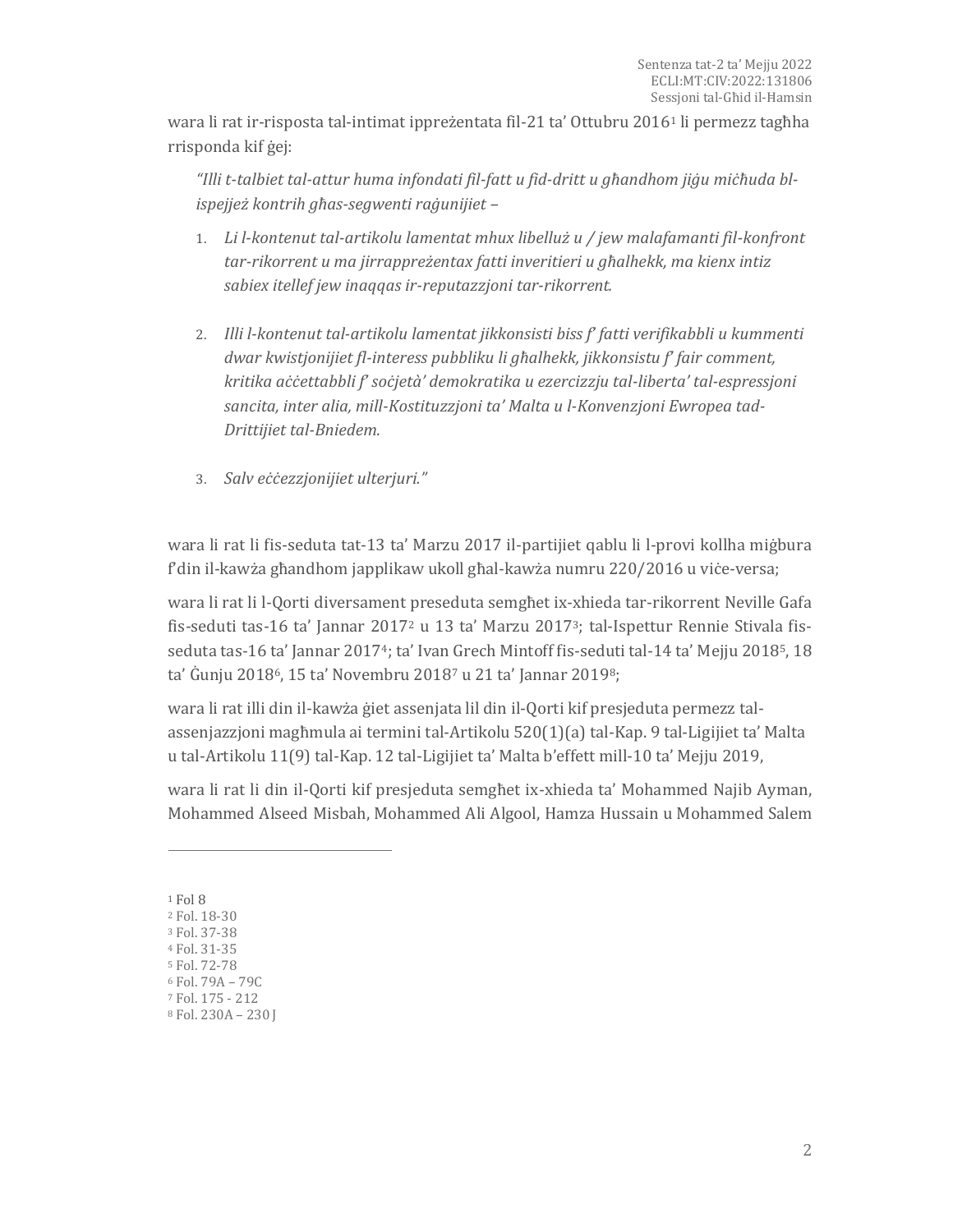Agag permezz tal- video conferencing fis-seduta tat-28 ta' Ottubru 2019<sup>9</sup> u bl-istess mezz semghet ix-xhieda ta' Yousef Abdulwahab<sup>10</sup> u Dao Salem Ali Elamoud<sup>11</sup> fis-seduta tal-10 ta' Mejju 2021;

wara li rat id-dokumenti kollha li ġew esebiti fil-kors tal-kawża inkluż l-affidavit talintimat, 12

wara li qrat it-traskrizzjonijiet tax-xhieda kollha mogħtija f'din il-kawża,

wara li semgħet it-trattazzjoni finali magħmula għan-nom tal-intimat mill-Avukat Dr. Peter Fenech,

qed tagħti din is-

### **Sentenza**

#### **Liġi applikabbli**

1. Għall-finijiet ta' preċiżjoni jingħad illi fl-14 ta' Mejju 2018, ċioe' ftit inqas minn sentejn wara l-ftuħ ta' din il-kawża, daħal fis-seħħ permezz tal-Att XI tal-2018 il-Kap. 579 intitolat 'l-Att dwar il-Midja u l-Malafama'. Għalkemm b'effett mill-14 ta' Mejju 2018 ġie mħassar ukoll il-Kap. 248 tal-Ligijiet ta' Malta madanakollu ai termini tal-Artikolu 25(2) tal-Kap. 579:

*'25(2) l-Att imħassar, kif fis-seħħ qabel ma jiġi mħassar permezz ta' dan l-Att, għandu jkompli japplika fir-rigward ta' kawżi pendenti fil-qorti fiż-żmien li jitħassar'*

2. Għaldaqstant huwa ċar illi huma d-dispożizzjonijiet tal-Kap. 248 (L-Att dwar l-Istampa) li japplikaw għall-kawża odjerna.

#### **Il-mertu tal-każ**

3. L-artiklu mertu ta' din il-kawża kien l-ewwel wieħed minn sensiela ta' artikli miktuba mill-intimat fil-konfront tar-rikorrent fuq l-istess tema u ppubblikati fuq ilgazzetta "The Malta Independent on Sunday". L-artiklu ppubblikat fil-21 ta' Awwissu 2016 kien iġorr it-titlu "**Government official was netting up to €150,000 a month in medical visa scam**". It-tieni artiklu, ippubblikat ġimgħa wara

<sup>9</sup> Fol. 241 – 266

<sup>10</sup> Fol. 281-287

<sup>11</sup> Fol. 288-29

<sup>12</sup> Fol 49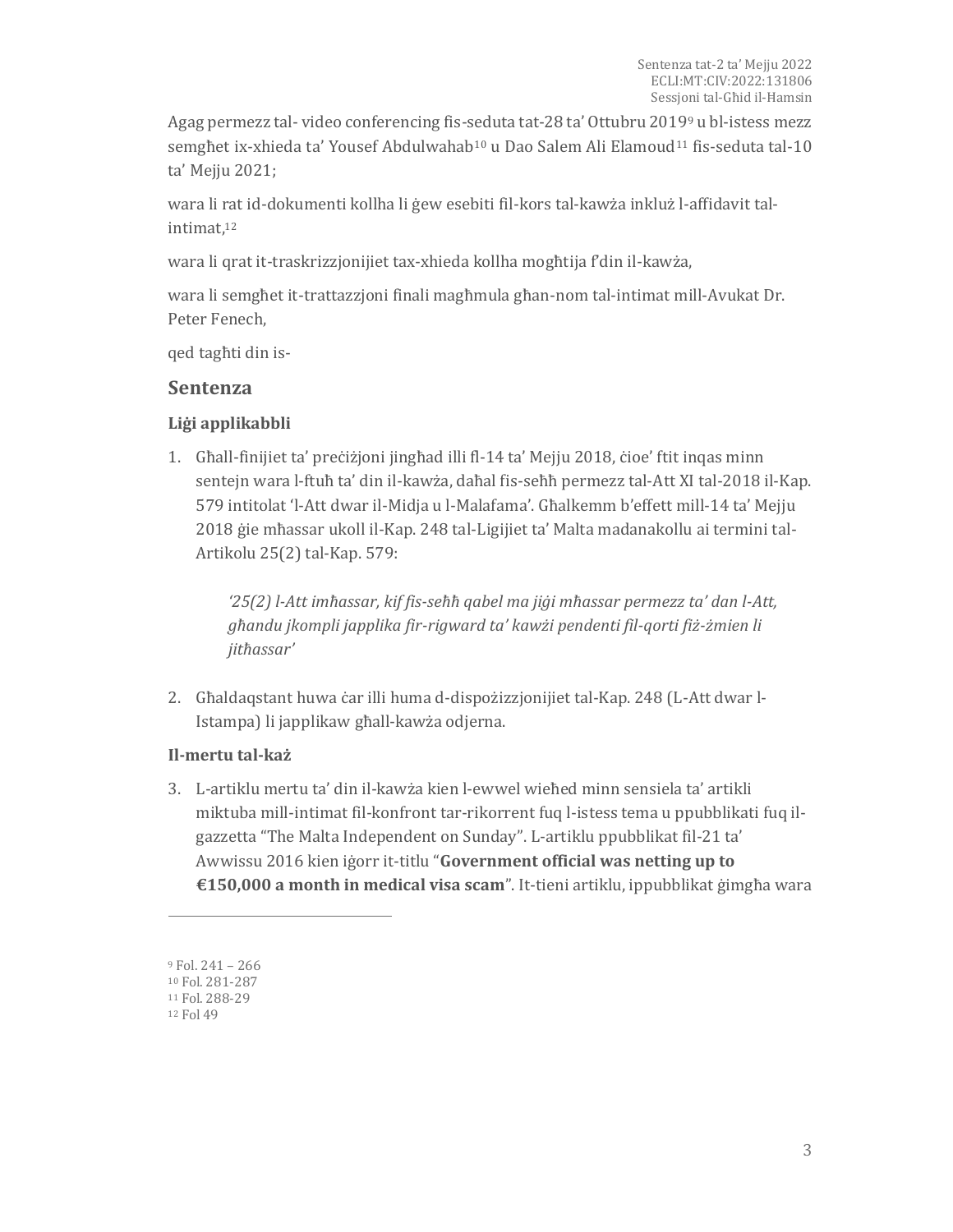u ċioe fit-28 ta' Awwissu 2016, kien iġorr it-titlu "**Receipts show EUR 35,000 in payments made to Neville Gafa by Libyan middleman"** u jifforma l-mertu talkawża numru 220/2016. Iż-żewġ kawżi sostanzjalment jitrattaw l-istess tema u qegħdin jiġu deċiżi llum kontestwalment. Permezz ta' verbal fl-atti ta' din il-kawża magħmul fis-seduta tat-13 ta' Marzu 2017 l-partijiet qablu li l-provi kollha miġbura fil-kawża l-oħra (Rik. Nru. 220/16) għandhom japplikaw għal din il-kawża u *viċiversa*.

- 4. L-artiklu in kwistjoni jiżvela l-eżistenża ta' *racket* li permezz tiegħu r-rikorrent kien daħħal sa' €150,000 fix-xahar (bejn €2 miljuni u €3 miljuni b'kollox) in konnessjoni mal-għoti ta' *medical visas* lil Libjani li sfaw feruti fil-gwerra f'pajjiżhom u li nbagħtu Malta għall-kura taħt ftehim li kien laħaq l-Istat Malti mal-Gvern Libjan. Fost affarijiet oħra l-artikolist jgħid ukoll illi skond is-sorsi tiegħu l-persuni wara din ir*racket* serqu l-flus minn nies feruti, inkluż tfal, li spiċċaw baqgħu ma' ħadux il-kura meħtieġa u xi ftit minnhom fil-frattemp laħqu mietu.
- 5. Sussegwentement għall-artikolu r-rikorrent Neville Gafa bagħat stqarrija (bi dritt tar-risposta li *inter alia* dehret fl-edizzjoni tal-ħadd ta' wara) sabiex jiċħad dawn lallegazzjonijiet fosthom illi qatt kien hemm xi Libjan li ħallas xi flejjes għall-hekk imsejjħa *medical visas* inkluż it-tariffa ta €66 li soltu kienet titħallas sabiex tinħareġ tali visa.

#### **L-ewwel eċċezzjoni: l-verità tal-fatti allegati**

6. L-ewwel eċċezzjoni mressqa mill-intimat hija dik illi l-kontenut tal-artikolu lamentat mhuwiex libelluż stante illi ma jirrappreżentax fatti inveritieri. Din l-hekk imsejjħa *exceptio veritatis* tixħet piż qawwi fuq ir-rikorrent, partikolarment f'din il-kawża, fejn mhux biss jeħtieġlu jipprova illi huwa verament kellu f'idejh l-informazzjoni msemmija fl-artikolu iżda oltre minn hekk jrid jipprova ukoll illi l-allegazzjonijiet magħmulha fl-artikolu – effettivament li r-rikorrent kien ixxaħħam jew ħa flus illeċiti sabiex jinħarġu *medical visas u li kien hemm nies feruti li baqgħu ma' ħadux ittrattament neċessarju minħabba dan l-aġir* – kienu sostanzjalment veri u korretti.

#### *X'jgħidu l-awturi u x'tgħid il-każistika*

7. Kif ingħad mill-Gatley:

*"Where the defendant pleads justification simpliciter the burden lies on him to prove the truth of the words in their natural and ordinary meaning. A plea of justification means that all the words were true and covers not only the bare statements of facts in the*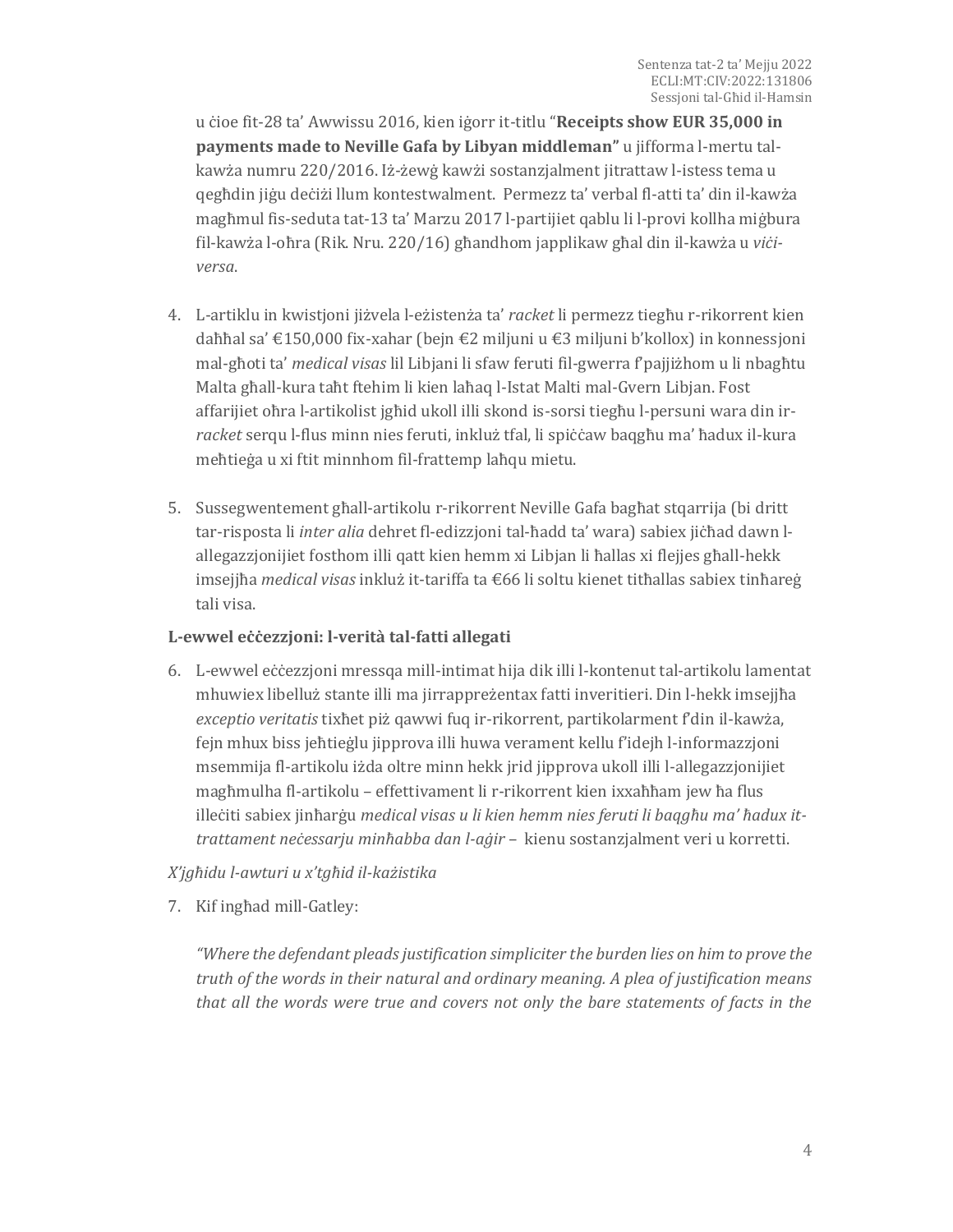*alleged libel but also any imputation which the words in their context may be taken to convey…The defendant will establish his plea if he proves that the gist or sting of the libel is true…"<sup>13</sup>*

- 8. Dwar id-difiża tal-verità tal-fatti ("plea of justification") il-Prim' Awla tal-Qorti Civili sostniet fis-sentenza fl-ismijiet '**Brian Ebejer v. Dennis Degiorgio'** (Referenza: 2066/1998/1JRM deciza fid-29 ta' Settembru 2011) li: "*irid jingħad li meta l-parti mħarrka tistrieħ fuq eċċezzjoni bħal dik, titfa' fuqha nnifisha r-responsabbiltà' kollha tal-malafama maħluqa bil-pubblikazzjoni li tkun. Fl-istess ħin, tidħol għall-piż li turi kif jixraq li l-fatti msemmija f'tali pubblikazzjoni jkunu sostanzjalment minnhom. Huwa f'dan ir-rigward stabbilit li 'in order to succeed upon a plea of justification the onus lies upon the defendant to prove that the whole of the defamatory matter complained of, that is to say the words themselves and any reasonable inference to be drawn from them, are substantially true. ... for the defence to be successful it is not necessary that every 't' should be crossed and every 'i' dotted; it is sufficient if the substance of the libellous statement be justified'*" *14*
- 9. Hekk ukoll fis-sentenza fl-ismijiet: '**Alex Torpiano et. pro et noe v. Jose' Herrera'** (ECLI:MT:AINF:2017:104601 deciza fit-30 ta' Jannar 2017), il-Qorti tal-Appell (Inferjuri) qieset: *"Illi huwa meqjus li s-suċċess tal-prova ta' din it-"tingiża" tal-libell ma jseħħx biss billi wieħed jallega fatti ġeneriċi jew mhux marbuta mal-kliem użat filpubblikazzjoni impunjata, iżda jridu jkunu fatti li jsejsu dak li jkun inkiteb. Il-fatt pruvat irid ikun ġrajja li seħħet u mhux sempliċi stħajjil f'moħħ min ikun fassal ilpubblikazzjoni, ikun kemm ikun konvint li jemmen dak l-istħajjil. 'A writer of libellous matter sometimes seeks to excuse himself by saying that he believed in the truth of the imputation; but this belief – however honest – is wholly irrelevant in regard to deciding upon liability, although such belief may be of value as evidence in mitigation of damages".*

*Il-liġi*

 $\overline{a}$ 

10. Għall-finijiet ta' din il-kawża, din id-difiża hija rregolata mill-Artikolu 12 tal-Kap. 248 li fost affarijiet oħra jipprovdi illi l-prova tal-verità tal-fatti attribwiti hija

<sup>13</sup> Gatley on Libel and Slander Sweet and Maxwell (London) 8th ed., paras. 1389-1390, pp. 568-569. <sup>14</sup> Fil-paragrafu kkwotat, l-Onor Imħallef Joseph R. Micallef kien ikkwota ukoll bran minn *"Carter Ruck Libel and Slander (3rd Edit.) paġna 86"*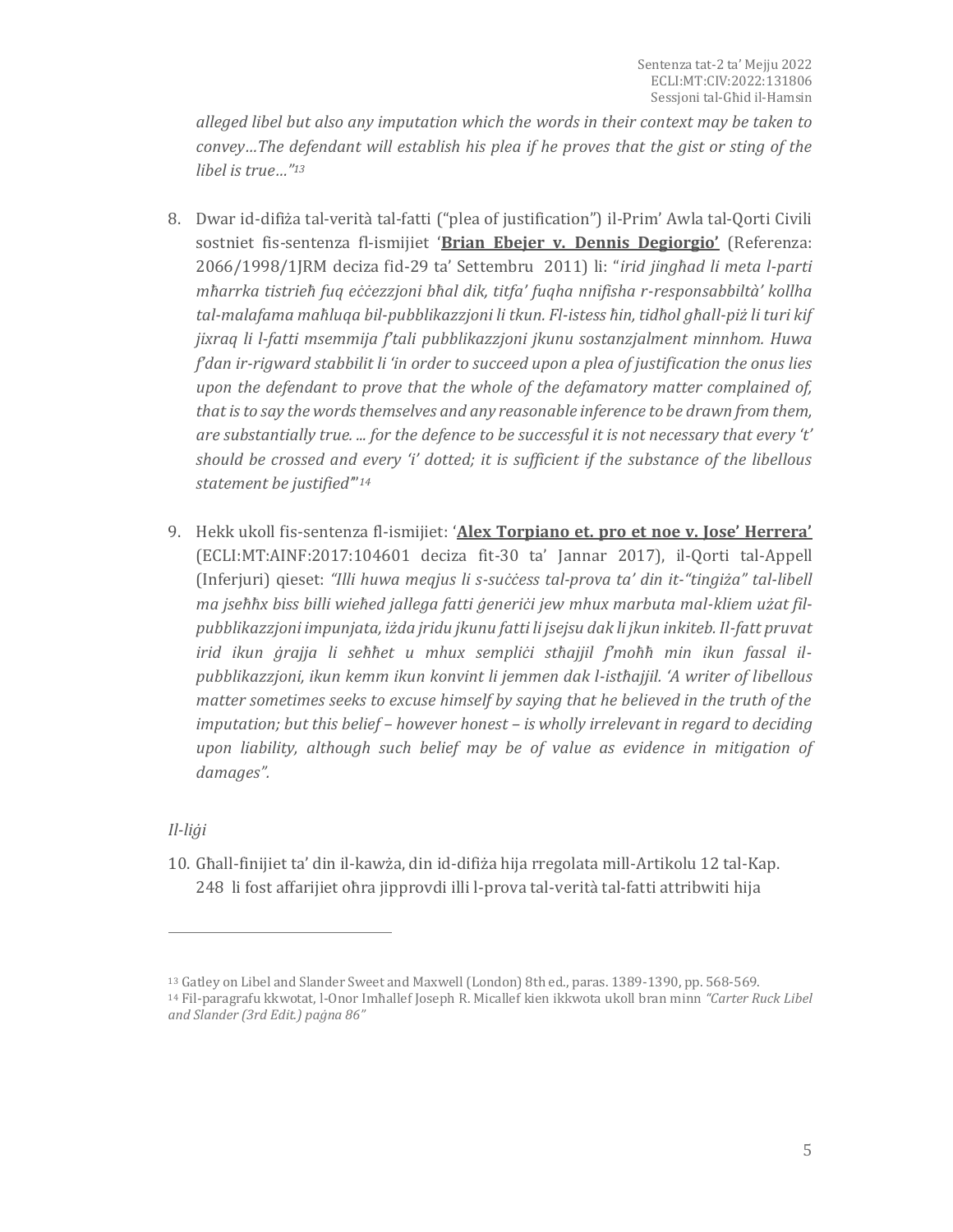ammessa biss fil-każ li l-persuna offiża taqa' taht waħda jew iktar mill-ħames kategoriji elenkati u cioe:

- 1. *Tkun uffiċjal jew impjegat pubbliku u l-fatti attribwiti lilha huma dwar leżerċizzju tal-funzjonijiet tagħha; jew*
- 2. *Tkun kandidat għal kariga pubblika u l-fatti attribwiti lilha jkunu dwar lonesta, il-ħila jew il-kompetenza tagħha li tokkupa dik il-kariga; jew*
- 3. *Abitwalment teżerċita professjoni, arti jew sengħa, u l-fatti attribwiti lilha jkunu dwar l-eżerċizzju ta' dik il-professjoni, arti jew sengħa; jew*
- 4. *Tieħu parti attiva fil-politika u l-fatti attribwiti lilha jkunu dwar il-parti li hi tieħu fil-politika; jew*
- 5. *Jkollha kariga ta' fiduċja fi kwistjoni ta' interess pubbliku ġenerali.*
- 11. Fiż-żmien in kwistjoni r-rikorrent kien *Project Director* fil-Ministeru għas-Saħħa kif ukoll *liaison* bejn il-Prim Ministru u l-Ministru għas-Saħħa. Kif qal fix-xhieda tiegħu tas-16 ta' Jannar 2017, minn Awwissu 2014 huwa kien ġie inkarigat biex jikkoordina dawk it-talbiet mil-Libja lill-Gvern Malti sabiex jinġiebu pazjenti Libjani għall-kura tagħhom f'Malta. M'hemmx dubbju għalhekk li f'tali posizzjoni r-rikorrent mhux biss kien uffiċjal u impjegat pubbliku iżda inoltre kien jokkupa kariga ta' fiduċja fi kwistjoni ta' interess pubbliku ġenerali. Din l-eċċezzjoni għalhekk setgħet titqajjem b'mod validu fil-konfront tieghu. Naturalment jibqa' neċessarju l-eżerċizzju dwar jekk l-intimat irnexxielux bil-provi li ressaq tul din il-kawża isostni din l-hekk imsejjħa *exceptio veritatis.*

#### *Provi - rikorrent*

- 12. Ir-rikorrent **Neville Gafa** ressaq il-provi segwenti:
	- **1.** Ix-xhieda tiegħu mogħtija fis-seduti tas-16 ta' Jannar 2017 u 13 ta' Marzu 2017;
	- **2.** Ix-xhieda tal-Ispettur Rennie Stivala mogħtija fis-seduta tas-16 ta' Jannar 2017.
- 13. Fix-xhieda tiegħu tas-16 ta' Jannar 2017 **Neville Gafa** xehed illi huwa kien *Project Director* fil-Ministeru għas-Saħħa flimkien ma' *liaison* bejn il-Prim Ministru u l-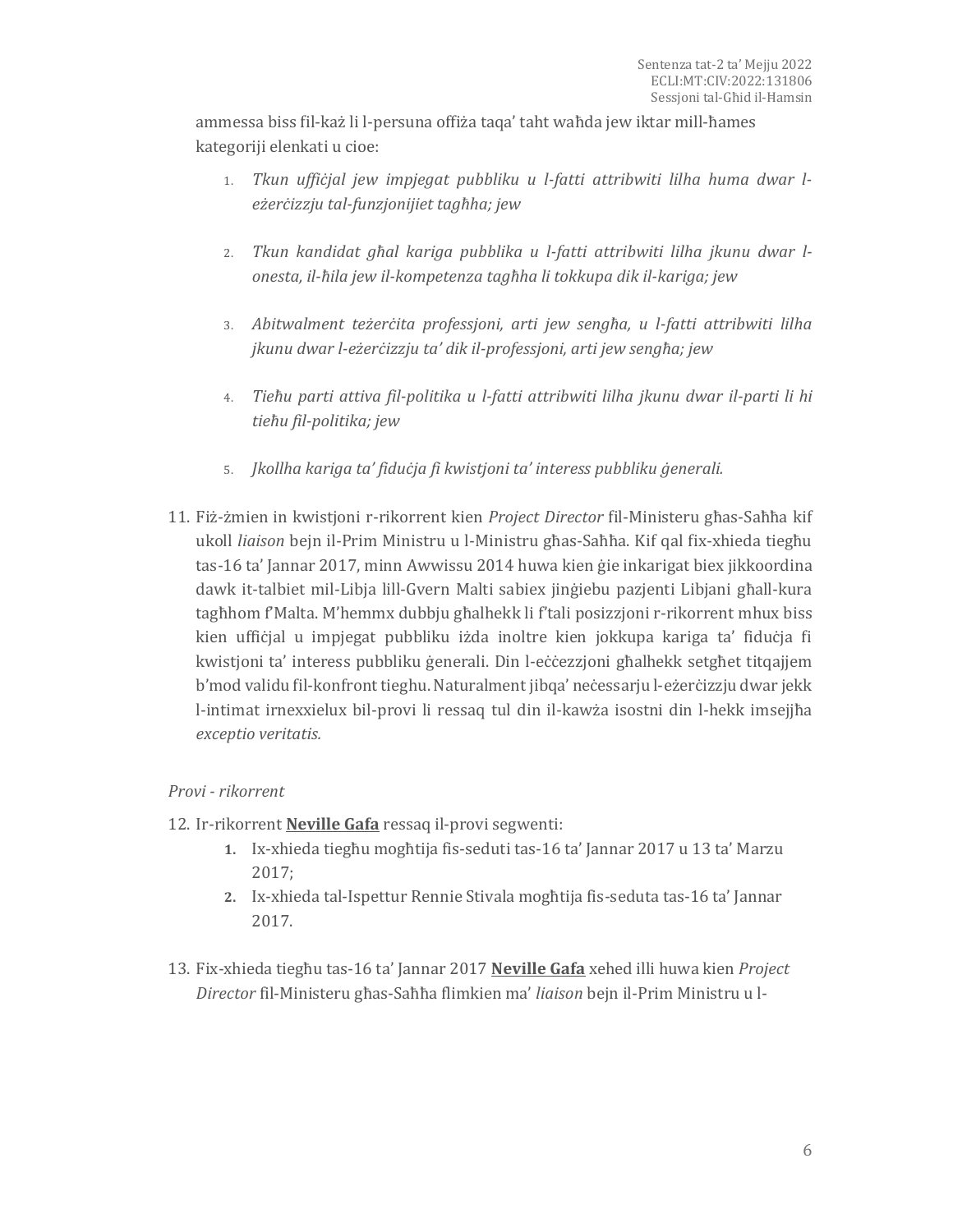Ministru tas-Saħħa. Spjega li minn Awwissu 2014 huwa kien ġie inkarigat sabiex jikkoordina t-talbiet mill-awtoritajiet Libjani sabiex pazjenti Libjani jinġiebu Malta għall-kura:

*"Jiena xoghli kien li nircievi minn ghand l-awtoritajiet Libjani li jkunu diga` ghamlu l-vetting taghhom. Min-naha tieghi nikkoordina kemm mal-Ministru tas-Sahha biex jivvettja klinikament u kif ukoll il-Kummissjoni ta' l-Imigrazzjoni biex jivvettjaw imbaghad jaghmlu d-due diligence fuqu; kif ikolli l-go-ahead miz-zewg Dipartiment imbaghad tiskatta l-process biex il-pazjent jigi Malta."*

Ikkonferma ukoll illi dawk il-midruba li kienu jinġiebu Malta għall-kura ma' kienux jiġu ċċarġjati flus, lanqas sabiex tinħarġilhom il-*visa* u dan stante li kien intlaħaq qbil bejn il-Gvern Malti u dak Libjan fl-2011. Il-qraba tagħhom illi kienu jakkumpanjawhom kienu iħallsu għall-*visa* tagħhom. Dawk il-pazjenti li ma' kienux midruba fil-gwerra iżda li kellhom bżonn xi tip ta' kura kienu jinġiebu Malta ukoll iżda dawn kienu iħallsu €66 għall-*medical visa.*

14. Ir-rikorrent ċaħad kategorikament illi huwa qatt ħa xi flus personalment minn din is-sistema. Huwa spjega kif kienet titħaddem il-proċedura tal-*medical visas* f'ċertu dettal:

*"... l-unika flus li hadt fuq dawn l-operazzjonijiet li kont qed naghmel huwa l-paga tal-gvern u s-sitta u sittin ewro tal-visa illi dawk huma administrate fees. Jigifieri jekk ikun hemm talba ghal viza u tintlaqa' tithallas sitta u sittin ewro mill-ewwel. Izda jekk ikun hemm xi viza u ma tiġix accettata dawk il-flus ma jinghatawx lura ghaliex hija administrate fee. Jigifieri l-unika flus li ma inghatawx lura huma dawk is-sixty six Euros...*

*... Ehe, mela jekk tkun dahlet fl-ufficcju tieghi ovvjament ahna nircivihom u ahna nibaghtuhom – jiena jigifieri jiena Neville Gafa` nibghathom lil CV Unit bil-passapport, kopja ta' dan il-passaport jew passaporti.... Central Visa Unit li qieghed il-Furiana. Jien nibghat d-dokumenti kollha relatati inkluz is-sitta u sittin ewro go envelope u mbaghad jiskatta l-process tieghu. Imma dawk il-flus ma humiex rifonduti. Jigifieri l-unika flus li ma gewx ritornati huma dawk is-sixty six Euros... Kienu jithallsu f' isem il-pazjent li gej. Pero` ha naghmilha cara, dawn ma jkunux midruba izda medical tourism patient. Jigifieri hemmhekk il-Libja nafu llum il-gurnata u anke s-sena l-ohra illi s-servizz tas-Sahha krolla, ghaldaqstant ma kellhomx fejn jinghataw trattament mediku kif suppost, u ahna Malta konna qed naccettaw dan it-tip ta' turizmu illi xi hadd illi ghandu*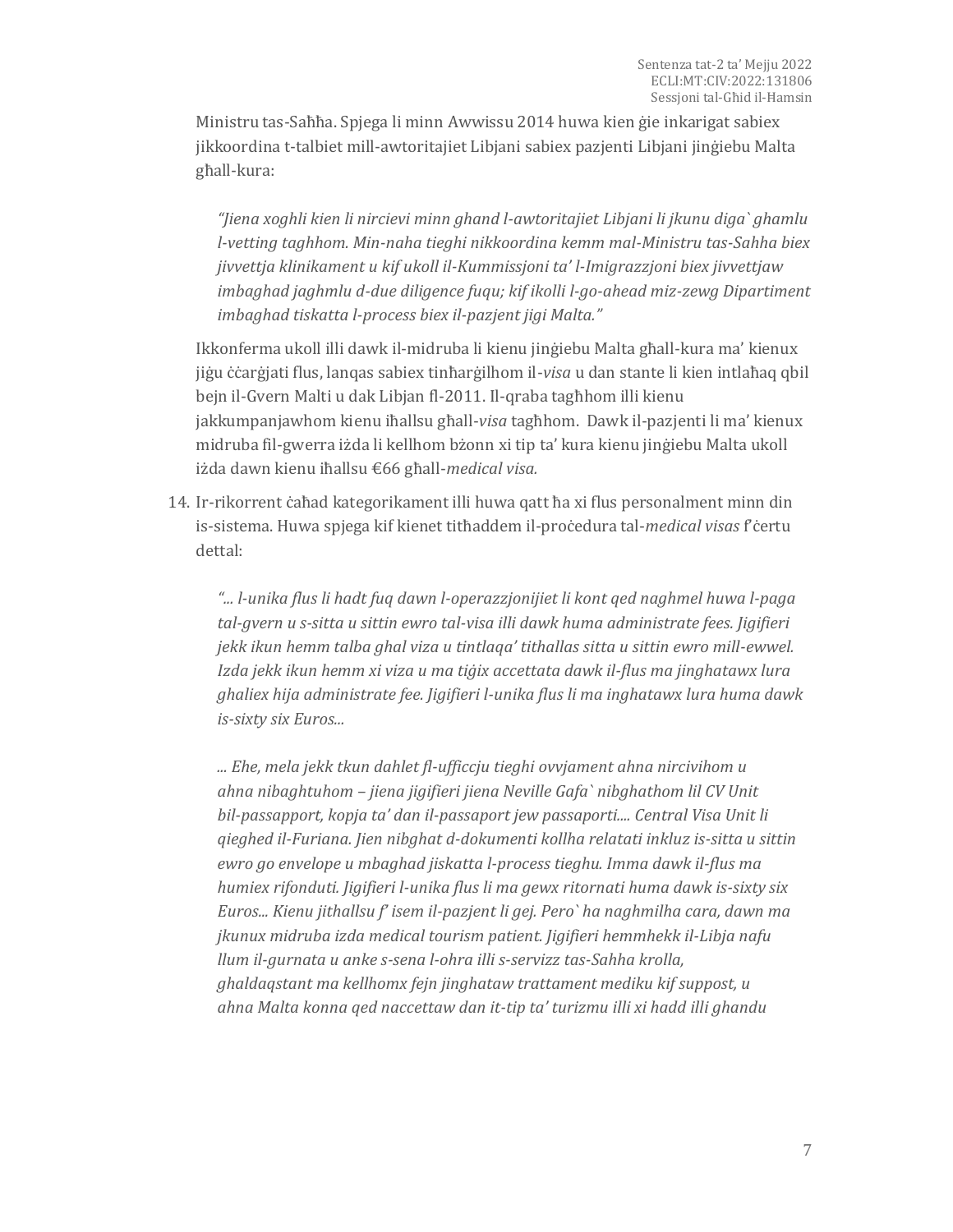*bzonn l-ghajnuna fejn nistghu intuha ahna japplika ghal visa, japplika direttament is-Central Visa Unit, tinghata dik il-fee u mbaghad tohrog il-visa u dak il-pazjent ikun jista' jigi Malta."*

15. Rigward ir-riċevuti li l-intimat qal li kellu fil-pussess tiegħu u li kienu juru l-ħlas ta' kważi €35,000 lir-rikorrent mill-intermedjarju Khaled Ben Nasan (materja li għalkemm strettament tifforma l-mertu tal-kawża bin-numru 220/16, hija ukoll rilevanti għall-kawża odjerna in kwantu talludi għall-allegat tixħim min-naħa tarrikorrent) Neville Gafa xehed hekk:

*"Pagna 8 gew ippubblikati rcevuti illi hemm hafna ismijiet l-ewwel nett jien ma nafx naqrahom ghax jiena ma nafx naqra bl-Gharbi, iżda dawn hawnhekk qeghdin jghidu li jiena hadt dawn l-ammonti minn ghand dawn in-nies. Hemm miktub fost lohrajn – "to Neville" fuq dawn l-ircevuti. Jiena qabel dik il-gurnata qatt ma rajt dawn l-ircevuti. Rajthom biss fuq il-gazzetta dak inhar u rajthom darba ukoll meta kienu baghtu ghalija l-Pulizija. Jiena dawn l-ircevuti ma rajthom qatt u dawn innies ma nafx min huma... Issa tajjeb li ninnotaw Sur Magistrat illi meta ahna ghamilna x-xoghol u l-Pulizija ghamlet ix-xoghol, dawn in-nies lanqas biss qatt ma kelli x' naqsam maghhom jien. Nahseb li kif jistghu jixhdu l-Pulizija hemm minnhom lanqas biss kienu ghandhom bzonn kura medika izda kienu diga` qed jghixu hawnhekk."*

16. Dwar l-iskambju ta' messaġġi bejnu u Khaled Ben Nasan, skond kif rappurtat flartiklu lamentat, ir-rikorrent qal hekk:

*"... li nista' nghid fuq dawk l-SMSs huwa dan : dan kien bniedem illi kien jigri warajja u icempilli il-hin kollu, ma nafx kemm-il darba, il-granet kollha. Jiena ma kontx inwiegbu ovvjament ghaliex ma kontx inhossni li ghandi noqghod inwiegbu, imma fost l-ohrajn gie li ghedtlu, darba ghedtlu – "yes", ktibtlu u ghedtlu li frosi nitlaqghu xi darba ohra. Ghedtlu "niltaqghu niehdu kafe". Jiena kont ghamilt din ilbicca xoghol ghal fatt li dan kien ghajjieni, psikologikament ghajjieni; il-hin kollu jcempel il-gurnata shiha! U jibgbat il-messaggi."*

17. Skond ir-rikorrent huwa sar jaf lil Khaled Ben Nasan permezz tal-Ambaxxatur Malti għall-Libja f'Awwissu 2014 meta kien għaddilu lista ta' nies midruba. Ir-rikorrent xehed illi huwa infurma lil Ben Nasan illi kull talba sejra tiġi kkunsidrata *through the proper channels* wara li jiġu vvettjati n-nies in kwistjoni. Effettivament kien hemm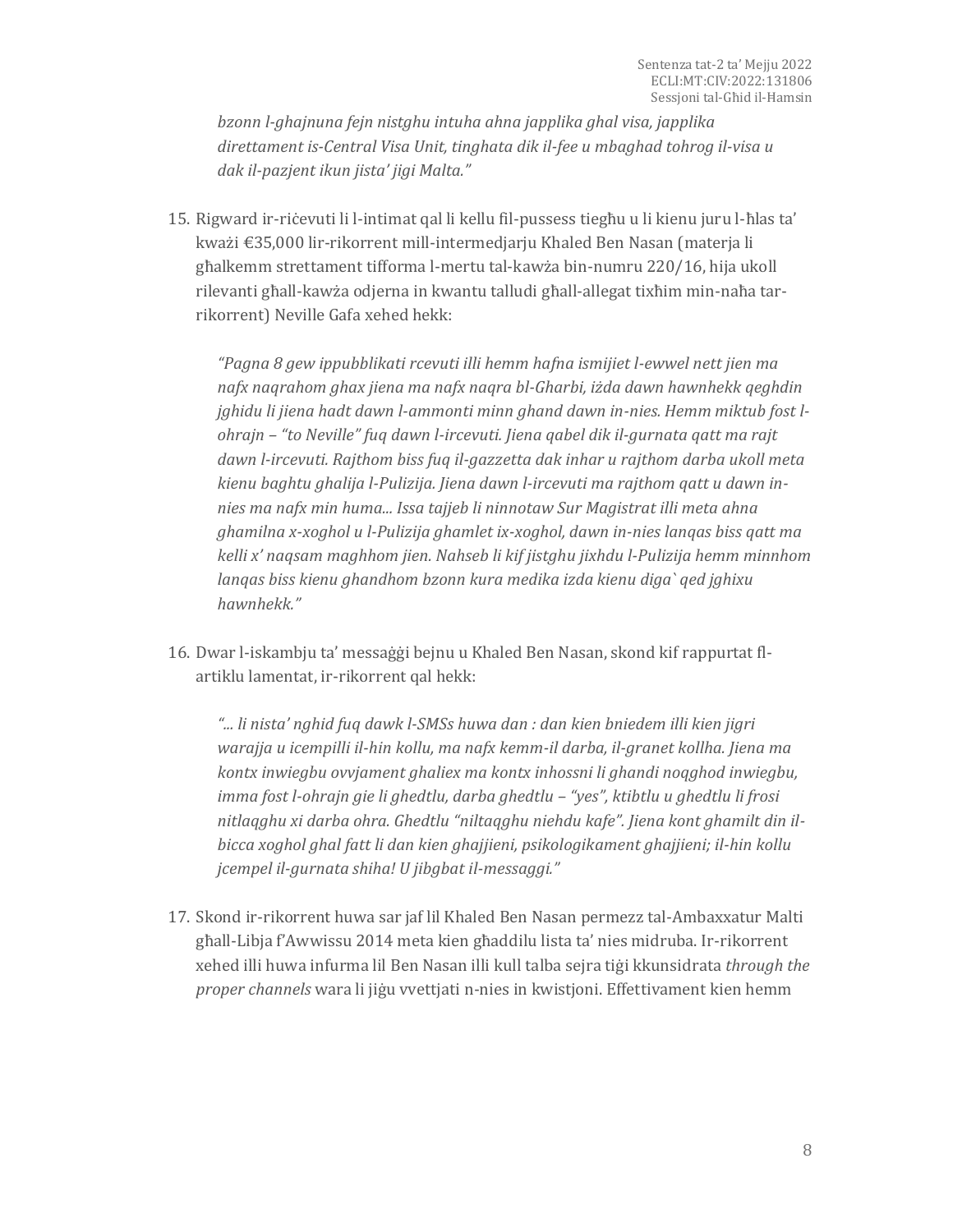numru kbir ta' nies riferuti minn Ben Nasan illi kienu ġew Malta għall-kura iżda dawn ma' kienux fost il-pazjenti li sofrew feriti fil-gwerra. Kien hemm ukoll ħafna nies li ma' tqiesux bħala ġenwini u għalhekk ma' tħallewx jidħlu Malta u dan anke wara li tkun saret rakkomandazzjoni f'dan is-sens mill-awtoritajiet Libjani li huma ukoll kienu jagħmlu l-*vetting* tal-applikanti. Anke fir-rigward ta' dawn il-Libjani midruba li ġew Malta għall-kura, ir-rikorrent jgħid illi kien hemm numru kbir ta' dawn il-persuni li kienu ġew aċċettati ġewwa Malta, filwaqt li dawk li ma' kienux aċċettati kienu dawk li ma' kienx hemm il-*go-ahead* għalihom mill-Pulizija ta' Malta jew mill-Ministeru għas-Saħħa. Dawn kienu jiġu riferuti għall-pajjiżi oħra.

18. Neville Gafa spjega ukoll x'kien seħħ meta bdew joħorġu l-allegazzjonijiet filkonfront tiegħu. Hu xehed illi dawn kienu bdew fl-ewwel ġimgħa ta' Mejju 2016 u dwarhom kien ġie infurmat mill-*Foundation for Medical Services* li kien impjegat tagħhom. Jidher illi l-Ministru ta' dak iż-żmien Konrad Mizzi kien għadda lallegazzjonijiet lill-Avukat Ġenerali. Meta però laħaq Ministru tas-Saħħa Dr. Chris Fearne huwa bagħat għalih u skond ir-rikorrent kien huwa stess illi ħeġġu biex jirreferi l-każ lill-Pulizija Eżekuttiva. Dawn min-naħa tagħhom kienu bagħtu għalih u r-rikorrent kien ikkopera magħhom. Saret ukoll tfittxija fl-uffiċju li kellu dak iżżmien fil-Ministeru għas-Saħħa. Meta bdiet l-investigazzjoni huwa ġie trasferit lejn Għawdex u hu ma reġax daħal lura l-uffiċju:

*"Darba fost l-ohrajn cempluli l-Pulizija, jidhirli li kien ghall-Lulju – l-ahhar gimgha ta' Lulju, qaluli "isma' Sur Gafa` ghandna bżonn nidhlu fl-ufficcju tieghek." Ghedtilhom "jiena minhiex qieghed Malta iżda qieghed Ghawdex, ghedtilhom pero` mhix problema, il-Ministeru ghandhom ic-cavetta ta' l-ufficcju tieghi u intikom ilgo-ahead biex tidhlu u aghmlu dak li ghandkom bzonn." Mit-taghrif li ghandi jirrizulta li s-search kienet fin-negattiv. Jigifieri jiena mhux talli ma kellix x' nahbi talli hallejthom jidhlu l-ufficcju tieghi minghajr ma nkun preżenti"*

19. Ftit jiem wara li kienet saret din it-tfittxija, kien il-ġurnal "The Times" li ħareġ lewwel artiklu fuq dawn l-allegazzjonijiet. Fis-seduta tat-13 ta' Marzu 2017 irrikorrent ippreżenta kopja ta' dan l-artiklu (immarkat Dok NG1)15. Skond irrikorrent huwa kien għamel dritt ta' risposta u l-istorja waqfet hemm wara li din

<sup>15</sup> Fol 39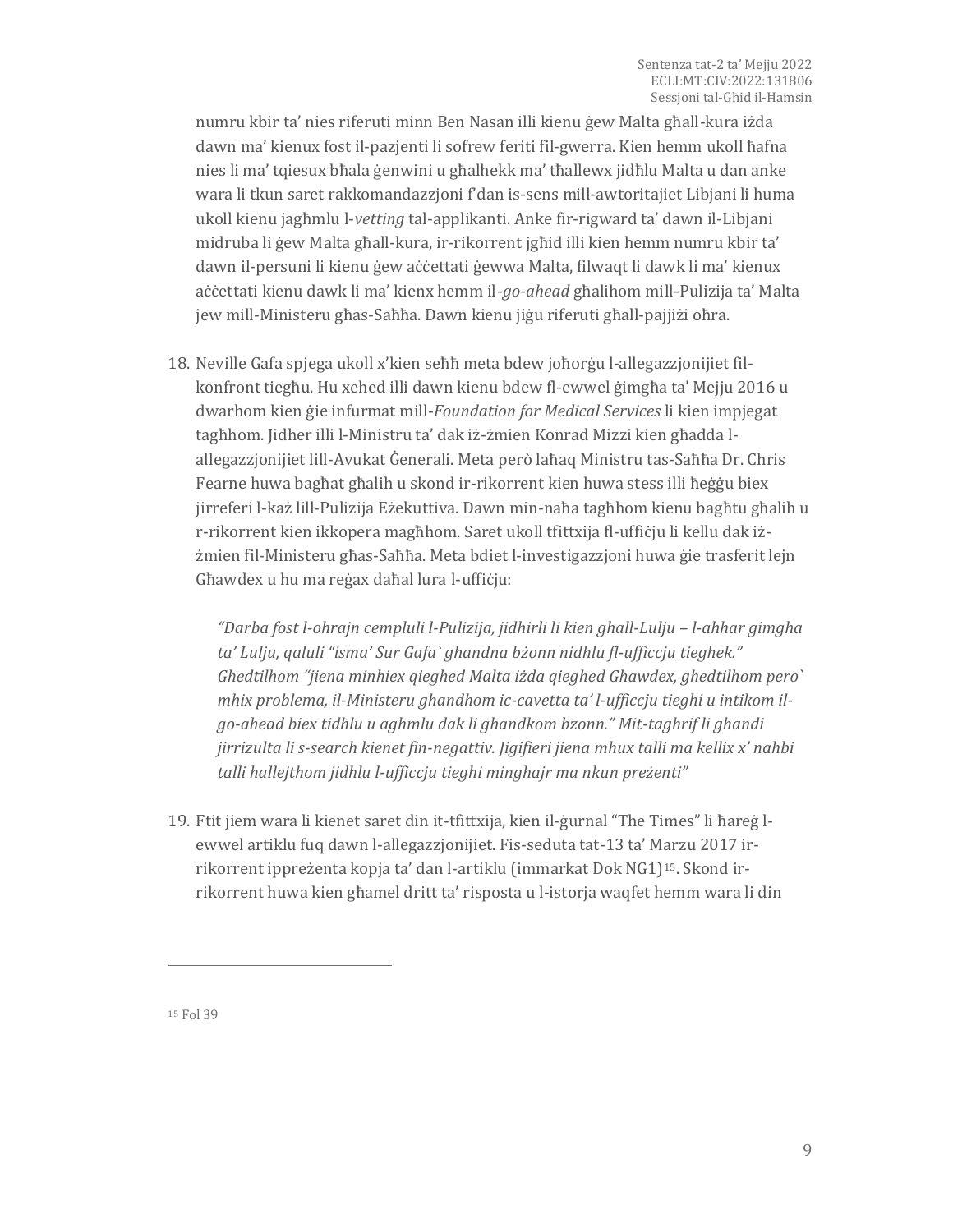kienet ġiet ippubblikata. Ftit ġimgħat wara imbagħad ġew ippubblikati l-artikli fuq "The Malta Independent on Sunday".

- 20. Huwa spjega kif wara li kien ħareġ l-artiklu tal-21 ta' Awwissu 2016 bit-titolu "**Government official was netting up to €150,000 a month in medical visa scam**", huwa kien bagħat stqarrija bħala dritt ta' risposta iżda din ġiet ippubblikata flimkien mal-artiklu mertu tal-kawża numru 220/16 fil-ħarġa tat-28 ta' Awwissu 2016 meta kienu ħarġu allegazzjonijiet ġodda, b'mod illi għalhekk skond irrikorrent din id-dritt ta' risposta kienet ġiet mistura u ma' kienetx ġiet ippubblikata kif suppost. Għal kull bwon fini minn provi oħra rriżulta illi l-istqarrija tar-rikorrent kienet ġiet riprodotta (i) dakinhar stess tal-21 ta' Awwissu 2016 fuq is-sit elettroniku ta' "The Malta Independent, (ii) l-għada 22 ta' Awwissu 2016 fuq ilgazzetta "The Malta Independent" u (iii) nhar it-28 ta' Awwissu 2016.
- 21. Ir-rikorrent stqarr ukoll dwar x'kienet l-aktar ħaġa li ħassu malafamat biha fl-artiklu lamentat:

*" L-iktar haga li weggaghtni mhux illi jiena hadt dawk iz-zewg jew tliet miljun ewro minn kif qed jigi allegat! Izda l-iktar haga li weggghatni hija li jiena irrifjutajt milli ngib tfal li kellhom bzonn assistenza medika urgenti, u b' konsegwenza li dawn ittfal mietu. Jiena din nichadha kategorikament. Tfal gibna mhux wiehed, imma gibna kemm kien hemm bzonn. L-unika tfal, u nerga' nirrepeti, l-unika tfal li ma ngabux Malta kienu dawk li klinikament ahna ma nistghux nikkuraw. Jiena din liktar haga li weggghatni. U fil-fatt l-artikolu meta bdejt insegwi – il-kummenti bdew tielghin fis-social media l-iktar haga li ikkritikawni u weggghuni n-nies fuqha din illi jiena dhert qisni kriminal illi qisni ma ghandi ruh ta' xejn u lanqas biss hennejt ghal dawn it-tfal! Mentri l-fatt huma mod iehor, ghaliex fejn stajna nikkuraw it-tfal gew. Gew ikkurati u Alla Ibierek kellna tfal, kien hemm anke zewg kazijiet fejn it-tfal lanqas kienu qatt kielu fi tliet snin! Gibnihom Malta, operajnihom, u llum Alla Ibierek."*

22. Finalment ir-rikorrent xehed kif wara li ġew ippubblikat l-artikli fuq "The Malta Independent on Sunday" u qabel ma' nfetħu l-proċeduri ġudizzjarji kontra l-intimat, kien avviċinah l-intermedjarju Khaled Ben Nasan waqt li kien qiegħed fuq mejda ħdejn il-Konkatidral ta' San Ġwann fil-Belt Valletta. Madanakollu r-rikorrent ma' riedx kliem u qallu li jekk huwa ried jgħid xi ħaġa kellu jgħidha biss lill-Pulizija.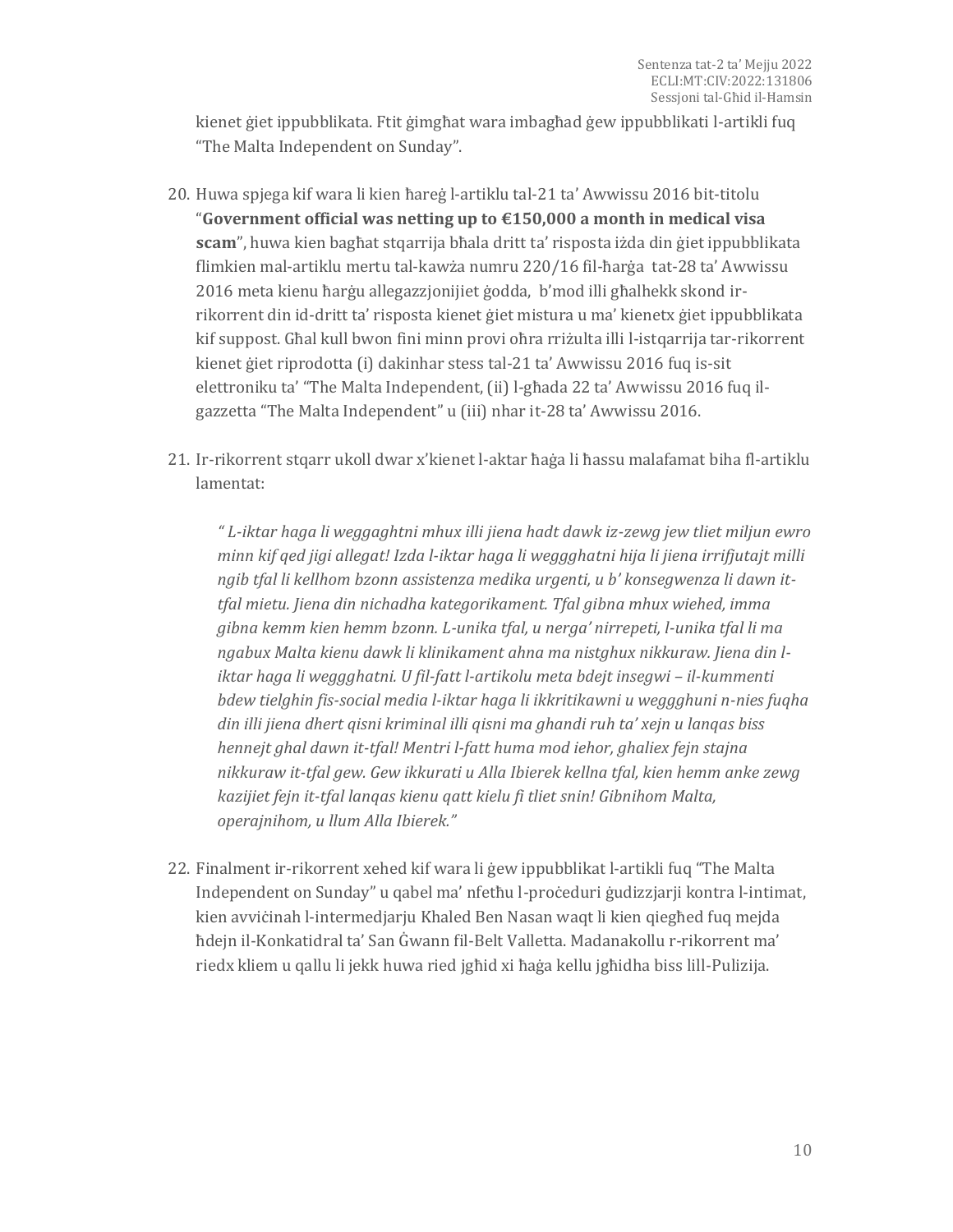- 23. Fix-xhieda tiegħu tas-16 ta' Jannar 2017 **l-Ispettur Rennie Stivala** spjega kif kienet ġiet ippreżentata kwerela minn avukat għan-nom ta' Khaled Ben Nasan kontra rrikorrent u xi nies oħra dwar allegat tixħim. L-investigazzjonijiet però kienu għadhom għaddejjin u għalhekk ix-xhud ma' xtaqx li jagħti iżjed informazzjoni fuq landament tagħhom għajr għall-fatt illi l-Pulizija kienet viċin li tagħlaqhom. Ix-xhud spjega illi Ben Nasan kien ippreżenta ukoll rapport lill-Pulizija dwar allegat theddid li rċieva minn terzi persuni. Inoltre ikkonferma illi kien irċieva ukoll kwerela mirrappreżentant legali tar-rikorrent dwar l-allegat riċevuti. Spjega illi linvestigazzjonijiet varji dwar dawn il-kwereli u rapporti ingħaqdu f'investigazzjoni waħda kbira, liema investigazzjoni kif ingħad kienet għada pendenti fiż-żmien taxxhieda.
- 24. Sad-data ta' din is-sentenza, ma' tressqu l-ebda provi dwar l-eżitu ta' dawn linvestigazzjonijiet.

#### *Provi - intimat*

- 25. L-intimat **David Lindsay** ressaq il-provi segwenti:
	- **1.** Ix-xhieda tiegħu mogħtija permezz ta' affidavit;
	- **2.** Ix-xhieda ta' Ivan Grech Mintoff mogħtija fuq medda ta' erba' seduti, ċioe fisseduti tal-14 ta' Mejju 2018, 18 ta' Ġunju 2018, 15 ta' Novembru 2018 u 21 ta' Jannar 2019;
	- **3.** Ix-xhieda ta' Mohammed Najib Ayman, Mohammed Alseed Misbah, Mohammed Ali Algool, Hamza Hussain u Mohammed Salem Agag mogħtija fis-seduta tat-28 ta' Ottubru 2019;
	- **4.** Ix-xhieda ta' Yousef Abdulwahab u Dao Salem Ali Elamoud mogħtija fisseduta tal-10 ta' Mejju 2021
- 26. Fl-affidavit tiegħu l-intimat **David Lindsay** xehed illi huwa bbaża l-artiklu tiegħu fuq informazzjoni li kiseb minn Khaled Ben Nasan, Libjan imwieled is-Sirja u li jgħix ġewwa Malta kif ukoll mingħand sorsi fi ħdan is-servizzi sigrieti Libjani:

*"Following the receipt of the information which led to the decision to investigate the matter forward and which eventually led to the publication of a number of stories on the matter, it was clearly stated in the article in question that these sources have spoken to me "on condition of anonymity considering the sensitivity of the situation in the country". I do not have consent at the moment to share neither the position nor the name of the individual in open court. However, I felt that as an*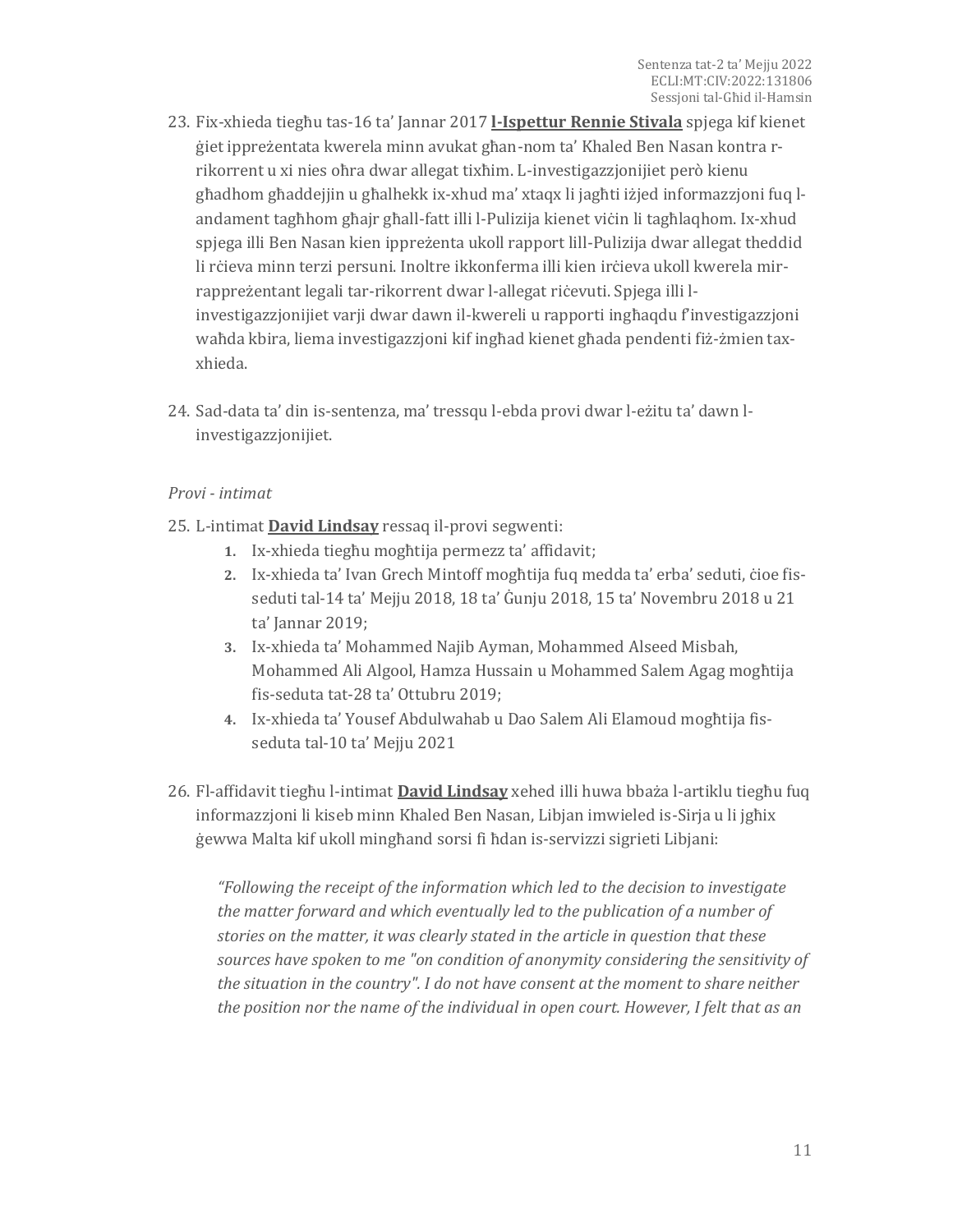*editor and journalist the severity of these declarations, which I duly verified, merited the information being published notwithstanding the threat of a potential libel suit against the newspaper. The latter has become common practice and if a serious journalist succumbs to these daily threats, there will no longer be any journalism to speak of in this country. When the information was received, the decision was taken to verify first rather than run with the story. I met with Mr Ben Nasan at a location outside my office in the week preceding the publication of the article in question, present there was also Mr. Ivan Grech Mintoff. Following an explanation of the information which Mr. Nasan wanted to divulge to me, a number of phone calls were made in my presence to persons whom were introduced to me as Libyan security services sources, whose complaints against Mr Gafa formed the basis of the article in question. Although some very serious accusations were made by the Libyan sources, as can be seen in the article in question, the writing was an exercise in restraint as there was much more information given to me at the time which I had considered to have been imprudent to publish at the time."*

- 27. L-intimat għalaq l-affidavit tiegħu billi reġa' rripoduċa l-istqarrija tar-rikorrent bħala dritt ta' risposta fl-interita' tagħha.
- 28. Ix-xhud **Ivan Grech Mintoff** xehed fis-seduta tal-14 ta' Mejju 2019 illi l-istorja li wasslet għall-pubblikazzjoni tal-artiklu mertu ta' din il-kawża mill-intimat hija waħda kumplikata u li l-kwistjoni tal-*medical visas* kienet biss parti waħda millistess storja:

*"L-istorja mhux taqsam biss mal-medical visas imma hemm hamest tipi ta' abbuz li ghandu x'jaqsam mal-kidnapping, li ghandu x'jaqsam ma' medical visas, li ghandu x'jaqsam max-Schengen visas, li ghandu x'jaqsam ma' business visas u li ghandu x'jaqsam ma' student visas ukoll. Jiena kelli program fuq it-television jismu Exodus u approachjawni certu Libjani, ghandi relazzjoni tajba ma' kull awtorita' fil-Libja, igifieri mhux biss il-Gvern imma anke fir-regjuni differenti… Ghandi rispett minn kull naha, ghax ma nihux side kontra ohra u dawn bdew jizvelawli hafna dokumenti, hafna ukoll recordings u hafna ukoll xhud li kellmuni fuq dan l-abbuz li kien qed isir. Wahda minnhom ovvjament kienet fuq il-medical visas."*

Dwar dak li kien qallu l-*middleman* Ben Nasan huwa xehed hekk:

*.*

*"Li bazikament kien il-middleman… hu jghid li kien il-middleman li kien jghaddi lflus lil Neville Gafa u spjega wkoll kif kien jghaddi dawn il-flus, u x'records kien izomm u ma qghadtx fuq il-kelma tieghu biss imma staqsejtu ukoll lil sorsi fil-Libya*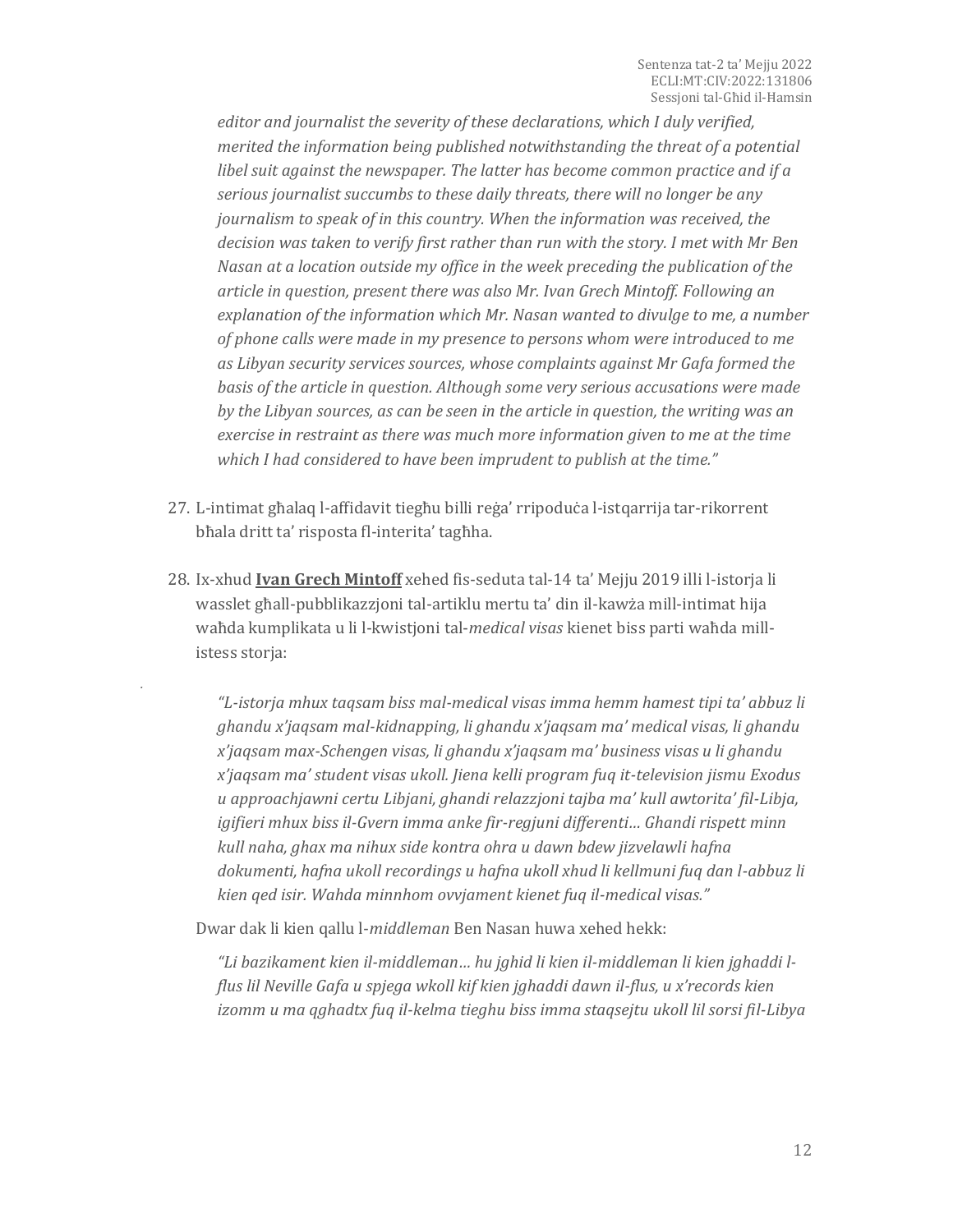*inkluz is-secret service taghhom li tawni ismijiet ta' nies li ghandi nikkuntattja, tawni t-telephone number taghhom, kellimthom, iltqajt ma' diversi minnhom ukoll u dawn kollha jghidu li iltaqghu ma' Neville Gafa, anzi mhux jghiduli biss, imma kienu lesti li jiena nirrekordjahom jghiduli, igifieri ghandi tapes taghhom, u anke kitbu certu affidavits u lesti wkoll jigu jixhdu fil-Qorti jekk huma imsejhin biex jigu jixhdu fil-Qorti biex jghidu li ltaqghu ma' Neville Gafa. Neville Gafa staqsihom ghallflus, u semmew is-somom li semma'… li staqsihom ghalihom u dawn igifieri jiena kont kemm nista' nikkollabora dak li kienu qed jghiduli, jiena pruvajt nikkollaborah from different sources"*

Dwar ir-riċevuti li ġew annessi mill-intimat David Lindsay mal-affidavit tiegħu filkawża numru 220/16 x-xhud ikkonferma s-segwenti:

*"Mela, dawn l-ircevuti kitibhom Khaled Ibrahim Ben Nassar il-whistleblower. Kien izomm xi erbgha kotba minnhom dawn, erbgha kotba tal-invoices u qal li… lili qalli li kien izomm dawn ghax meta kien jaghti l-passaporti tan-nies li kellhom bzonn ilmedical visas li kien jitfa' f'envelope flimkien mad-dokumenti, insurances, etc, etc plus il-flus, Neville Gafa kien ihawwad u allura bdew din is-sistema fejn Neville Gafa kien ikollu ktieb, registru ta' min huma dawn in-nies, eccetra eccetra u hu kien izomm l-ircevuta hawnhekk. Din l-ircevuta wkoll naf li… dawn l-ircevuti qeghdin ghand il-pulizija ukoll ghax kienu baghtu ghalija…*

*... L-ircevuti l-isem tal-persuna… tal-persuni, id-data ta' meta halli inkartament Neville… halli Ibrahim ghadda l-flus lil Neville Gafa, hemm il-passport number, hemm id-data ta' meta, u hemm miktub per ezempju, to Neville, 1700 euro. Jiena tlabt lil pulizija biex tal-inqas jekk iridu jaghmlu ricerka, jivverifikaw jekk dawn hux tajbin jew le, kemm imorru l-Identity Malta, jaraw jekk dawn in-nies b'dawn ilpassaporti inghatawx visa u tal-inqas jistaqsuhom jekk hallsux jew le u kellhom hafna nies min dawn lesti li jekk dawn ituhom… dawn hallsu ghal visa biex jigu Malta minn post tal-gwerra. Gew biex isalvaw il-familji taghhom. Jekk il-pulizija jew il-Gvern Malti kien lest li jtihom amnestija, dawn kienu lesti jixhdu wkoll biex jghidu jekk hallsux jew le...*

*... Apparti minn dawk kellimt nies ohrajn ukoll, wiehed minnhom in partikolari li qal li … u ghandi rekordjat, u ghandi… affidavit tieghu ukoll u passport number tieghu u ritratt tal-passaport u kollox u l-pulizija ghandhom kollox minn dawn, qal li iva, meta kien Malta ghal kura l-ewwel kellu jhallas biex jidhol f'Malta, wara gimgha li kien Malta, igifieri qatghulu saqajh dan, kien ghadu mhux ikkurat, wara gimgha Neville Gafa u xi hadd iehor mar il… l-isptar, staqsieh ghal 25,000 euro inkella jkeccieh minn Malta. Dan il-persuna spicca mkecci minn Malta ghaliex*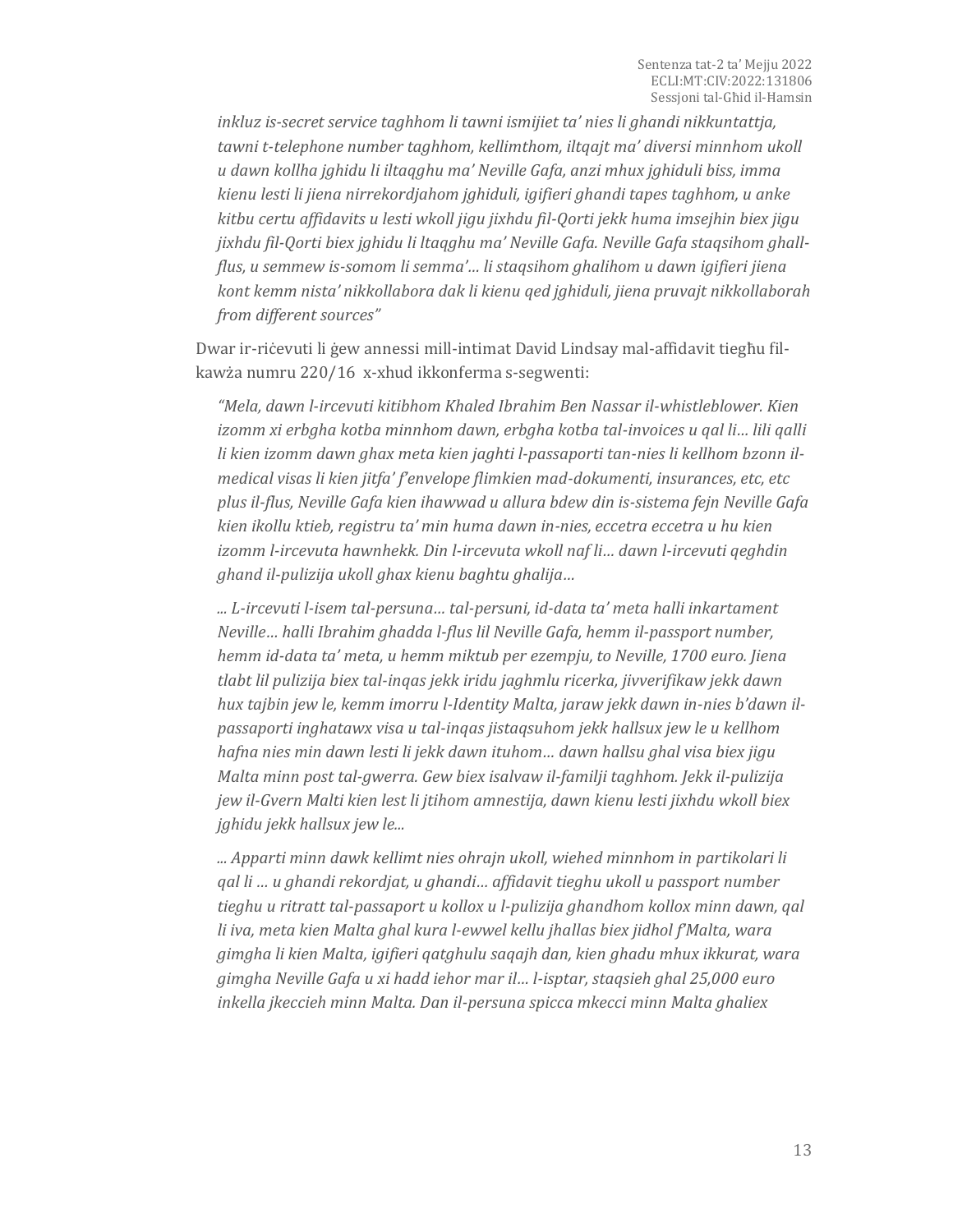*spicca ma hallasx il-25,000. Jiena staqsejtu jekk hux lest jigi hawn Malta… mela jiena irrekordjajtu, ittejpjajtu. Ghamel affidavit u staqsejtu jekk hux lest li jigi Malta jixhed dan il-kliem u qalli li iva lest li jigi jixhed ukoll"*

- 29. L-istess xhud kompla jispjega li bħala parti mill-indaġini tiegħu huwa kellem ukoll ġeneral u Ministru tas-Saħħa Libjan li lkoll riedu jiġu Malta sabiex isaqsu lill-Gvern għaliex il-Libjani kienu qegħdin jiġu ċċarġjati u li però kellhom it-talba għall-*visa* tagħhom miċħuda bl-intervent tar-rikorrent innifsu.
- 30. Rigward l-ammont ta' ċirka €35,000 li allegatament kienet ingħata r-rikorrent ixxhud qal illi:

*"Mhux talli jien nikkonfermahom imma talli Khaled Ibrahim Ben Nassar fetah ilkawza l-Qorti wkoll biex jigbor dawn il-flus lura. Apparti minn hekk, jiena ha nerga' nghid tkellimt ma' generali u nies li jahdmu fl-ufficcju tal-Prim Ministru Libjan li qalu iva hallasna il-miljuni, mhux dawk biss igifieri, dawk covered u kif covered. U lesti jigu jixhdu wkoll."*

- 31. Fis-seduta tat-18 ta' Ġunju 2018 l-istess **Ivan Grech Mintoff** ippreżenta sett ta' noti fuq disgħin paġna<sup>16</sup> li ġew mħejjija minnu personalment sabiex jipprepara għaxxhieda tiegħu. Dawn in-noti jinkludu r-riżultanzi kollha tiegħu mhux biss fuq ilkwistjoni tal-allegat bejgħ tal-*medical visas* (mertu ta' din il-kawża) iżda anke fuq kwistjoni oħra u ċioe fuq l-allegat bejgħ ta' *Schengen visas* bejn l-2013 u l-2014 blinvolviment ta' persuni oħra li ma' għandhomx x'jaqsmu mar-rikorrent.
- 32. Bħala parti minn dawn in-noti x-xhud esebixxa ukoll kopji tar-riċevuti in kwistjoni (li imbagħad l-intimat kien ippubblika fl-artiklu mertu tal-kawża numru 220/16) kif ukoll *transcripts* tat-telefonati li huwa kien għamel ma' ħames persuni Libjani li kollha attestaw għall-aġir tar-rikorrent fuq din il-materja. Ippreżenta ukoll lista ta' seba' persuni Libjani (fosthom il-ħamsa li kien ċempillhom biex ikellimhom) li skond hu kienu lesti li jixhdu fil-kawża.
- 33. Il-ħames persuni li skond ix-xhud ġew mitkellma minnu u li hemm ukoll ir-ritratt tal-passaport taghhom a fol 135 tal-process huma s-segwenti:

<sup>16</sup> Fol 80 sa 172 tal-proċess fil-kawża numru 220/2016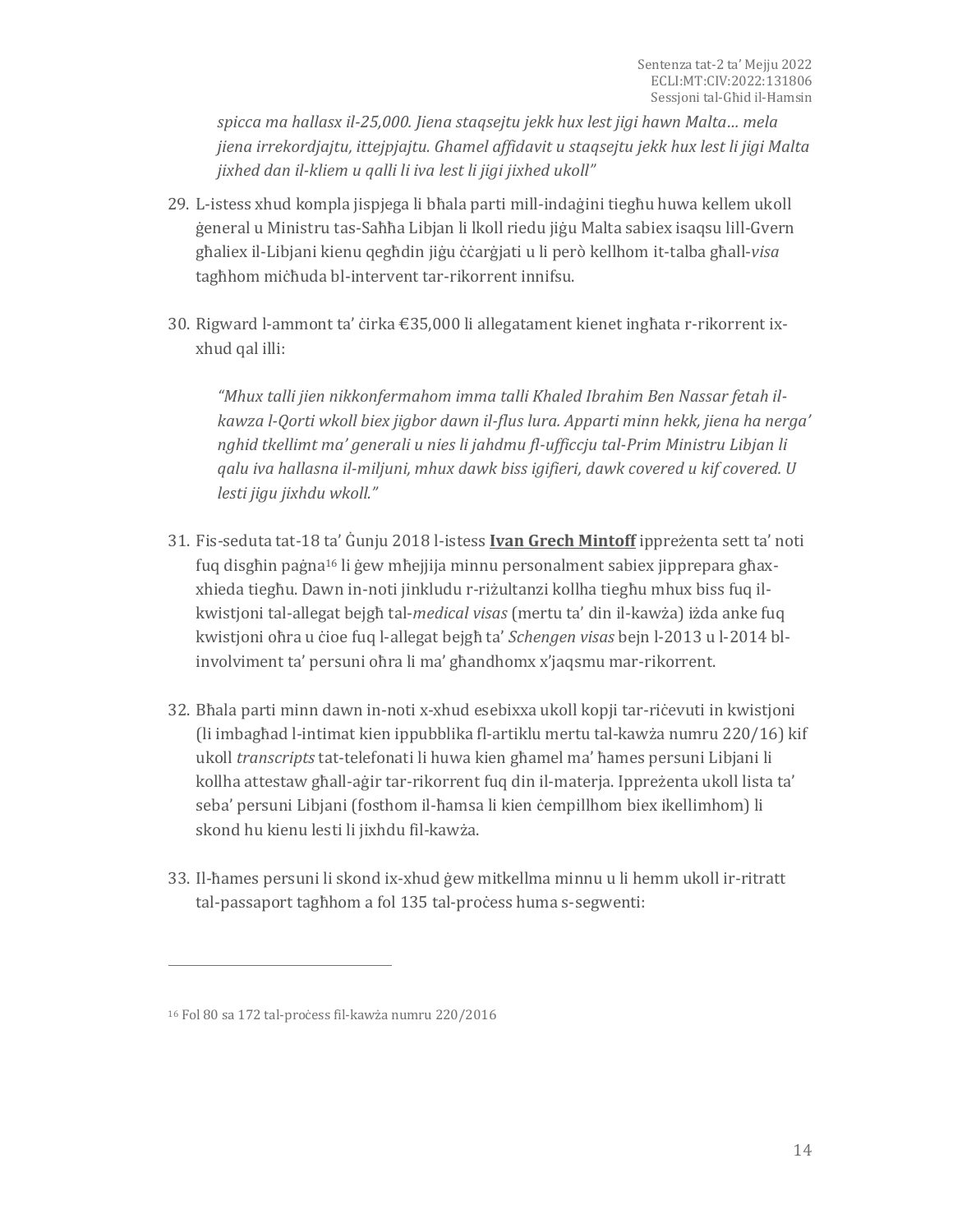- **1. Serraj Essa** (skond il-passaport, Seraj Adden Sasi Ali Essa)**:** Skond ix-xhud, matul it-telefonata dan il-persuna li kien jokkupa l-kariga ta' Ġeneral fil-Gvern Libjan, spjega li r-rikorrent kien talab u tħallas l-ammont ta' €1,750,000 sabiex jinħarġu tnejn u għoxrin *medical visas* urġenti lil persuni midruba. Meta uffiċjali tal-Gvern Libjan riedu jiġu Malta sabiex jindagaw għalfejn kienu qed jintalbu jħallsu dawn l-ammonti, r-rikorrent kien intervjena sabiex din il-laqgħa ma' ssirx. Skond ix-xhud, Serraj Essa kien ikkonferma illi minkejja li r-rikorrent kien idderiġa lid-delegazzjoni Libjana sabiex tmur tiġbor il-*medical visas* mit-Tuneżija, dawn baqgħu qatt ma' waslu u ftit wara u kien qata' l-kuntatt minn magħhom;
- *2.* **Ali Gamati:** Skond ix-xhud, matul it-telefonata dan il-persuna li kien jokkupa l-kariga ta' *Senior Police Officer* fil-Libja, qallu illi huwa kien għamel xi sitt xhur jipprova jġib *medical visas* mill-Konsulat Malti ġewwa l-Libja mingħajr suċċess. Kien biss meta għamel kuntatt ma' Ben Nasan illi l-affarijiet iċċaqalqu. Fit-telefonata li Grech Mintoff għamel ma' Gamati dan infurmah illi r-rikorrent kien talab li jiġu depożitati €3,000,000 f'kont bankarju u talab ukoll il-ħlas ta' €3,500 (aktar tard dan l-ammont ġie ridott għal €3,000) għal kull *medical visa* li kellha tinħareġ bl-intervent tar-rikorrent;
- **3. Ayman Alzintani** (skond il-passaport, Ayman Mohammed Alseed Misbah)**:**  Dan il-persuna kien impjegat fil-VIP Lounge fl-ajruport ta' Tripli, fil-Libja. Fit-telefonata max-xhud huwa spjega li kien involut fil-loġistika sabiex jintbagħtu Libjani midruba li kellhom bżonn il-kura ġewwa Malta. Alzintani qal lix-xhud illi r-rikorrent kien talbu bejn €2,000 u €2,500 sabiex jinħarġu *medical visas* għall-Libjani li kienu ġew feruti fir-reġjun fejn jgħix. Huwa qal ukoll illi r-rikorrent kien talab lil ċertu Ahmed Fenir minn Zintan, is-somma ta' €25,000 sabiex jinġieb Malta għal kura. Dan kellu bżonn *arm prosthesis*  peress illi waħda minn idejh kienet spiċċat maqtugħa kaġun tal-ġlied.
- **4. Osama Mohammed Zaidi:** Dan kien pazjent illi ġie Malta għall-kura. Skond Zaidi, waqt li kien diġa Malta r-rikorrent kien personalment, tramite interpretu Libjan bl-isem ta' Mabrouk Garsalla, talbu jħallas somma flus. Skond ix-xhud waqt it-telefonata infurmah illi ftit jiem wara l-intervent kirurġiku li sar fuqu ġewwa Malta, u fil-perjodu tal-konvalexxenza huwa tkeċċa minn Malta għaliex ma' kienx ħallas lir-rikorrent is-somma mitluba.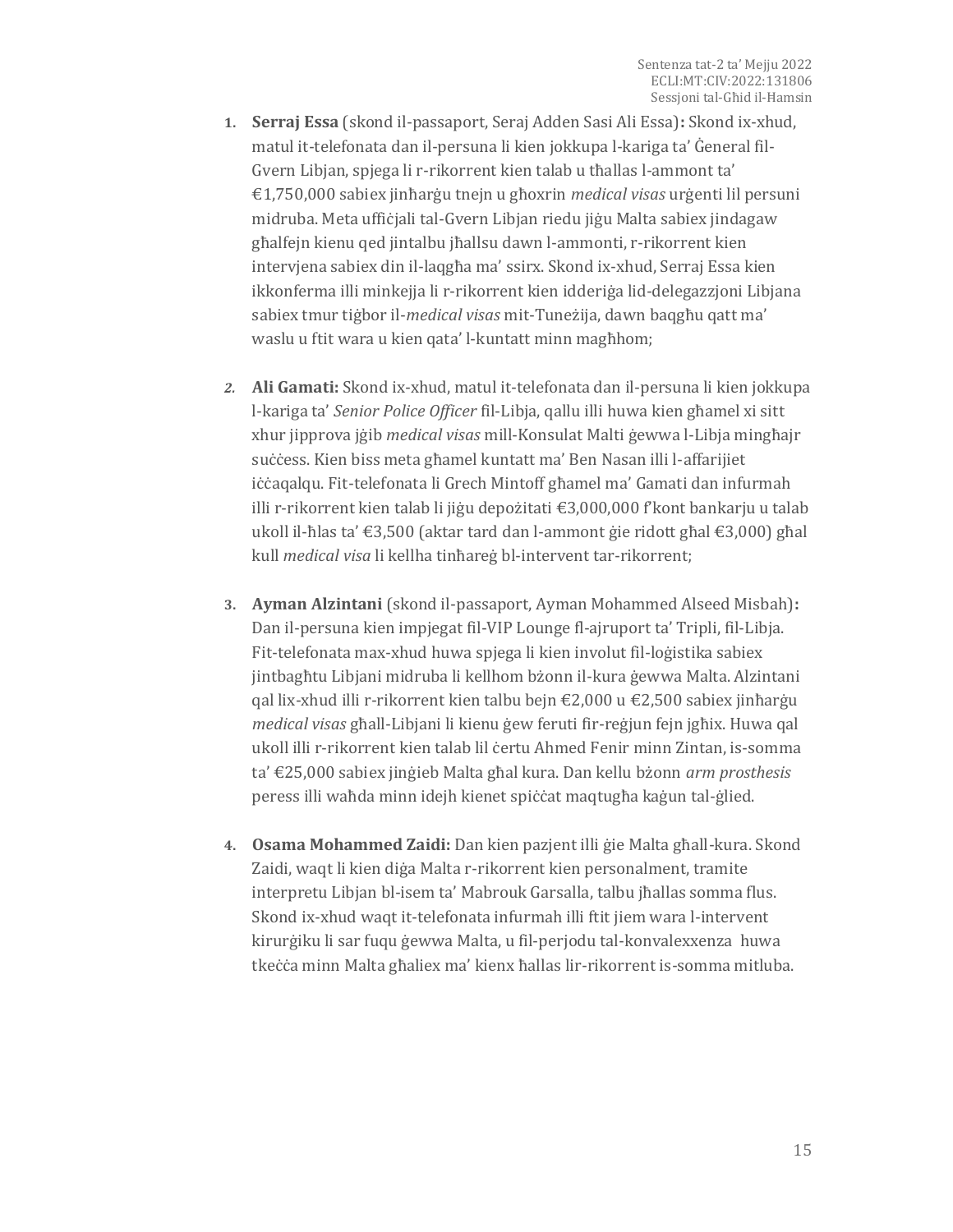- **5. Ali Mohameed Algool:** Dan il-persuna kien jaħdem fil-Parlament ta' Tobruk, ġewwa l-Libja, fi ħdan l-Uffiċju tal-Prim Ministru u kien inkarigat li jieħu ħsieb il-loġistika fir-rigward tal-midruba li kellhom jinġiebu Malta mirreġjun tiegħu. Huwa kien ukoll responsabbli sabiex jakkumpanja lil xi uħud minnhom ġewwa Malta. Fit-telefonata huwa kkonferma li r-rikorrent kien talab il-flus għall-*visas* tramite l-interpretu Mabrouk Garsalla. Waqt li kien Malta huwa kien ġie sfurzat iħalli pajjiżna u qabel telaq kien mitlub jiffirma dikjarazzjoni li wara nduna li kienet effettivament qed timpedih milli jerġa jidħol lura fiż-Żona Schengen għall-ħames snin ta' wara.
- 34. Għal kull bwon fini, fis-seduta sussegwenti tal-15 ta' Novembru 2018, in kontroeżami, ix-xhud indika illi l-identità tal-persuni li kienu kellmuh fuq it-telefon kienet ġiet aċċertata mill-Uffiċju tal-Prim Ministru Libjan Fayez al-Sarraj.
- 35. Ix-xhud jgħid li kellem ukoll lil żewġ persuni oħra li però ma' kienux ġew irrekordjati. Dawn huma:
	- 1. **Abdulhakim S.A. Mreshigh:** Skond Grech Mintoff dan il-persuna kien inkarigat mill-korrispondenza bejn il-Ministeru tas-Saħħa Libjan u rrikorrent. Ix-xhud jgħid li Mreshigh kien lest jixhed dwar il-fatt li r-rikorrent kien personalment intervjena sabiex jwaqqad delegazzjoni Libjana milli tiġi Malta sabiex tindaga 'l għaliex kienu qegħdin jintalbu flus għall-*medical visas.*
	- 2. **Naji Ejudi Duw Almabrouk**: Skond ix-xhud dan kien lest li jixhed dwar ilfatt illi żewġ neputijiet tiegħu li kienu ħadu l-kura ġewwa Malta kienu ġew mitluba jħallsu għall-*medical visas* tagħhom*.*
- 36. Fis-seduta tal-15 ta' Novembru 2018 kompla jixhed **Ivan Grech Mintoff** li esebixxa r-*recordings* tat-telefonati li huwa għamel lil tlieta mill-persuni fuq indikati.<sup>17</sup> Inoltre huwa informa lill-Qorti illi mill-aħħar seduta 'l hawn huwa kien ġie infurmat li r-rikorrent kien qiegħed jipprova jagħmel kuntatt man-nies indikati minnu bħala li kienu lesti li jixhdu, sabiex ma' jixhdux:

*"Mela, mill-ahhar darba li xhedt ... mill-ahhar darba li xhedt infurmat li Neville*

<sup>17</sup> Fol 228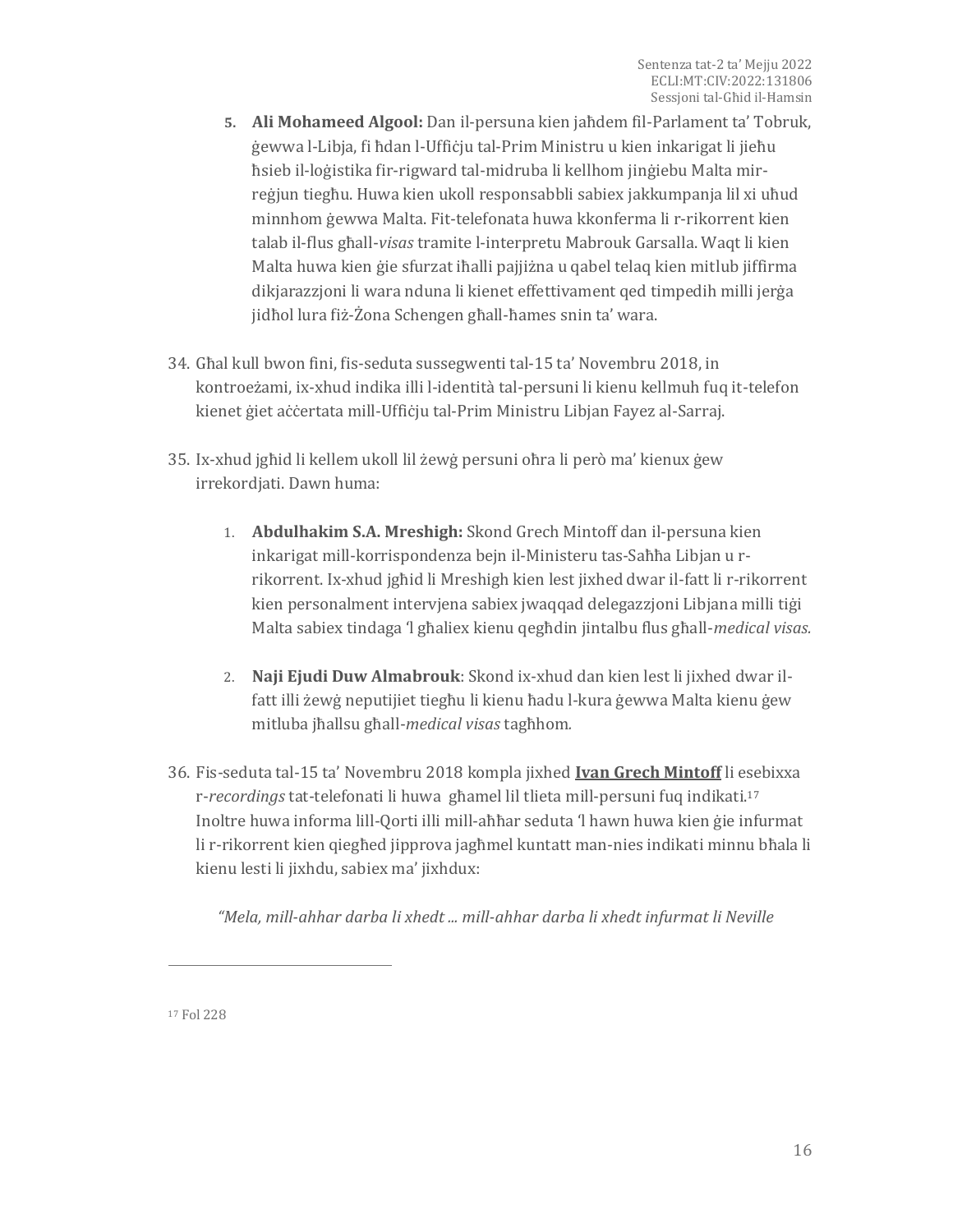*Gafa qed jipprova jaghmel kuntatt propju ma' dawn ix-xhieda biex iwaqqafhom milli jixhdu. Infurmat, pero' mhux ikkonfermat tela' darbtejn il- Libja u anke baghtuli r-ritratti li qieghed il-Libya jitkellem ma' certu Militius biex iwaqqaf lil dawn in-nies milli jitkellmu. Kien hemm laqgha wkoll f'Malta, fl-ufficcju tal-Prim Ministru, fejn delegazzjoni Libjana giet Malta u meta Neville Gafa li kien prezenti, sar jaf li wiehed minnhom huwa minn Zintan, staqsa lil dan il-persuna biex jikkuntattja lil dawn in-nies u biex ma jixhdux kontrih, u lest li joffrilhom whatever they want. Jien ghalija dan huwa speci nghidu li qed isir kuntatt ... wara li jiena pprezentajt dawn id-dokumenti l-ahhar darba, hemm attentati serji biex iwaqqfu lix-xhieda milli jghidu dak li ghandhom jghidu. Dawn ix-xhieda lesti jghidu min kellimhom, min qed jipprova jwaqqafhom u kollox ... fuq fuq dawn l-affarijiet. Nerga' nappella lill-Qorti li dawn ix-xhieda iridu jigu jixhdu huma stess u juru levidenza li huma stess ghandhom f'idejhom. Hemm hekk ha tisma' ir-recordings taghhom stess jghidu dak li qed nghid jiena hawnhekk."*

- 37. In kontroeżami meta x-xhud ġie mistoqsi jekk jafx li l-Pulizija kienu effettivament sabu li r-riċevuti in kwistjoni kienu foloz, huwa wieġeb li l-pulizija ma' kienux qed jitħallew jinvestigaw dan il-każ kif suppost.
- 38. Fit-tkomplija tal-kontroeżami tiegħu fis-seduta tal-21 ta' Jannar 2019 **Ivan Grech Mintoff** ikkonferma illi huwa ma' kienx iltaqa' mal-Libjani personalment iżda kien għamel kuntatt magħhom telefonikament permezz tal-Viber u WhatsApp. Huwa esebixxa ukoll kopja ta' affidavit u *translated copy*<sup>18</sup> li tħejja minn tlieta min-nies li ġew imqabbda biex jitkellmu f'isem il-Libjani li x-xhud għamel riferenza għalihom fix-xhieda tiegħu. Dan l-affidavit ma' ġiex maħluf f'Malta iżda x-xhud qal li ġie ppreparat skond is-sistema legali Libjana:

*"Dawn in-nies meta iddeciedu li jixtiequ jitkellmu, marru l-Libyan Government Ministry of Health igifieri il ... il ... emm ... iz-Zintan u General Administration. Talbu biex isir dokument ufficcjali fejn huma qed jghidu li jixtiequ jitkellmu b'mod legali. Qabbdu u ghamlu l-istatements taghhom wiehed wiehed ta' xi gralhom u ma gralhomx u hemm tlettax –il wiehed minnhom imnizzel hawnhekk. Dawn marru igifieri ghand il-Legal System taghhom u marru ghand il-Libyan Government u kitbu l-istorja taghhom forma ta' affidavit ... x'tista' ssejjhilha... x'igifieri ... iva qabel* 

<sup>18</sup> Fol 231-240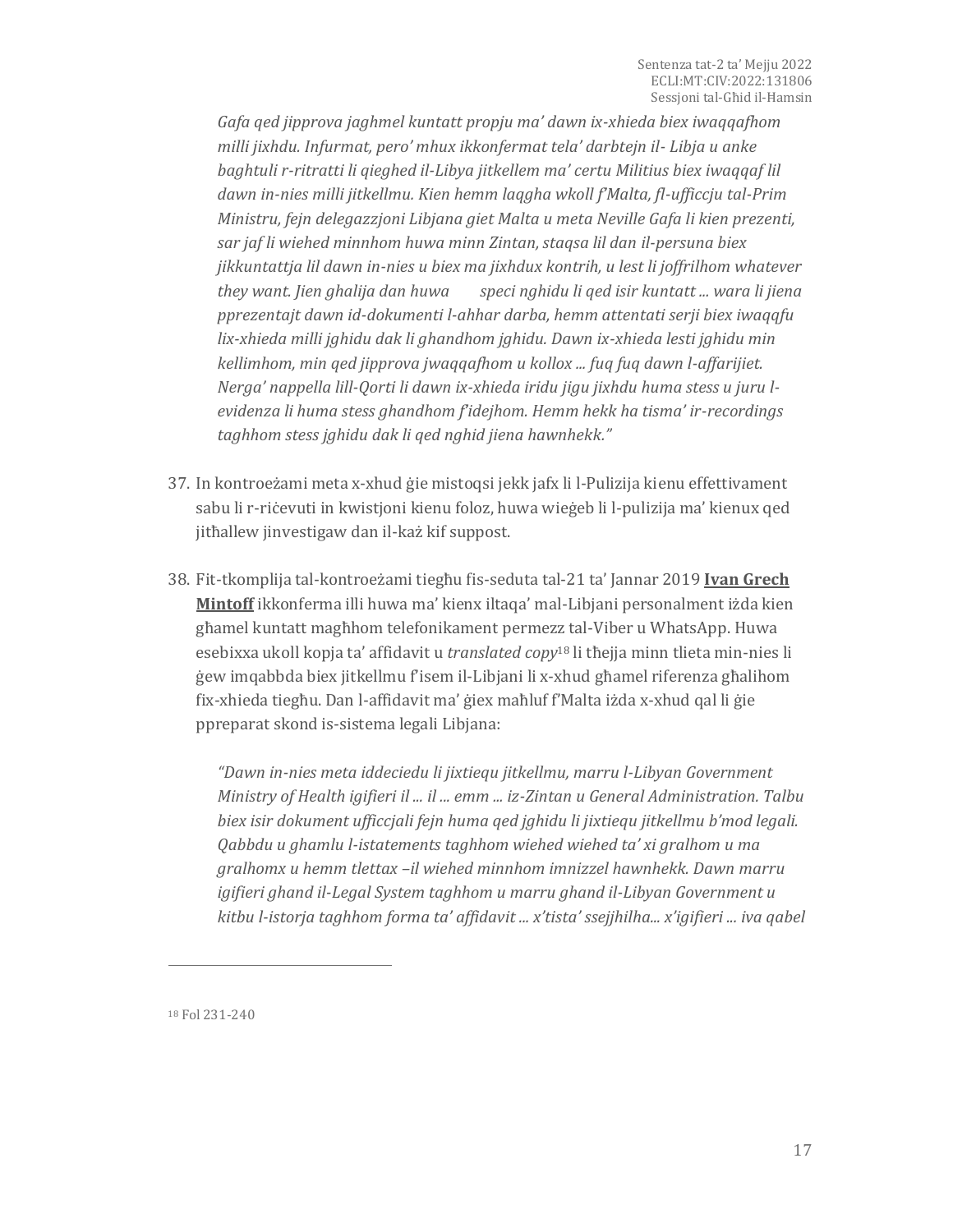*ma tkellmu, qabel ma jixtiequ jigu hawnhekk ghamlu wkoll dikjarazzjoni ufficcjali bl-ID Card Number taghhom ... bil-mobiles taghhom imnizzel u dan gie istampat ukoll bil-Legal System taghhom hawnhekk. Jien ghamilt translation ukoll ... dan kollu bl-Gharbi s'intendi. Africo Malta Ltd, il-Qorti ta' Malta tirrikonoxxiha bhala translator tal-Gharbi, mort ghandhom u staqsejthom biex jaghmlu translation taghhom bl-Ingliz, u kull wiehed minn dawn it-tlettax il-persuna qed jghid l-istorja tieghu ta' x'gara u ma garax meta kien Malta hawnhekk. Dawk it-tlettax, to make things simple, minn dawk is-sebgha qabdu tlieta minnhom biex jitkellmu f'isimhom. X'igifieri? Qabdu u kitbu l-affidavit taghhom hawnhekk b'mod legali l-Libya u qalu lil tlieta minn dawn li jistghu ikelmu l-Qorti ta' Malta f'isimhom u biex jipprezentaw id-dokumenti ufficcjali taghhom."*

- 39. Għal kull bwon fini, kif sew irrimarkat fl-istadju ta' meta ġie ippreżentat, il-Qorti tinnota illi dan l-affidavit apparti li m'għandux is-soltu solennita' li jitlob il-leġislatur, imqar il-legalizazzjoni tiegħu skond il-Konvenzjoni tal-1961 (Apostille Convention), anqas biss ma' jidher minn min ġie redatt. Għalhekk hija assolutament ma' tistax tieħu konjizzjoni tiegħu u tqisu bħala prova inammissibbli.
- 40. Fis-seduta tat-28 ta' Ottubru 2019 xehdu ħames persuni direttament mill-Libja permezz tal-*video conferencing*. Dawn kienu: Mohammed Najib, Ayman Mohammed Alseed Misbah (magħruf ukoll bħala Ayman Alzintani), Mohammed Ali Algool, Hamza Hussain u Mohammed Salem Agag. Għal kull bwon fini jingħad illi bleċċezzjoni ta' Mohammed Ali Algool u Ayman Mohammed Alseed Misbah, il-persuni l-oħra li xehdu ma' kienux ġew indikati mix-xhud Ivan Grech Mintoff fix-xhieda tiegħu bħala xhieda potenzjali.
- 41. Għandu jingħad ukoll mill-Qorti illi għalkemm saru l-aċċertamenti kollha meħtieġa sabiex jiġu identifikati x-xhieda u sabiex ikun hemm interpretu kemm fuq in-naħa tax-xhieda u kemm fl-awla, madanakollu l-livell tal-lingwa ma' setax jitqies bħala wieħed għoli u għalkemm f'partijiet mix-xhieda l-Qorti setgħet tifhem dak li kienu qed jixhdu dawn ix-xhieda, f'partijiet oħra hija rat illi dan ma' kien xejn faċli. Għalhekk hija ser tagħmel riferenza biss għal dawk is-siltiet li hija tqis rilevanti u li fuq il-bilanċ tal-probabilitajiet tqis bħala attendibbli bħala prova:
- 42. **Mohammed Ali Algool** xehed bl-assistenza ta' interpretu illi huwa kien akkumpanja lil ċertu Ayman Mohammed Alseed Misbah (li xehed ukoll fl-istess seduta) ġewwa Malta peress illi dan kellu jiġi operat. Huwa spjega kif wara l-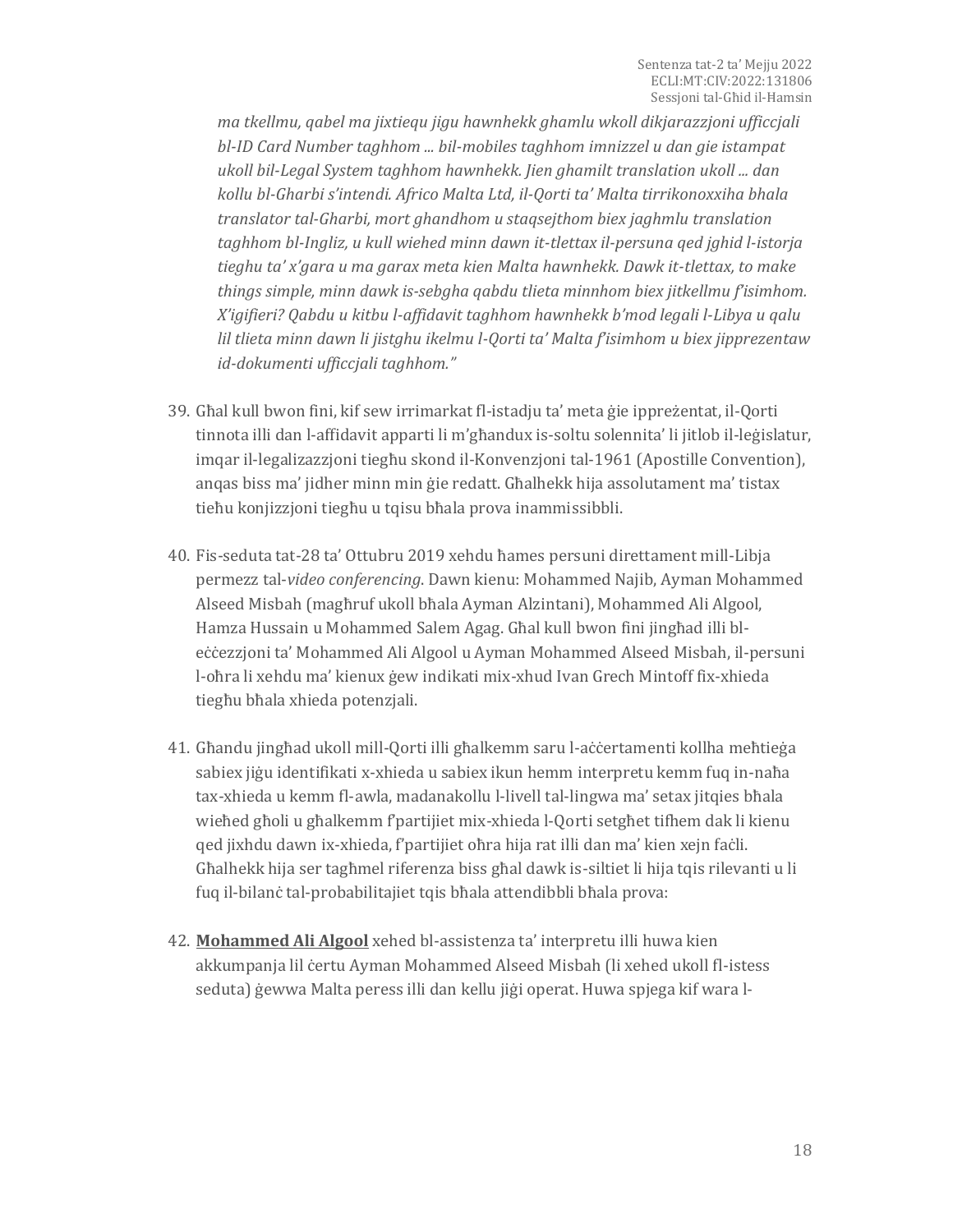operazzjoni darba minnhom mar iżuru ġewwa l-Isptar Mater Dei u sabu li ma' kienx f'kundizzjoni tajba u dan għaliex mid-dehra dan kien ġie mitkellem fost oħrajn mirrikorrent Neville Gafa. Sostna ukoll illi huwa sema personalment lil Neville Gafa u lill-interpretu tiegħu jitolbu l-flus mingħand il-midruba. Meta staqsihom għal liema raġuni riedu l-flus, ġie infurmat li dan kien għall-iskop tal-*visa* tagħhom:

*"Xhud: I was accompany with the ward Aymen (hawnhekk ix-xhud kien qed jirreferi għal Ayman Mohammed Alseed Misbah li xehed ukoll waqt is-seduta) because I was only have the Visa of the family I have only in Europe. The family said to me you must go with him and take care with him. I went to Tunisia then I went to Malta from Tunisia and was there when I get out of airport, there is people there hospitality at airport. I felt the humanity of this state and one of them was Dr Olan Sanussi. Then we went to hospital of Mater Dei. The second day they did the surgery for Aymen. They cut off his leg and from that time I helped him. Suddenly in one of days I came to Aymen, I found him he is not in good condition. I asked him what is the reason for this case, because of the dealing of the healthy and from Neville Gafa ...*

*... Xhud : My personal Visa is monthly, because I was with the wounded, and I see and listen Neville Gafa and the translator, they want money from the wounded. And I was with them when they wanted the money and the translator translated to them to pay money. Why I give you this money? To complete your Visas and everything. Ahmed said to them Aymen said this is bad. They said to him yes we accept this bad thing."*

43. **Ayman Mohammed Alseed Misbah** xehed bl-assistenza ta' interpretu illi huwa ġie Malta għall-kura fl-4 ta' Settembru 2014 u li ġie operat (amputazzjoni ta' waħda minn saqajh) fit-tieni ġurnata. Spjega illi huwa suppost kellu jibqa' Malta għal iżjed minn ħmistax-il ġurnata sabiex jirkupra mill-intervent kirurġiku iżda ma' setax jagħmel dan minħabba li r-rikorrent kien saqsieh għall-flus. Huwa l-ewwel talbu €2,000 imbagħad €2,500 u sussegwentement €3,000. Qal illi persuna oħra Libjana li kienet miegħu għall-kura kien tħalla joqgħod Malta għal sena u dan ġara minħabba li skond Neville Gafa kien ħallsu dak li talbu. Effettivament ix-xhud baqa' ma' ħallasx u kellu jitlaq minn Malta. Sussegwentement pero' u ċioe wara l-ftuħ tal-kawża odjerna, x-xhud jgħid illi iltaqa' mar-rikorrent u dan wegħdu l-flus sabiex ma' jixhidx u wegħdu ukoll illi jerġa jġibu Malta għat-tkomplija tat-trattament tiegħu. Huwa ġie offrut is-somma ta' bejn €250,000 u €300,000 pero' x-xhud irrifjuta: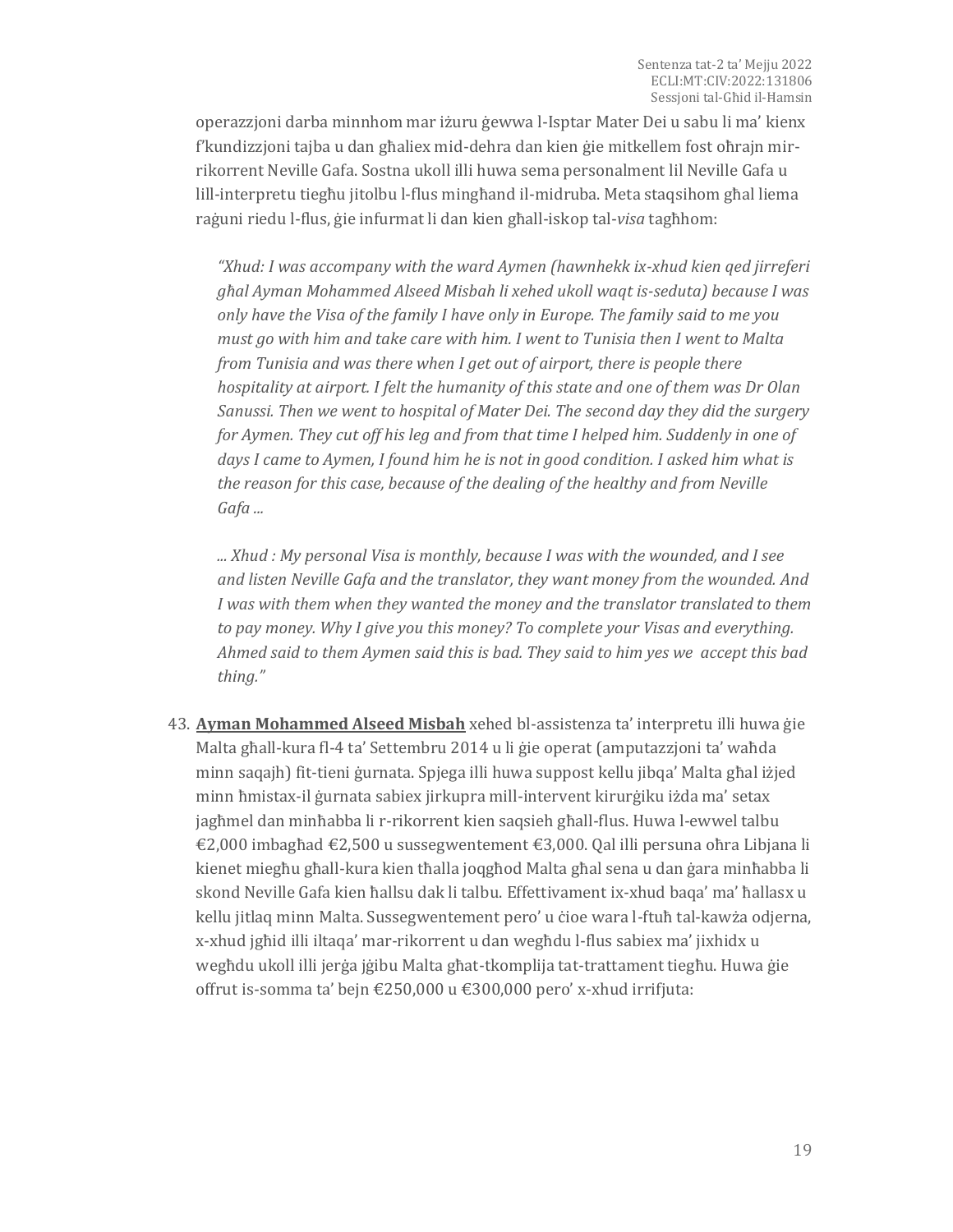*"Xhud : He want from us for meeting, he said to us I am Muslim and you are Muslims and you would like to solve this case in a friendly way, hand me an amount of money, I promise you for treatment and he will consolate the cost for Visa and that's it.*

*Dr Fenech : Mela ha nara fhimtx jiena, let me see if I understood. He met Mr Gafa who promised you that he could arrange the situation including a Visa for more treatment?*

*Interpretu : Tista' tispjega bil-Malti jekk ma jimpurtax?*

*Dr Fenech : Iva mela le. Ara fhimtx jiena tajjeb, wara reggha ntaqa' mas-Sur Gafa u s-Sur Gafa biex jirranga l-affarijiet offrielu li jirrangalu l-Visa biex ikun jista' jkompli t-trattament tieghu, qed nifhem sew dak li ghidtli?*

*Xhud : Yes and he promised me to go back to the doctor who cut my leg in April 2016*

*Dr Fenech : Okay mela, dan talbu biex jirranga l-affarijiet tajjeb, mela s-Sur Gafa offra li jirranga l-affarijiet, u minghand is-Sur Aymen x'talab is-Sur Gafa? Biex itih il-Visa?*

*Xhud : You stop this case and give him money.*

*Dr Fenech : Tajjeb mela fhimna. Issa l-ahhar mistoqsjia. Is-Sur Gafa kien qed joffrilu l-Visa u t-trattament biex iwaqqaf il-kaz ghaliex? Aymen x'kien qed jghidlu lil Gafa? X'ghamel biex gie Gafa u offrielu din?*

*Xhud : All he wants to is abdict about this case, do not talk about this case abdict it, and in return he will be give them the money and everything that they want, treatment and the money.*

*Dr Fenech : How much money, kemm flus?*

*Xhud: Between 2000 Euros and 300,000 Euros.*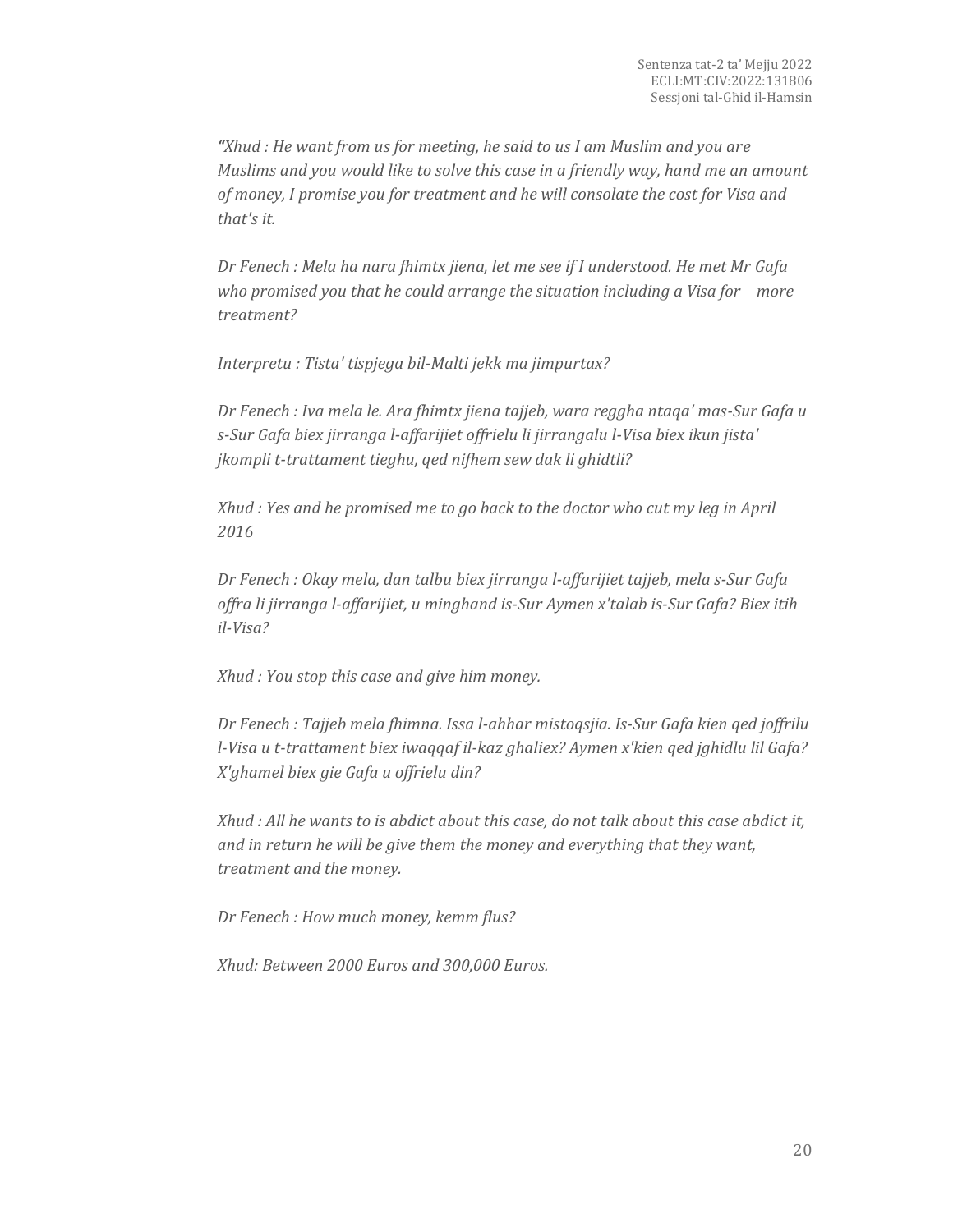*Dr Fenech : Minuta wahda erga' spjegali ftit, your translation might not be correct. Ghidhielu bil-Libjan please. Ghax inti semmejtli 250 sa 300 000.*

*Interpretu : Bejn is-somma Mr Gafa bazikament li dan Aymen 250 000 u 300 000 Euro.*

*Xhud : Yes and he refused."*

44. **Mohammed Najib**, li ukoll xehed bl-assistenza ta' interpretu, qal li ġie Malta mit-Tuneżija fit-23 ta' Ottubru 2014. Saritlu operazzjoni fuq saqajh fl-Isptar Saint James u suppost kellu ikompli t-trattament tiegħu f'Malta. Madanakollu b'ordni tarrikorrent, tpoġġew għadd ta' persuni ta' sigurtà barra l-kamra tiegħu u ma' tħalliex jirċievi viżitaturi għajr għar-rikorrent li żaru personalment. Dan talbu  $\epsilon$ 2500 biex jibqa' Malta iżda baqa' ma' ħallsux. Mhux l-istess għamlu xi persuni oħra li kienu f'sitwazzjoni simili ġewwa pajjiżna. Ir-rikorrent kien anke ħeġġeġ lil dawk li ma' kellhomx flus sabiex jibgħatu lill-familjari tagħhom ġewwa l-Libja biex ituhom ilflus:

*"Xhud : He wanted 2500 Euros to the wounded to stay in Malta.*

*Dr Fenech : Talbu dawn il-flus ghaliex biex jirkupra mill-operazzjoni minn xiex mittrattament li kien qieghed jinghata?*

*Xhud : For Visas and complete the treatment.*

*...*

*Dr Fenech : Mela f'Malta talbu dak, tahomlu l-flus?*

*Xhud : I did not give anything and the rest of the wounded, some of them give and some of them don't have money, and he told them contact to their families and send to them the money*

*...*

*Dr Fenech : Issa l-flus intalbu ghat-trattament jew biex jinghataw Visa biex jiġu Malta?*

*Xhud : He want the money for Visas and the treatment"*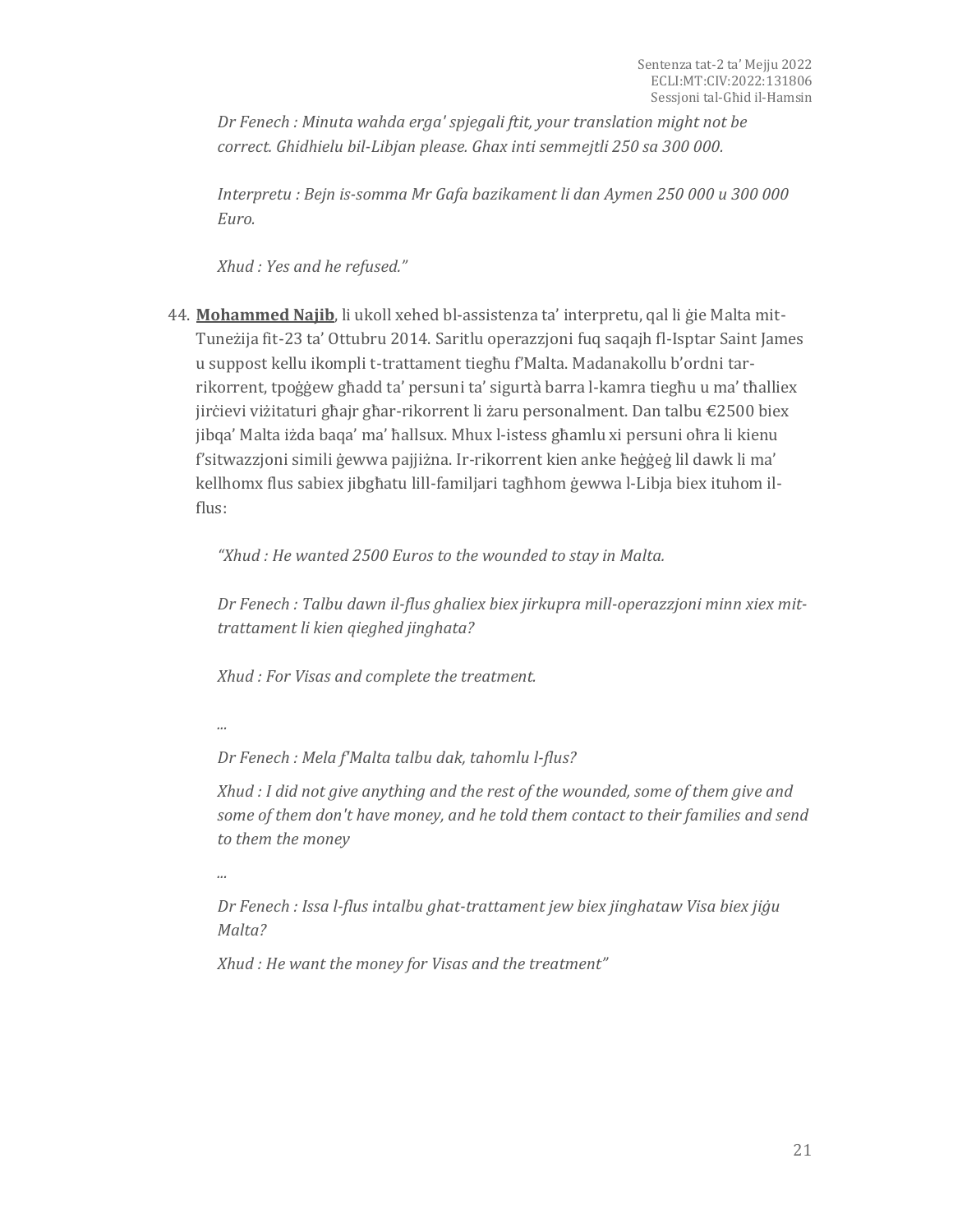Ix-xhud kompla jispjega kif ir-rikorrent kien żar il-Libja sabiex iħeġġeġ lilu u lil xi nies oħra sabiex ma' jixhdux f'din il-kawża u f'dan ir-rigward kien offrilu flus u kien wegħdu ukoll illi jerġa jġibu Malta għall-kura:

*"Xhud : Mr Neville Gafa came to Libya and he want to sit with us, he wanted to tell us we stop about this case. We met with him and there was a person his name is Abdul Raouf, and they said to us, we will give you money that what happened to you in Malta and give you treatment again and consolate the Visa cost and talking about the money. They give us many times from time to time they give us amount of money. We told them we believe in Court of Malta and we know the right is on our side."*

Finalment ix-xhud informa lill-Qorti li kien hemm persuna oħra midruba li xtaqu jixhdu u li però ma' setgħux jagħmlu dan minħabba l-gwerra:

*"the rest of wounded they cannot come to here because of war that happened now.*

*Dr Fenech : Mela qed jghidilna li l-ohrajn ma jistghux jigu hemmhekk minhabba lgwerra li hemm bhalissa.*

*Xhud : Yes. The rest of the wounded.*

*...*

*one of this wounded his name was Dao Salem Ali this wounded is they make some things bad with him there, he waiting for a long time to make surgery, and this is the picture of Mr Dao Salem Ali"*

45. Ix-xhud **Hamza Hussain Alwakwak** xehed illi qabel ma' ġie Malta huwa kien intalab personalment mir-rikorrent, tramite interpretu, sabiex jagħtih €2,500 u huwa filfatt kien ħallas dan l-ammont biex jiġi Malta għall-kura:

*"Xhud : He said the translator talked with him, yes he talk to him and he said to him Mr Neville Gafa want 2500 Euros to recieve him in hospital.*

*Dr Fenech : Ghaliex x'kien gralu? What for?*

*Xhud : For treatment, the cause is treatment and if you want to go there you must pay 2500 Euros if you would like to go to Malta for treatment.*

*Dr Fenech : Imma t-trattament illum nafu li t-trattament kien b'xejn ghal Libjani li wegghu fil-gwerra. Allura ghaliex talabhomlu l-flus?*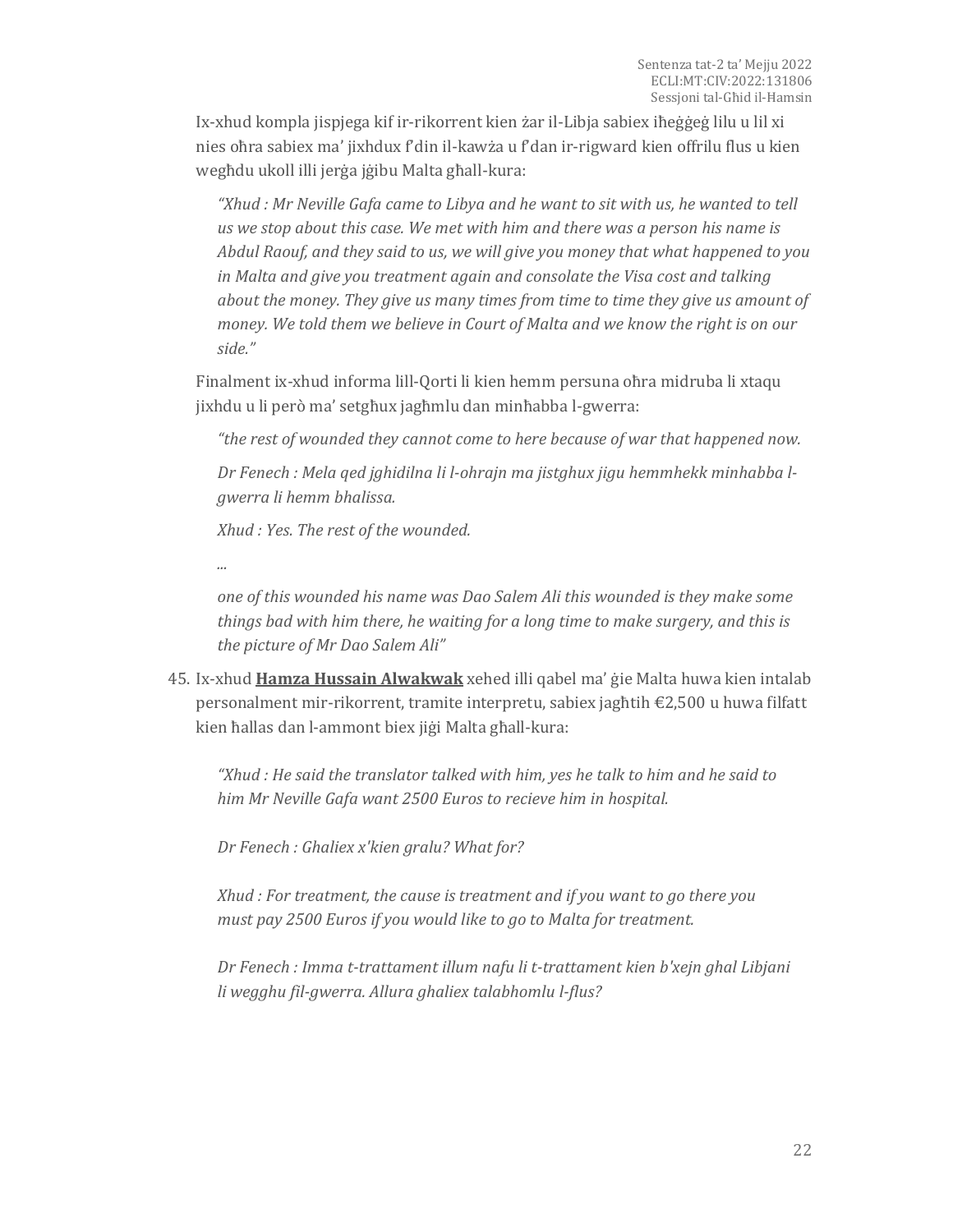*Xhud : He said I don't know but he said the Ministry or the healthy there want money for recieve them in hospital. The Maltese healthy, the translator said to him, the healthy of Malta want this ammount of money to recieve him or them in hospital in Malta.*

*Dr Fenech : So allright mela qed nifhem li l-Awtoritajiet tas-Sahha lilu qed jghidulu li kienu qed jitolbu l-flus. Hallas flus?*

*Xhud : 2500 Euros. And 100 Euros at airport and the ambulance car 100 Euros.*

*Dr Fenech : Hallashom dawn jew gie mitlub?*

*Xhud : Yes he paid them.*

*Dr Fenech : Hallas il-flus. Lil min hallas il-flus? Lil min hallas il-flus mhux kemm, lil min hallas il-flus?*

*Xhud : He was a translator.*

*Dr Fenech : Who was with the translator?*

*Xhud : Translator and Neville Gafa.*

*Dr Fenech : Okay so he paid the translator and there was Neville Gafa. How long did he stay for treatment in Malta? Kemm dam ghat-trattament gewwa Malta?*

*Xhud : Two months and a half."*

46. Ix-xhud **Mohammed Salem Agag** xehed illi wara intervent kirurġiku li kien sarlu f'Malta huwa xtaq jibqa' hawnhekk biex jistudja sakemm ikompli t-trattament tiegħu. Huwa qatta' xahrejn hawn biex jistudja iżda fit-tielet xahar kellu jitlaq minħabba li ntalab iħallas ammont ta' flus mir-rikorrenti tramite interpretu. Huwa intalab is-somma ta' €2,500. Huwa ma' ħallasx din is-somma u tkeċċa minn Malta apparti li tilef ukoll il-flus tal-kirja li kien ħallas bil-quddiem sabiex jgħix f'Malta:

*"Xhud : I did my surgery on my leg and my leg is lack, there is lack of wound. The*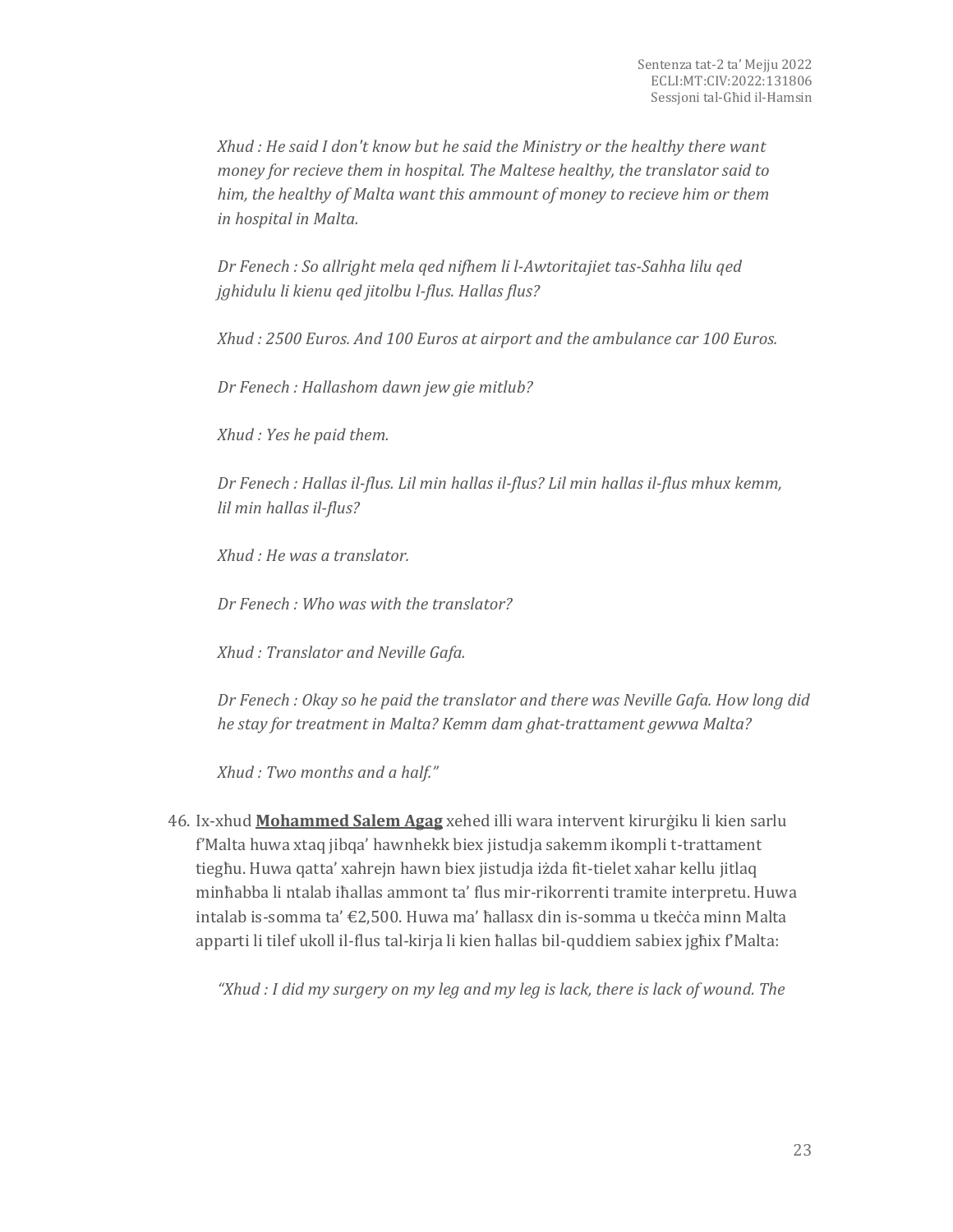*doctor told me after a year come back to complete your treatment. The period of treatment day after day I go to the hospital. In this period I entered the school, I would like to study there. I studied for two months and the third month I did not complete. Why I don't complete? Because he want me to give money to complete my study.*

*Dr Fenech : Min? Min riedek thallas il-flus?*

*Xhud : The translator who translate to Neville Gafa. He want from me and I refused.*

*Dr Fenech : X'talbu kemm talbu?*

*Xhud : 2500 Euros.*

*Dr Fenech : 2500 Euro. Tajjeb. U hu kellu problema b'xi Visa biex jigi Malta?*

*Xhud : There is no problems okay but he want money to give me a lot of time to stay there.*

*Dr Fenech : Money to give you more time to stay in Malta. Okay. Did he give him money? Tahomlu l-flus?*

*Xhud : No I don't give him.*

*Dr Fenech : U x'garalu peress li ma hallasx?*

*Xhud : He told him come to him to his flat and say to him, if you do not pay I will tell the police and arrest you. Dr Fenech : Who told him this? Min qallu dan il-kliem?*

*Xhud : The translator.*

*Dr Fenech : Kien wahdu jew kien hemm xi hadd mieghu?*

*Xhud : No, no one.*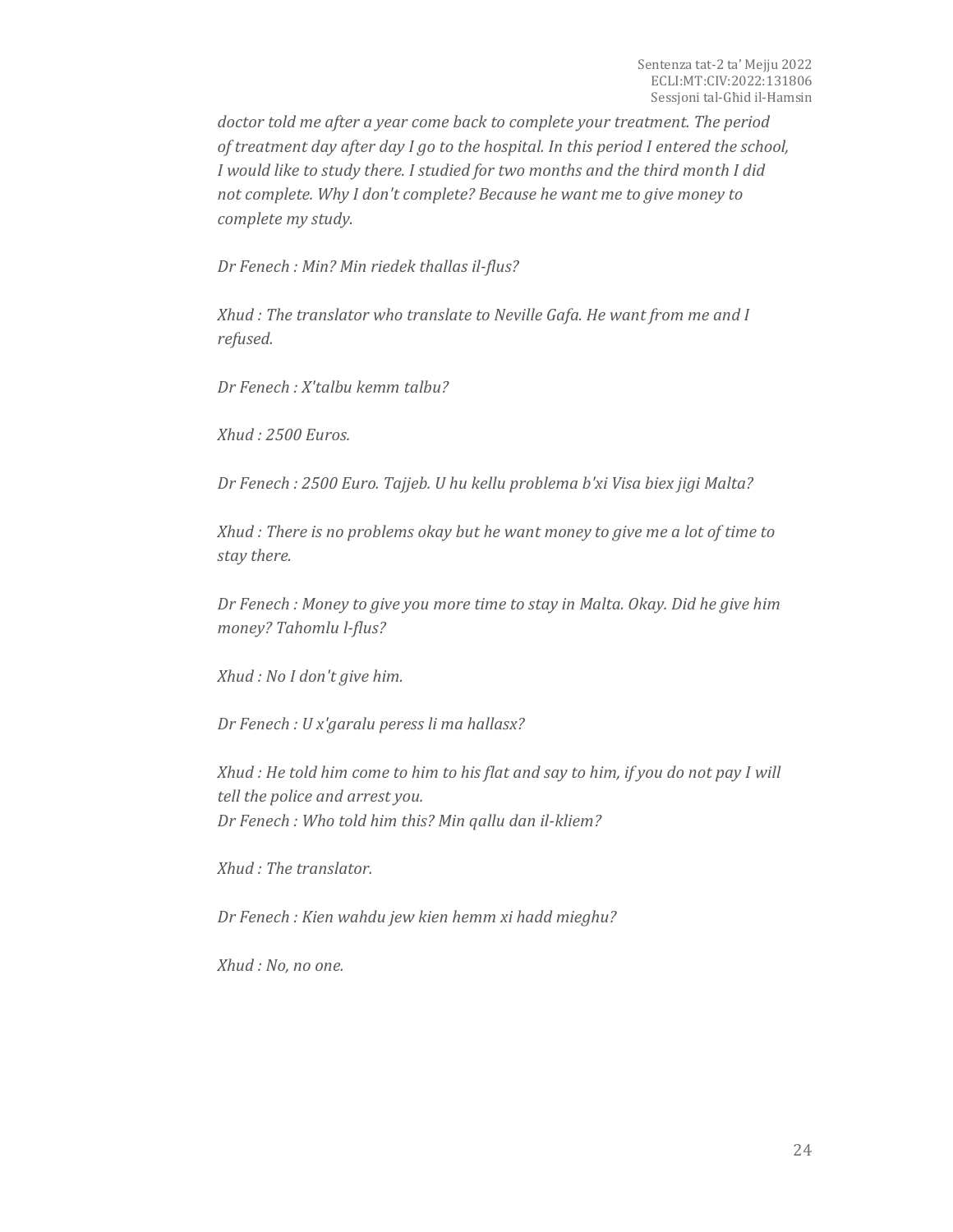*Dr Fenech : U min bghatu t-translator?*

*Xhud : Neville Gafa.*

*Dr Fenech : U x'garalu meta ma hallasx?*

*Xhud : He resisted in school for three months, he spent two months and a third month the translator come to him and said to him leave the school, obey or I will arrest you. And I lived with the English woman there and paid this English woman for six months to live with this English woman.*

*Dr Fenech : Imbaghad x'gara?*

*Xhud : I lost the rent and to stay with the woman and my studying and I lost the treatment of my leg.*

*Dr Fenech : Imbaghad meta mar lura l-Libya?*

*Xhud : The translator come to him and he said to him come with me and you will leave Malta to Tunisia and come to Libya."*

- 47. Fis-seduta tal-10 ta' Mejju 2021 xehdu ukoll żewġ xhieda oħra, ċioe Daosalem Ali Elamood u Yousef Abdulwahab, permezz tal-*Microsoft Teams.*
- 48. Ix-xhud **Daosalem Ali Elamood,** li kien għamel riferenza għalih ukoll ix-xhud Mohammed Najib fix-xhieda tiegħu tat-28 ta' Ottubru 2019, spjega kif huwa ltaqa' mar-rikorrent fl-Isptar Saint James wara li kien ntbagħat Malta għall-kura fl-2014. Huwa kien introduċa lilu nnifsu bħala aġent tal-Ministeru tas-Saħħa. It-tieni darba li ltaqa' miegħu kien fl-appartament fejn kien qed jgħix ġewwa Malta. Huwa qatta sitt xhur ġa pajjiżna. Kien jgħix f'appartament ġewwa l-Gżira meta darba waħda kienu ġew il-Pulizija biex ikeċċuh. Dan ġara għaliex huwa ma' kienx ħallas għall-*visa.*  Ġewwa l-Isptar Saint James, ir-rikorrent kien talbu €2,000 - €3,000 għall-*visa* iżda xxhud ma' kellux biex iħallsu. Huwa baqa' ma' ngħatax it-trattament li kellu bżonn.
- 49. Ix-xhud **Yousef Abdulwahab** xehed fl-istess seduta illi waqt li kien Malta għall-kura fuq idejh fl-2014, ġie iżuru r-rikorrent ġewwa l-appartament fejn kien jgħix u nfurmah illi kien qed jirrappreżenta lill-Ministeru tas-Saħħa. Fil-presenza ta'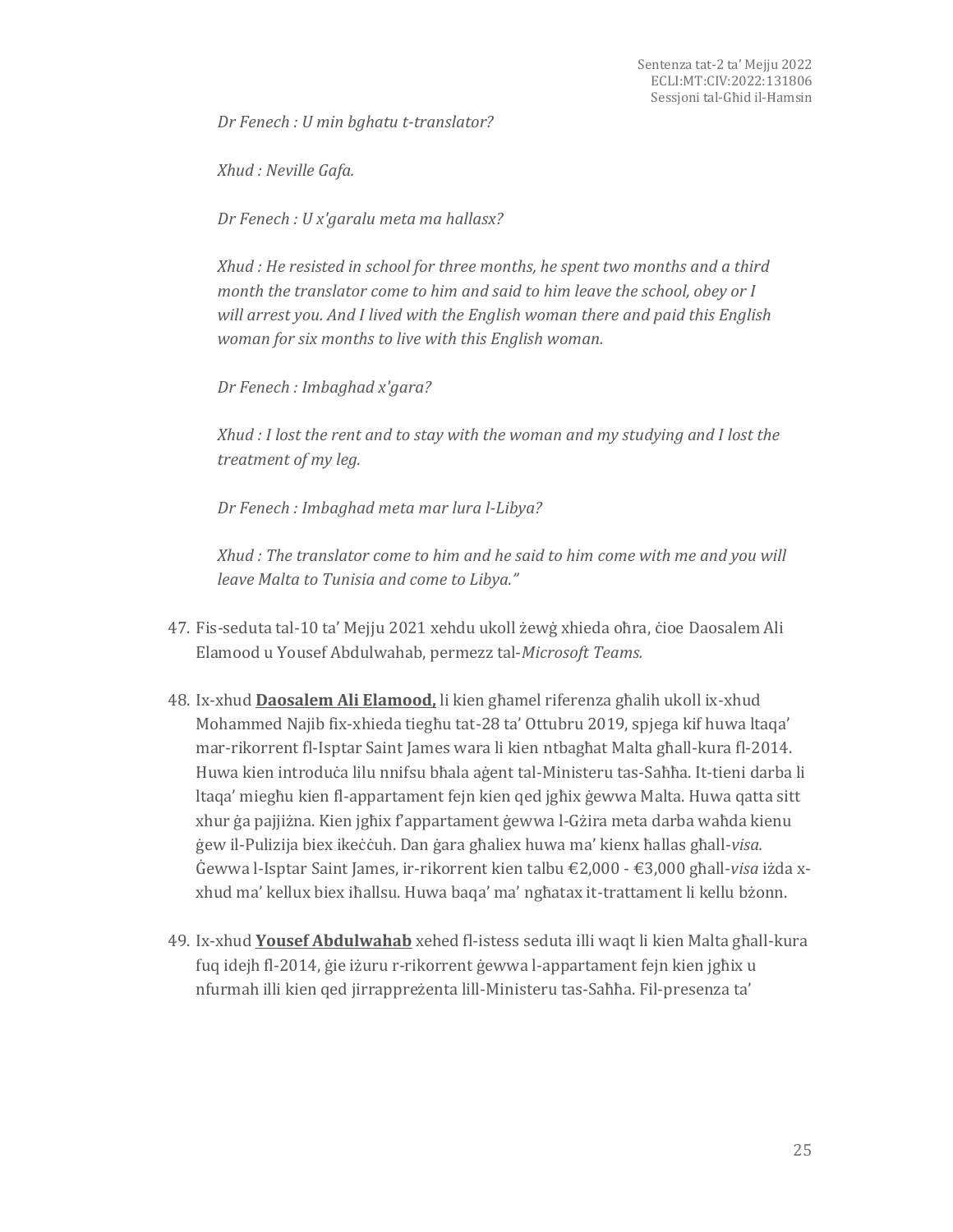interpretu huwa talbu €3,500 sabiex titkompla l-kura tiegħu inkella jitkeċċa minn Malta. Ix-xhud ma' kellux flus u intbagħat Malta biex b'hekk it-trattament mediku twaqqaf ħesrem. Spjega ukoll illi iktar tard, fl-2018, iltaqa' ukoll mar-rikorrent ġewwa Tripli fejn talbu u lil xi nies oħra sabiex ma' jixhdux fil-Qorti u għal dan ilgħan wegħdhom is-somma ta' €350,000 kull wieħed.

*Il-ġustifikazzjoni ta' allegazzjoni magħmula minn terz*

- 50. Fir-rigward tal-ġustifikazzjoni ta' allegazzjoni magħmulha minn terz, il-Qrati tal-Ingilterra u Wales sostnew għal diversi drabi illi d-diffamatur ma' jistax jistrieħ fuq il-fatt illi jkun irċieva din l-allegazzjoni libelluża mingħand it-terz, iżda dejjem jeħtieġlu li jressaq provi illi tali allegazzjoni tkun sostanzjalment korretta.
- 51. Fis-sentenza fl-ismijiet **Lewis v. Daily Telegraph Ltd. (1964, AC)** il-Qorti tal-Appell Ingliża qalet is-segwenti:

« *The basic principle applicable is that stated in Gatley on Libel and Slander, 4th ed., p. 106, and approved in Truth (N. Z.) Ltd. v Holloway <sup>19</sup> that every publication of a libel is a new libel and each publisher is answerable for his act as if the calumny had originated with him … To establish a plea of justification the defendant must prove that the defamatory imputation is true. If something is published as "'suspicion" or "belief" only, for example, that the plaintiff committed a murder, it is not enough to prove the belief, for the damaging imputation is the substantive charge of murder* … »

52. Fis-sentenza fl-ismijet **Chase v. News Group Newspapers Ltd.**, [2002] EWCA (Civ) 1772, [2003] E.M.L.R. 11, 218 (C.A.) ingħad hekk:

> « *39. It remains the law (subject to any HRA considerations) that if a defendant repeats a libel he/she has heard from others, a plea of justification will only succeed if he/she can prove by admissible evidence that what they said was substantially true. The relevant law was authoritatively restated by this court in Shah v Standard Chartered Bank Ltd [\[1999\] QB 241.](https://www.bailii.org/cgi-bin/redirect.cgi?path=/ew/cases/EWCA/Civ/1998/612.html) In Lewis v Daily Telegraph Ltd [1964] AC 234 Lord Devlin observed at pp 283-4 that:*

*"… you cannot escape liability for defamation by putting the libel behind a prefix such as 'I have been told that ..' or 'It is rumoured that …' and then* 

<sup>19</sup> **Truth (NZ) Ltd v Holloway** [1961] NZLR 22 (PC)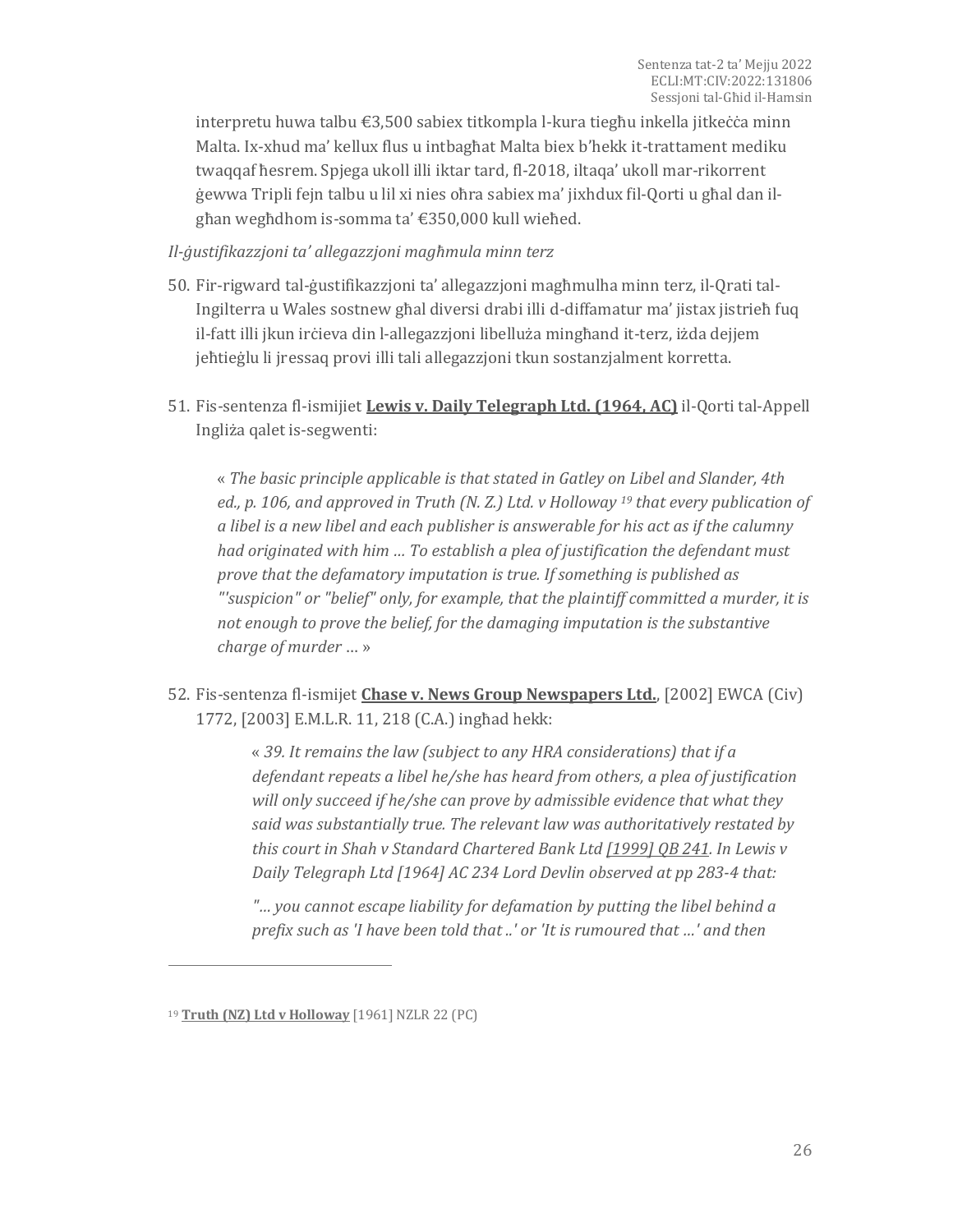*asserting that it was true that you had been told or that it was in fact being rumoured. You have … to prove that the subject matter of the rumour was true."* »

53. L-intimat għalhekk irid mhux biss jagħmel tiegħu l-allegazzjonijiet li huwa jgħid li rċieva mingħand diversi persuni, iżda oltre minn hekk irid jara kif ser jipprova li dawn l-allegazzjonijiet huma sostanzjalment veri. Mhux ta' b'xejn li oneru bħal dan ġie deskritt minn ċertu awturi bħala li jersaq viċin il-*probatio diabolica.*

#### *Id-diffikultà' li tiġi ppruvata l-verità*

 $\overline{a}$ 

54. Il-Qorti tal-Appell fis-sentenza fl-ismijiet; **Albert Caruana v. Gino Cauchi** (App. Ċivili Nru. 775/02, 23/06/2004) tenniet illi:

*"fejn għandu x'jaqsam ma' ġurnaliżmu investigattiv serju kemm il-Qrati Maltin u kif ukoll il-Qorti ta' Stasbourg jagħtu għarfien lill-fatt li l-jedd ta' kronaka mibni fuq ġurnaliżmu serju jagħti ħarsien wiesa' lill-ġurnalist taħt l-artikolu 10 tal-Konvenzjoni. Dan ukoll fejn il-pubblikazzjoni tkun milquta minn xi żball jew ineżattezza ġenwina, imbasta tkun magħmula b'mod serju u prudenti fuq ħaġa ta' interess pubbliku, bla ħsieb jew mottiv ulterjuri u li l-kontenut ikun wieħed ġust ("fair") u li meta jkun hemm ċaħda jew spjegazzjoni ta' dak ir-rapportaġġ mill-persuna milquta bih, il-ġurnalist iġib ukoll tali ċaħda jew spjegazzjoni fl-imsemmi rapportaġġ20"*

« *hija regola dottrinali tal-materja aġitata, konfermata wkoll mill ġurisprudenza, illi d divulgazzjoni ta' aħbar permezz ta' stampat jew pubblikazzjoni hi konsiderata bħala eżerċizzju leċitu tad-dritt ta' kronaka. Dan l eżerċizzju però jibqa' hekk leċitu sakemm jikkorrispondu u jikkonverġu fih dawn l-osservanzi prinċipali: (a) il-verità tal-fatti esposti riżultant minn riċerka serja, diliġenti u kompleta; (b) ir-rakkont irid ikun neċessarju għas-sodisfazzjon ta' l interess pubbliku li jkun mgħarraf b'fatti determinati ta' rilevanza politika jew soċjali; (ċ) il-kritika trid tkun miżmuma f'termini korretti u miżurati b'mod li ma titraxxendiex f'aggressjoni personali jew invettiva.* »

55. Hekk ukoll il-Qorti Ewropea tad-Drittijiet tal-Bniedem fis-sentenzi diversi tagħha matul is-snin ipproteġiet dan id-dritt ta' kronika u dan *per di piu* anke f'każijiet fejn jiġu ppubblikati xniegħat jew qlajja illi l-ġurnalista ma' jkunx jista' jipprova. Per

<sup>20</sup> App. Ċiv. 26.3.2010 fil-kawża fl-ismijiet **Norman Beżżina vs Joe Mifsud** kif ikkwotata fis-sentenza **Louis Galea v. Etienne St. John et.** (946/1997/1 JRM, PA, 30/04/2015)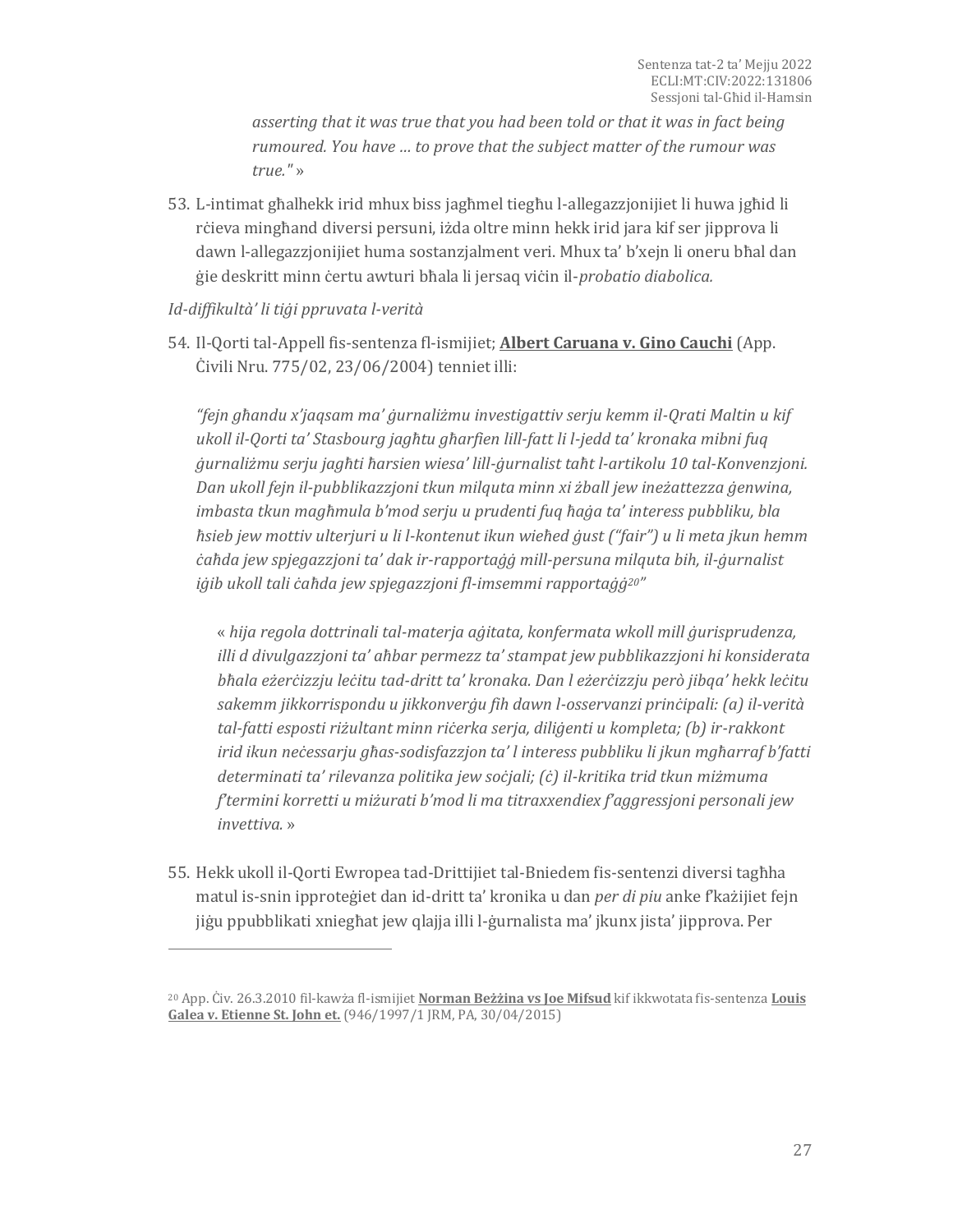eżempju fis-sentenza **Thorgeir Thorgeirson v. Iceland<sup>21</sup>** intqal mill-Qorti illi għalkemm l-allegazzjonijiet kienu bbażati fuq xniegħat persistenti li kienu ġejjin mill-pubbliku, ma' kienx raġjonevoli però għall-persuna li allegatament tat lok għallmalafama illi tipprova l-verità ta' dawn l-allegazzjonijiet:

« *the press would be able to publish almost nothing if it were required to publish only fully proven facts. Obviously, the Court's considerations have to be placed in the context of public debates on matters of public concern.* »

56. Fis-sentenza tal-istess Qorti fl-ismijiet: **Dalban v. Romania** (App No 28114/95) mogħtija fit-28 ta' Settembru 1999, f'każ fejn ġurnalista Rumen għamel numru ta' akkużi ta' korruzzjoni u *mismanagement* fil-konfront ta' kap eżekuttiv ta' korp statali fis-settur tal-agrikoltura, l-Awla l-Kbira tal-Qorti Ewropeja tad-Drittijiet tal-Bniedem filwaqt li għamel riferenza għall-kawżi oħra inkluż il-każ ta' Lingens v. Austria, stqarret illi:

« *49. One factor of particular importance for the Court's determination of the present case is therefore the essential function the press fulfils in a democratic society. Although the press must not overstep certain bounds, in particular in respect of the reputation and rights of others and the need to prevent the disclosure of confidential information, its duty is nevertheless to impart – in a manner consistent with its obligations and responsibilities – information and ideas on all matters of public interest. In addition, the Court is mindful of the fact that journalistic freedom also covers possible recourse to a degree of exaggeration, or even provocation. In cases such as the present one, the national margin of appreciation is circumscribed by the interest of democratic society in enabling the press to exercise its rightful role of "public watchdog" in imparting information of serious public concern (see Bladet Tromsø and Stensaas cited above, § 59). It would be unacceptable for a journalist to be debarred from expressing critical value judgments unless he or she could prove their truth (see the Lingens v. Austria judgment of 8 July 1986, Series A no. 103, p. 28, § 46).* »

57. X'inhi l-posizzjoni fil-liġi Maltija? Nonostante li d-dħul fil-liġi tal-Kap. 579 issodat u daħlet formalment eċċezzjonijiet oħra li d-diffamatur jista' jagħti (fosthom l-

<sup>21</sup> **Thorgeir Thorgeirson v Iceland** (1992) 14 EHRR 843; 13778/88; [1992] ECHR 51 25 Jun 1992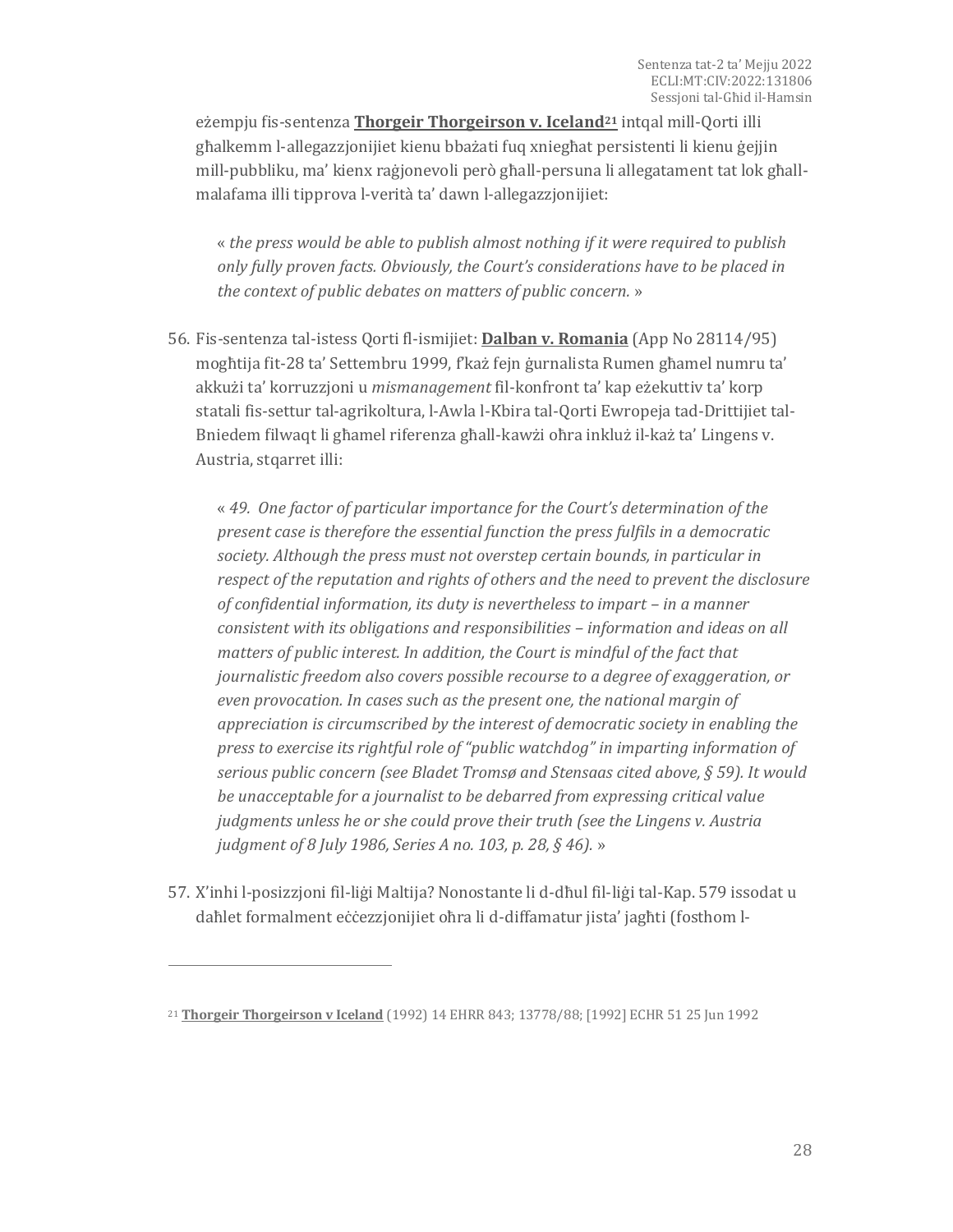eċċezzjoni tal-opinjoni onesta), il-posizzjoni meħuda fil-Qrati tagħna baqgħet sostanzjalment l-istess fir-rigward tal-*exceptio veritatis.* Meta d-diffamatur jeċċepixxi l-verità jeħtieġlu jipprova li l-fatti allegati minnu huma sostanzjalment veri. Jekk ma' jirnexxielux jagħmel dan id-difiża tiegħu taqa' fix-xejn.

58. Din il-posizzjoni tradizzjonalment ġiet addottata ukoll fil-qrati Ingliżi. Hekk per eżempju fis-sentenza fl-ismijiet **Grobbelar v. News Group Newspapers Ltd and Another** (UKHL, 24.10.2002) f'każ fejn it-tabloid Ingliż "*The Sun*" ippubblika serje ta' artikli b'akkużi serji ta' xiri ta' logħob u korruzzjoni fil-konfront tal-goalkeeper tat-tim tal-futbol Liverpool FC. Bruce Grobbelar, wieħed mill-argumenti taddiffamaturi kien dak illi kien diffiċli jekk mhux addirittura impossibbli li tipprova illi player professjonali ikun intenzjonalment lagħab ħażin bl-iskop ta' korruzzjoni. Lord Millett ma' qabilx ma' dan l-argument u tenna s-segwenti:

« *Two arguments have been advanced in response. The first is that advanced in argument by the newspaper. It can be expressed in words such as these: That a professional sportsman has deliberately underperformed in a match is bound to be very difficult to prove - all sportsmen make mistakes in the course of play - an international class striker may miss the goal from point blank range - deliberate errors are virtually impossible to prove. If this argument is meant to suggest that when the truth of a defamatory statement is difficult to prove, and has not been proved, then the truth of the statement may be treated as proved nevertheless, it is not the law, nor should it be* (emfażi u sottolinear miżjuda mill-Qorti)*. The law is that so far as the issue of justification is concerned, the publisher of the defamatory statement must allege and prove that the statements of fact were substantially true, no more, no less. In the present case, the defendants did not at the trial attempt to rebut the plaintiff's evidence that he had never attempted to throw a game* »

59. M'hemmx dubbju għalhekk illi diffiċli kemm hu diffiċli l-intimat jeħtieġlu f'din ilkawża li jipprova illi l-allegazzjonijiet rrapportati kontra r-rikorrent huma sostanzjalment korretti, ġaladarba kien huwa stess li qajjem l-eċċezzjoni tal-verità. Kif jista' jagħmel dan? X'provi ammissibbli għandu jew jista' jġib? Jista' jressaq dawk il-provi miġjuba minn xhieda fuq kliem ħaddieħor (l-hekk imsejjaħ "detto del detto") ?

*Provi miġjuba minn xhieda fuq kliem ħaddieħor ("il detto del detto")*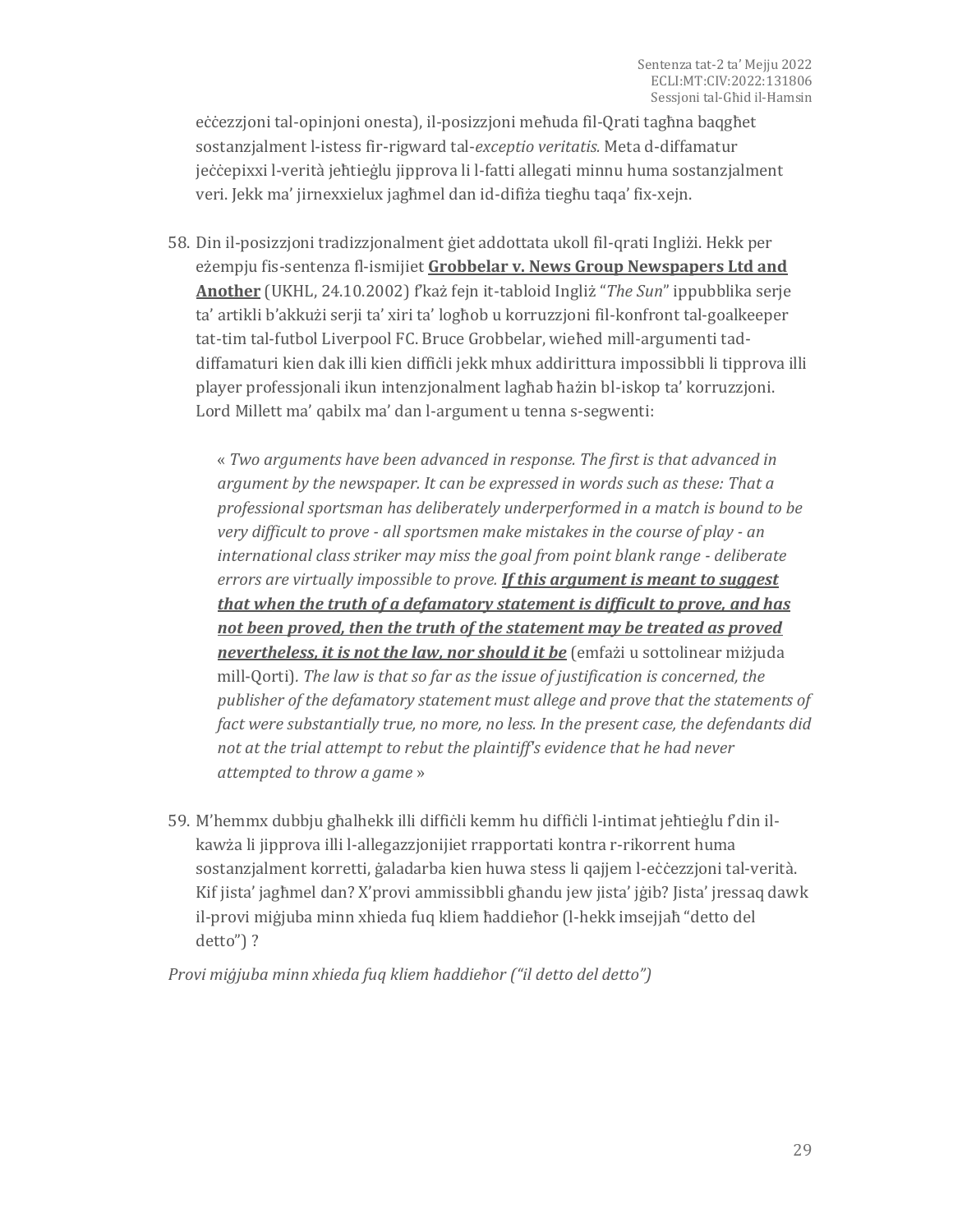60. Fis-sentenza ġia rapportata mogħtija mill-Qorti tal-Appell Ingliża fl-ismijiet **Chase v. News Group Newspapers Ltd.**, [2002] EWCA (Civ) 1772, [2003] E.M.L.R. 11, 218 (C.A.) intqal hekk:

« *39. I have referred to "admissible evidence". To some extent the Civil Evidence Act 1995 ("the 1995 Act") has altered the landscape. It remains the law (subject to any HRA considerations) that if a defendant repeats a libel he/she has heard from others, a plea of justification will only succeed if he/she can prove by admissible evidence that what they said was substantially true. The relevant law was authoritatively restated by this court in Shah v Standard Chartered Bank Ltd [1999] QB 241...*

*40. In Shah Hirst LJ observed at p 263F that one most salutary advantage of holding fast to the repetition rule was that it avoided lengthy investigation of the reliability of the makers of hearsay statements which might otherwise be admissible ...*

*41. It appears to me, however, that in Shah May LJ could not have had the provisions of the 1995 Act in mind when he said at p 270C: "Allegedly credible hearsay may not contribute to such proof [viz that there are reasonable grounds to suspect a plaintiff of discreditable conduct]. Defendants will have to call their informants or provide other direct evidence."*

*42. Provided that the requirements and safeguards of the 1995 Act and CPR Part 33 are observed a defendant may now in theory adduce hearsay evidence of whatever degree in an attempt to prove the truth of the particulars of justification. Mr Suttle, who appeared for the claimant, accepted that this must be the case, since the 1995 Act contains no exceptions so far as defamation cases are concerned.*

*43. The statutory and regulatory safeguards, however, include:*

*(i) a requirement that a party proposing to adduce hearsay evidence must notify the other party. (Failure to do so in accordance with the rules contained in CPR Part 33 can adversely affect the weight of the evidence);*

*(ii) a power to require the maker of a hearsay statement on which reliance is placed to be called for cross-examination on the contents of that statement;*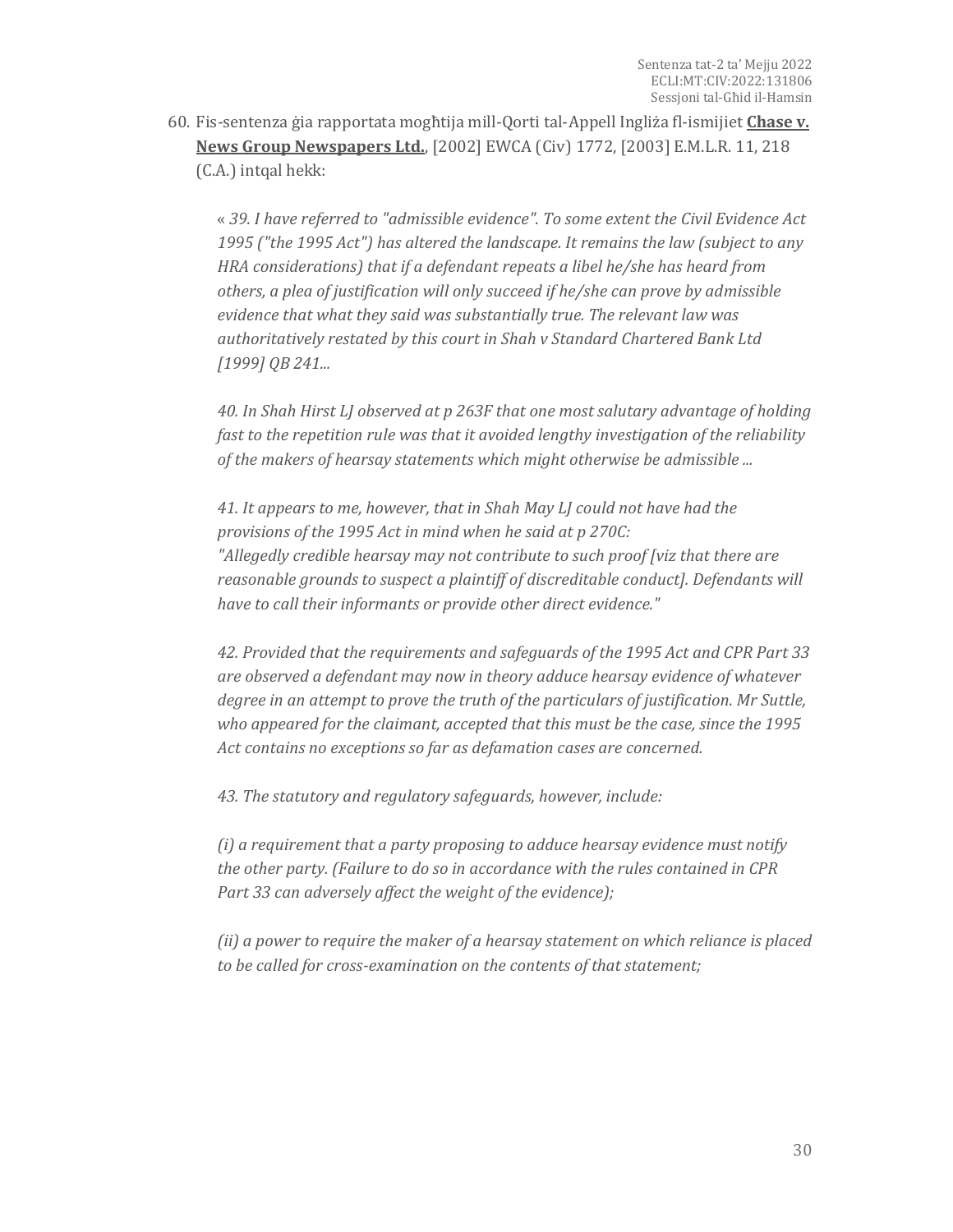*(iii) a power to permit the other party (subject to due notice) to call evidence attacking the credibility of the maker of the hearsay statement;*

*(iv) a requirement that the court, in estimating the weight (if any) to be given to hearsay evidence in civil proceedings, must have regard to any circumstances from which any inference can reasonably be drawn as to the reliability or otherwise of the evidence.*

*44. These safeguards are set out in sections 2 to 5 of the 1995 Act and in CPR 33.2- 33.5. So far as the fourth safeguard is concerned, section 4(2) of the Act provides that the factors to which the court may have regard include, in particular:*

*(a) whether it would have been reasonable and practicable for the party by whom the evidence was adduced to have produced the maker of the original statement as a witness;*

*(b) whether the original statement was made contemporaneously with the occurrence or existence of the matters stated;*

*(c) whether the evidence involves multiple hearsay;*

*(d) whether any person involved has any motive to conceal or misrepresent matters;*

*(e) whether the original statement was an edited account or was made in collaboration with another or for a particular purpose;*

*(f) whether the circumstances in which the evidence was adduced as hearsay were such as to suggest an attempt to prevent proper evaluation of its weight.* »

- 61. Għalhekk fl-Ingilterra sa' mill-1995 bid-dħul fis-seħħ tas-*Civil Evidence Act* sar possibbli għad-diffamatur illi jeċċepixxi l-verità illi jressaq provi b'xhieda *detto del detto* salv li jiġu sodisfatti l-kundizzjonijiet msemmija u dan mingħajr l-obbligu li jressaqhom direttament biex jixhdu.
- 62. Il-posizzjoni legali f'Malta hija iżjed wiesa. Fis-sentenza fl-ismijiet **Kevin Spiteri v. Carmel Mallia et.** (Rik. Nru. 506/08/1, 27/10/2021) il-Qorti tal-Appell Superjuri tenniet illi: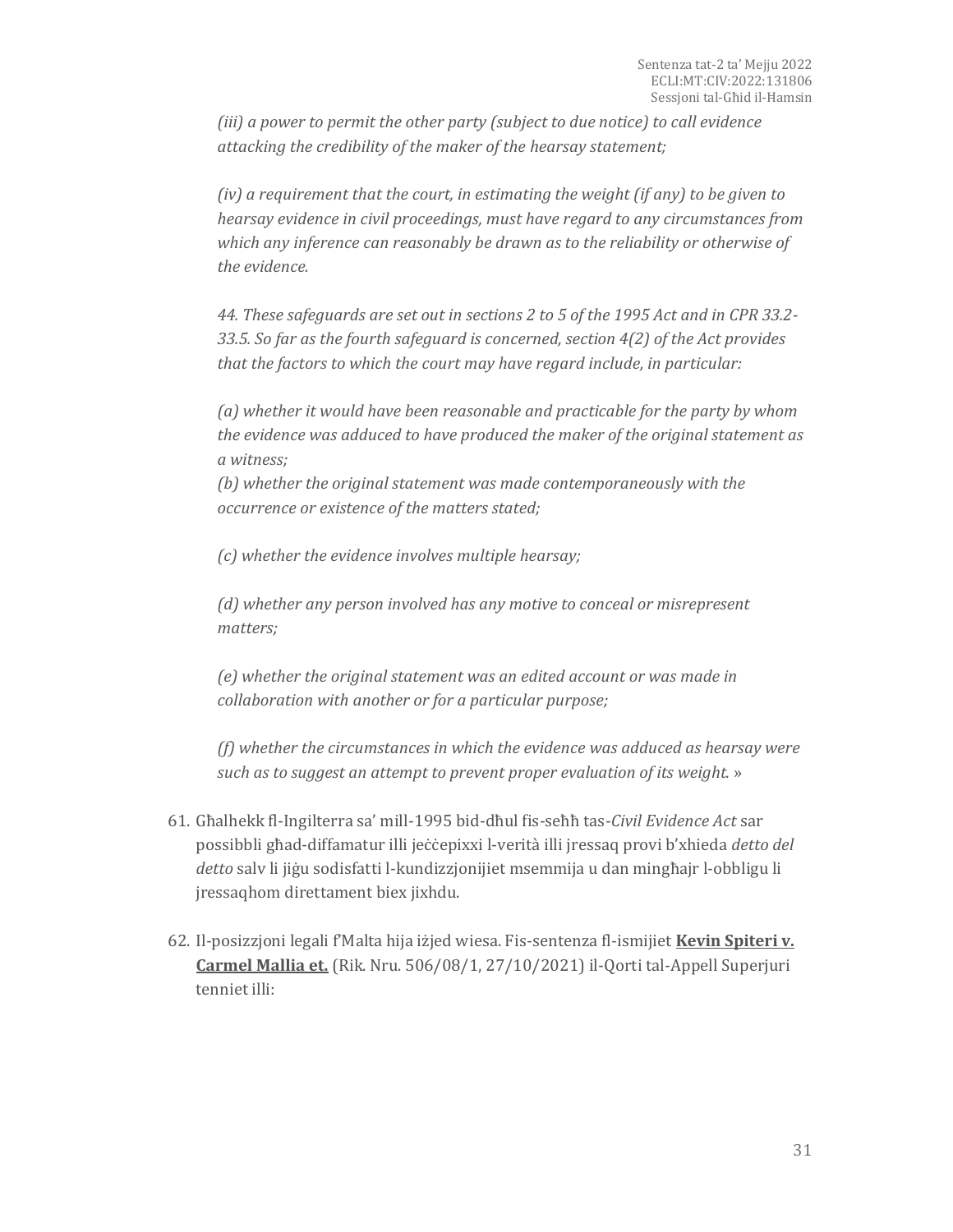*« ... fis-sistema legali Maltija ma teżistix regola riġida dwar l-ammissibilita` ta' xhieda detto del detto għaliex skont l-Artikolu 599 tal-Liġijiet ta' Malta huwa filpoter diskrezzjonali tal-ġudikant illi jammetti tali xhieda fiċ-ċirkostanzi previsti mill-istess artikolu. L-ammissjoni ta' xhieda detto del detto pero` ma tfissirx awtomatikament illi fl-evalwazzjoni tal-provi l-Qorti ser tqis illi dik ix-xhieda hija neċessarjament attendibbli jew kredibbli.* »

63. Il-prinċipju dwar l-ammissibilita tad-*detto del detto* jinsab assodat fl-Art. 598(1) tal-Kap. 12 li jipprovdi hekk:

*«* **598. (1) Bħala regola, il-qorti ma tiħux qies ta' xiehda dwar fatti li x-xhud igħid li ġie jafhom mingħand ħaddieħor jew li qalhom ħaddieħor li jista' jinġieb biex jagħti xiehda fuq dawk il-fatti**. »

64. L-eċċezzjonijiet għal dan il-prinċipju imbagħad insibuhom fl-Art. 599 li jipprovdi kif ġej:

*«* **599. Il-qorti tista', skont iċ-ċirkostanzi, tippermetti xiehda fuq kliem ħaddieħor u tieħu qies tagħha, meta dan l-istess kliem ħaddieħor ikollu, fih innifsu, importanza sostanzjali, fuq il-meritu tal-kawża jew ikun jagħmel parti mill-meritu; inkella meta dan ħaddieħor ma jkunx jista' jinġieb biex jixhed, u l-fatti jkunu tali li ma jkunux jistgħu jiġu ppruvati sewwa xort'oħra, l-aktar f'każijiet ta' twelid, ta' żwieġ, ta' mewt, ta' assenza, ta' servitù, ta' rjieħ ta' immobbli, ta' pussess, ta' drawwiet, ta' ġrajjiet storiċi pubbliċi, ta' reputazzjoni jew ta' fama, ta' kliem jew fatti ta' nies li mietu jew li jkunu assenti u li ma kellhom ebda interess li jgħidu jew jiktbu l-falz, u ta' fatti oħra ta' interess ġenerali jew pubbliku jew li jkunu magħrufa minn kulħadd.** »

- 65. Għaldaqstant sabiex il-Qorti jkollha l-fakolta' tippermetti xhieda li tkun *detto del detto* jeħtieġ li dik ix-xhieda:
	- 1. Tkun fiha nnifisha ta' importanza sostanzjali fuq il-mertu tal-kawża, jew
	- 2. Tkun ta' persuna li ma' tkunx tista' tinġieb biex tixhed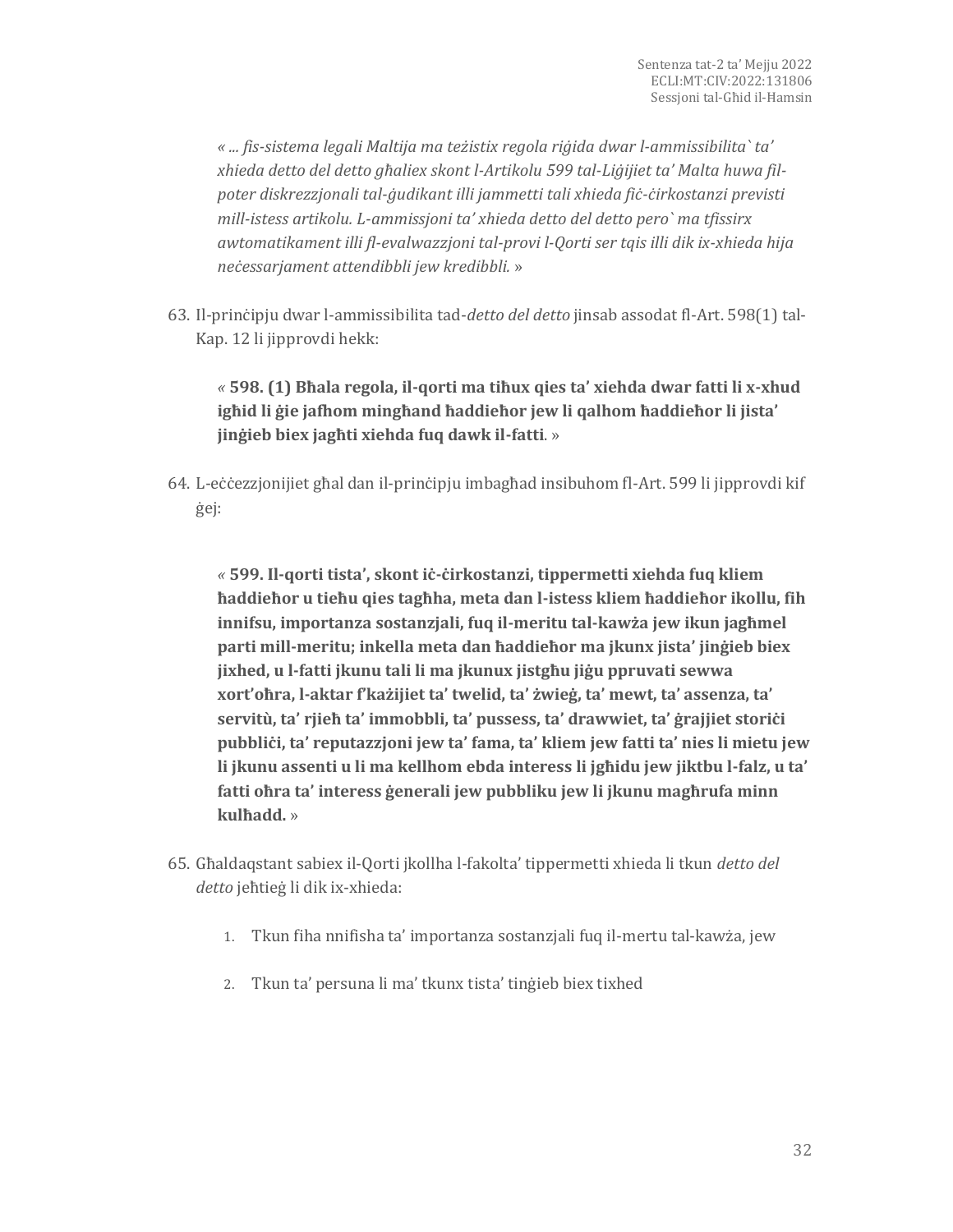- U
- 3. X-xhieda tkun tali illi ma' tistax tiġi ppruvata sewwa mod ieħor.
- 66. Il-liġi telenka ukoll każijiet fejn dawn l-eċċezzjonijiet ikun propens li jitressqu (għalkemm ma' teskludix li jista' jiġu applikati f'każijiet oħra) fosthom fil-każ meta x-xhieda tkun ta' interess ġenerali jew pubbliku.
- 67. Issa fil-każ odjern ix-xhud **Ivan Grech Mintoff**, imressaq mill-intimat, xehed illi huwa fl-investigazzjoni tiegħu kien uża l-kuntatti li kellu ġewwa l-Libja sabiex jagħmel kuntatt telefoniku (permezz tal-Viber u l-WhatsApp u jirrekordjahom) ma' ħames persuni Libjani: Serraj Essa, Ali Gamati, Ayman Alzintani, Osama Mohammed Zaidi u Ali Mohameed Algool. Għalkemm huwa stqarr illi dawn kollha kienu lesti jixhdu f'Malta jekk jingħataw ċertu garanziji mill-istat Malti kienu biss tnejn minnhom, u ċioe **Ali Mohammed Algool** u **Ayman Mohammed Alseed Misbah** (magħruf ukoll bħala Ayman Alzintani) li xehdu personalment fil-proċeduri u dan permezz tal-*video conferencing.* L-oħrajn ma' xehdux (għalkemm xehdu persuni oħra li ma' kienux ġew elenkati bħala xhieda minn Ivan Grech Mintoff). Ir-raġuni 'l għala l-persuni l-oħra ma xehdux hija waħda loġika u li ftit li xejn jista' jkun hemm dubbju dwarha. Il-Libja kienet dak iż-żmien u għadha sal-ġurnata tal-lum mifnija bi gwerra ċivili bejn fazzjonijiet differenti li lkoll jippretendu li għandhom jiggvernaw huma. Dan wassal sabiex affarijiet li għalina huma meqjusa bħala normali, bħal per eżempju post adegwat fejn xhud jista' jixhed u servizz tal-*internet* veloċi u affidabbli, m'huma xejn faċli li ssibhom f'dak il-pajjiż. Ix-xhud **Mohammed Najib** fis-seduta tat-28 ta' Ottubru 2019 alluda għal dawn id-diffikultajiet meta stqarr is-segwenti:

*"the rest of wounded they cannot come to here because of war that happened now.*

*Dr Fenech : Mela qed jghidilna li l-ohrajn ma jistghux jigu hemmhekk minhabba lgwerra li hemm bhalissa.*

*Xhud : Yes. The rest of the wounded..."*

68. Kif ġa ngħad, l-istess **Ivan Grech Mintoff** ħa ħsieb jesebixxi kopja tal-passaporti talħames xhieda msemmija (u ta' tnejn oħra li però minkejja li kien kellimhom ma' kienx irrekordjahom) u skond hu l-identità ta' dawn il-persuni ģiet aċċertata mill-Uffiċju tal-Prim Ministru Libjan Fayez al-Sarraj.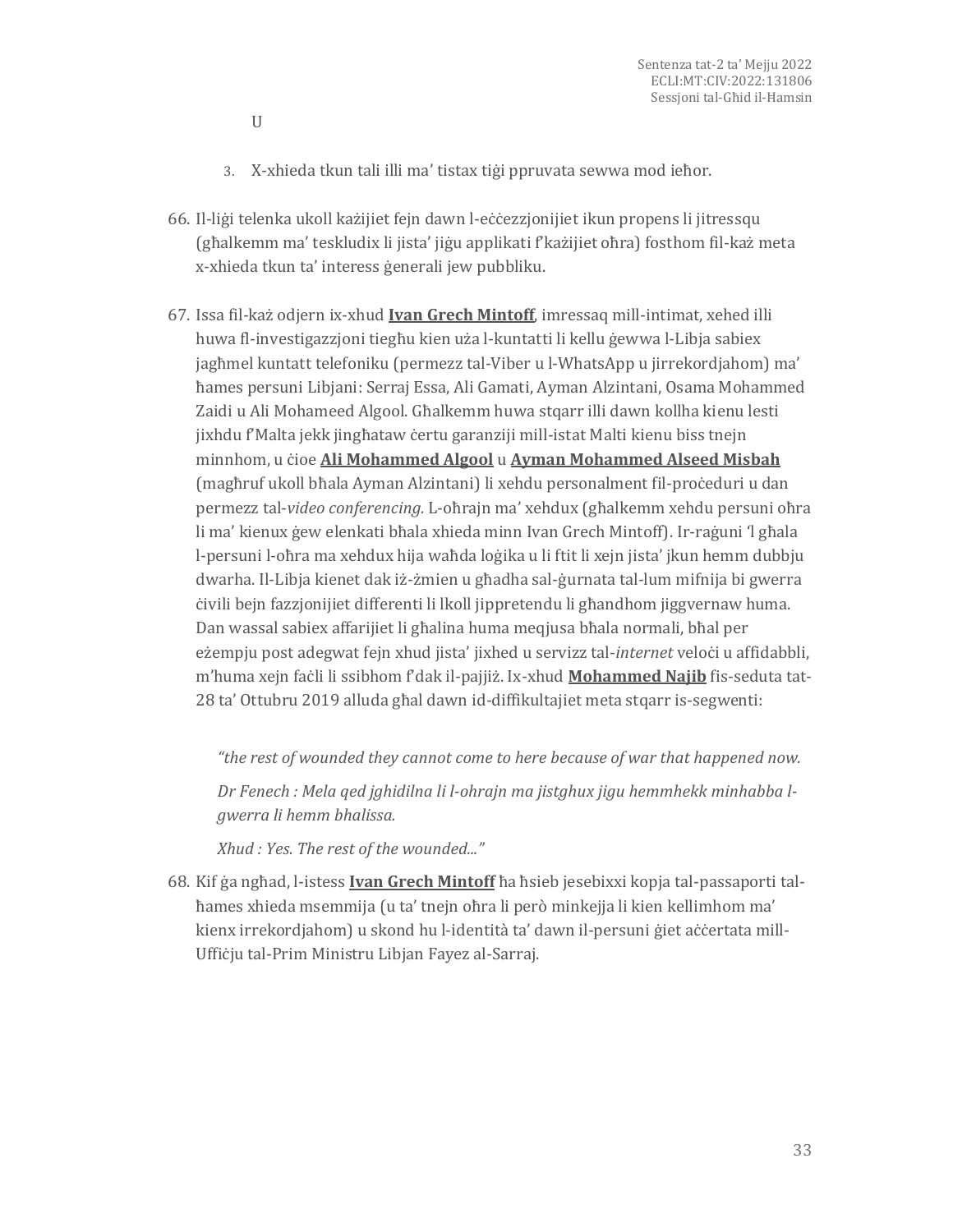- 69. Fir-rigward tat-tlett persuni li ġew mitkellma mix-xhud Grech Mintoff u li sussegwentement ma' xehdux fil-kawża, ċioe **Serraj Essa**, **Ali Gamati** u **Osama Mohammed Zaidi**, il-Qorti tħoss illi tenut kont id-diffikultajiet reali sabiex jinġiebu jixhdu, l-importanza sostanzjali ta' dak li qalu lix-xhud fuq il-mertu tal-kawża u fuq kollox tenut kont il-fatt illi tali xhieda hija ta' interess pubbliku, hija għandha tqies ammissibbli x-xhieda in kwistjoni. L-istess jista' jingħad ukoll għall-allegat *middleman* **Khaled Ibrahim Ben Nassar** li minkejja li ngħad illi huwa stess fetaħ kawża fil-Qrati Maltin *inter alia* kontra l-Ministeru tas-Saħħa (sabiex jirkupra lura ssomma ta' €36,675 li allegatament kienet tħallset lir-rikorrent għal numru ta' *medical visas* li baqgħu ma' waslux), madanakollu tressqet prova<sup>22</sup> illi dan il-persuna kien irċieva theddid minn terzi persuni tant illi kien għamel rapport lill-Pulizija Maltija.
- 70. Mhux l-istess jista' jingħad għall-persuni l-oħra **Abdulhakim S.A. Mreshigh** u **Naji Ejudi Duw Almabrouk** li l-Qorti tħoss illi għandhom jiġu skartati tenut kont tal-fatt illi fir-rigward tagħhom Grech Mintoff ma ħax jew ma' setax jieħu l-istess kawteli li ħa fir-rigward tax-xhieda l-oħra (fosthom illi jiġu rrekordjati u/jew jsir *transcript* tad-diskursata).
- 71. Kif ġa ngħad, fis-suċċint it-tlett xhieda msemmija ġew irrappurtati mix-xhud Grech Mintoff li qalulu s-segwenti:
	- **Serraj Essa:** Ir-rikorrent talab u tħallas **€ 1,750,000** għal tnejn u għoxrin *medical visas* urġenti li i baqgħu ma' waslux.
	- **Ali Gamati**; Ir-rikorrent talab li jitħallas somma ta' **€3,000,000** oltre' **€3,000** għal kull *medical visa* li tinħareġ,
	- **Osama Mohammed Zaidi:** Waqt li kien Malta għall-kura, ir-rikorrent talbu jħallas somma flus (li ma' ġietx speċifikata). Peress illi ma' setax iħallasha huwa tkeċċa minn pajjiżna waqt il-perjodu tal-konvalexxenza.
- 72. Fis-suċċint ukoll ix-xhieda Libjani l-oħra li xehdu fil-kawża qalu s-segwenti:

<sup>22</sup> Ara x-xhieda tal-Ispettur Rennie Stivala tas-16 ta' Jannar 2017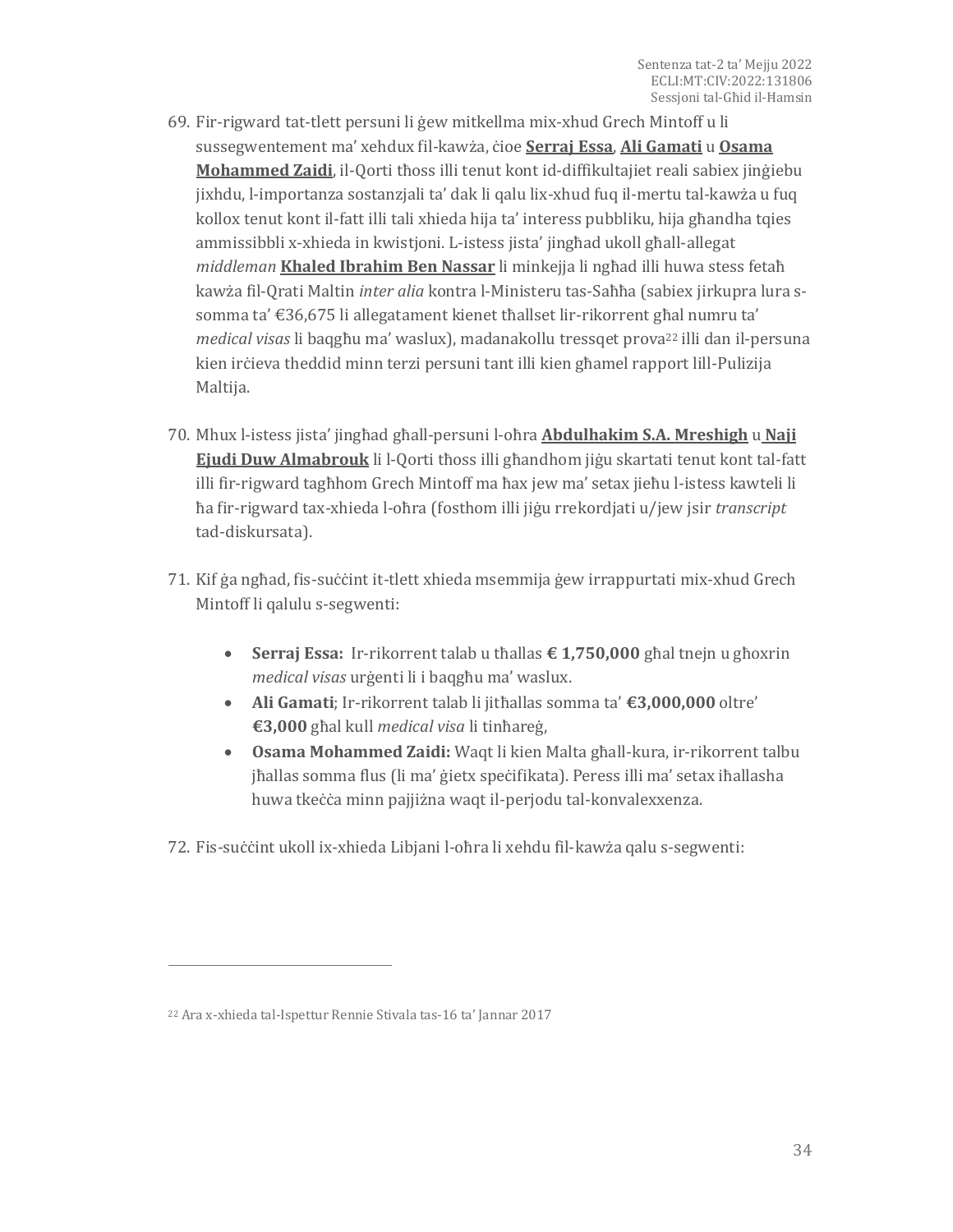- **Ayman Alzintani** (jew skond il-passaport, Ayman Mohammed Alseed Misbah): Ir-rikorrent talbu bejn **€2,000 u €2,500** sabiex jinħarġu *medical visas* għall-Libjani li kienu ġew feruti fir-reġjun fejn jgħix
- **Ali Mohameed Algool**: Waqt li kien Malta għall-kura, ir-rikorrent talbu lflus (mingħajr ma' speċifika kemm) u peress li ma' ħallsux spiċċa biex kellu jitlaq minn pajjiżna.
- **Mohammed Najib:** Waqt li kien Malta għall-kura, ir-rikorrent talbu **€2,500** biex jibqa' jieħu l-kura Malta.
- **Hamza Hussain Alwakwak:** Qabel ma' ġie Malta r-rikorrent talbu l-ħlas ta' **€2,500** għall-*medical visa.*
- **Mohammed Salem Agag:** Waqt li kien Malta għall-kura , ir-rikorrent talbu jħallas **€2,500** u wara li ma' ħallsux kellu jitlaq minn pajjiżna.
- **Daosalem Ali Elamood:** Waqt li kien Malta għall-kura, Ir-rikorrent talbu **€2,000 - €3,000** għall-*visa* iżda ma' kellux biex iħallsu u baqa' ma' ngħatax it-trattament li kellu bżonn
- **Yousef Abdulwahab:** Waqt li kien Malta għall-kura r-rikorrent talbu jħallas **€3,500**. Peress li ma' kellux biex iħallsu huwa ntbagħat lura pajjiżu mingħajr il-kura meħtieġa.
- 73. Dwar ir-riċevuti li kopji tagħhom ġew annessi mill-intimat mal-affidavit tiegħu filkawża numru 220/16, **Ivan Grech Mintoff** xehed illi dawn juru erba' u tmenin (84) pagamenti għal total komplessiv ta' €34,575 lil persuna bl-isem ta' Neville Gafa bejn Awwissu 2015 u l-bidu ta' Ottubru 2015. Għalkemm ġew riferuti bħala *riċevuti* filverità ma' jidhirx li dawn ħarġu mir-rikorrent nnifsu stante illi minn imkien ma' tidher il-firma tiegħu fuqhom. Filfatt f'dan ir-rigward l-intimat **David Lindsay** xehed dwar dak li kien qallu Khaled Ibrahim Ben Nassar, il-*whistleblower* u allegat *middleman:*

*"The documents which were shown to me during the meeting consisted of a carbon copy booklet of hand-written 'receipts', which are better described as invoices or records of payments to Neville Gafa for visas for Libyan nationals. These include the names of the individuals requesting visas, their identity numbers and the amounts Mr Ben Nasan says were paid by him to Mr Gafa on behalf of his clients"*

**Grech Mintoff** xehed dwar dawn ir-riċevuti li: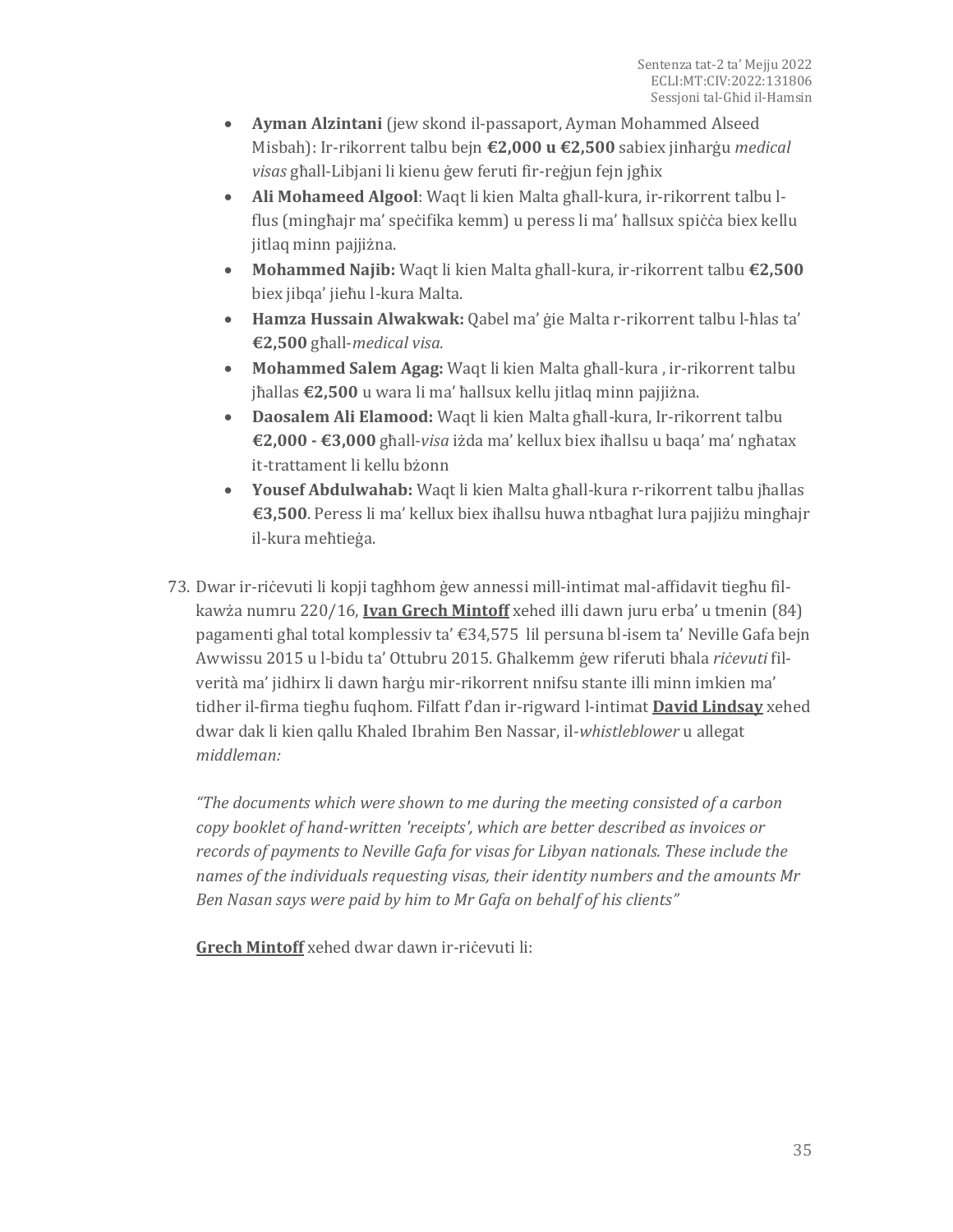*"... dawn l-ircevuti kitibhom Khaled Ibrahim Ben Nassar il-whistleblower. Kien izomm xi erbgha kotba minnhom dawn, erbgha kotba tal-invoices u qal li… lili qalli li kien izomm dawn ghax meta kien jaghti l-passaporti tan-nies li kellhom bzonn il-medical visas li kien jitfa' f'envelope flimkien mad-dokumenti, insurances, etc, etc plus il-flus, Neville Gafa kien ihawwad u allura bdew din is-sistema fejn Neville Gafa kien ikollu ktieb, registru ta' min huma dawn in-nies, eccetra eccetra u hu kien izomm l-ircevuta hawnhekk ... ... L-ircevuti l-isem tal-persuna… tal-persuni, id-data ta' meta halli inkartament Neville… halli Ibrahim ghadda l-flus lil Neville Gafa, hemm il-passport number, hemm id-data ta' meta, u hemm miktub per ezempju, to Neville, 1700 euro"*

Fi kliem ieħor iżjed milli riċevuti dawn id-dokumenti kienu *records* allegatament miżmuma minn Khaled Ibrahim Ben Nassar fir-rigward tal-*medical visas* li kien applika għalihom għan-nom tal-klijenti tiegħu.

74. Fir-rigward tal-*iscreenshots* tal-messaġġi li għaddew bil-mezz tal-"Viber" bejn Khaled Ben Nasan u r-rikorrent<sup>23</sup>, fejn fihom Ben Nasan jagħmel riferenza għallammont ta' €37,800 li kellu jiġbor lura mir-rikorrent rigward *medical visas* li ma' nħarġux, dawn l-istess messaġġi ġew ammessi mir-rikorrent innifsu illi xehed hekk:

*"... li nista' nghid fuq dawk l-SMSs huwa dan : dan kien bniedem illi kien jigri warajja u icempilli il-hin kollu, ma nafx kemm-il darba, il-granet kollha. Jiena ma kontx inwiegbu ovvjament ghaliex ma kontx inhossni li ghandi noqghod inwiegbu, imma fost l-ohrajn gie li ghedtlu, darba ghedtlu – "yes", ktibtlu u ghedtlu li frosi nitlaqghu xi darba ohra. Ghedtlu "niltaqghu niehdu kafe". Jiena kont ghamilt din ilbicca xoghol ghal fatt li dan kien ghajjieni, psikologikament ghajjieni; il-hin kollu jcempel il-gurnata shiha! U jibgbat il-messaggi."*

- 75. **Filwaqt li l-Qorti ma' teskludix li huwa minnu dak li sostna r-rikorrent, madanakollu ma' tistax tinjora l-fatt illi għal iżjed minn darba (u mhux darba waħda biss, kif sostna r-rikorrent) Neville Gafa wieġeb lura l-messaġġi ta' Ben Nasan mingħajr ma' nnega dak li kien qed jgħidlu.**
- 76. Fi kwalunkwe każ il-Qorti tikkunsidra però illi *the sting of the libell* fl-artiklu lamentat m'huwiex tant ir-riċevuti nfushom daqs kemm l-allegazzjonijiet illi (i) r-

<sup>23</sup> Fol 131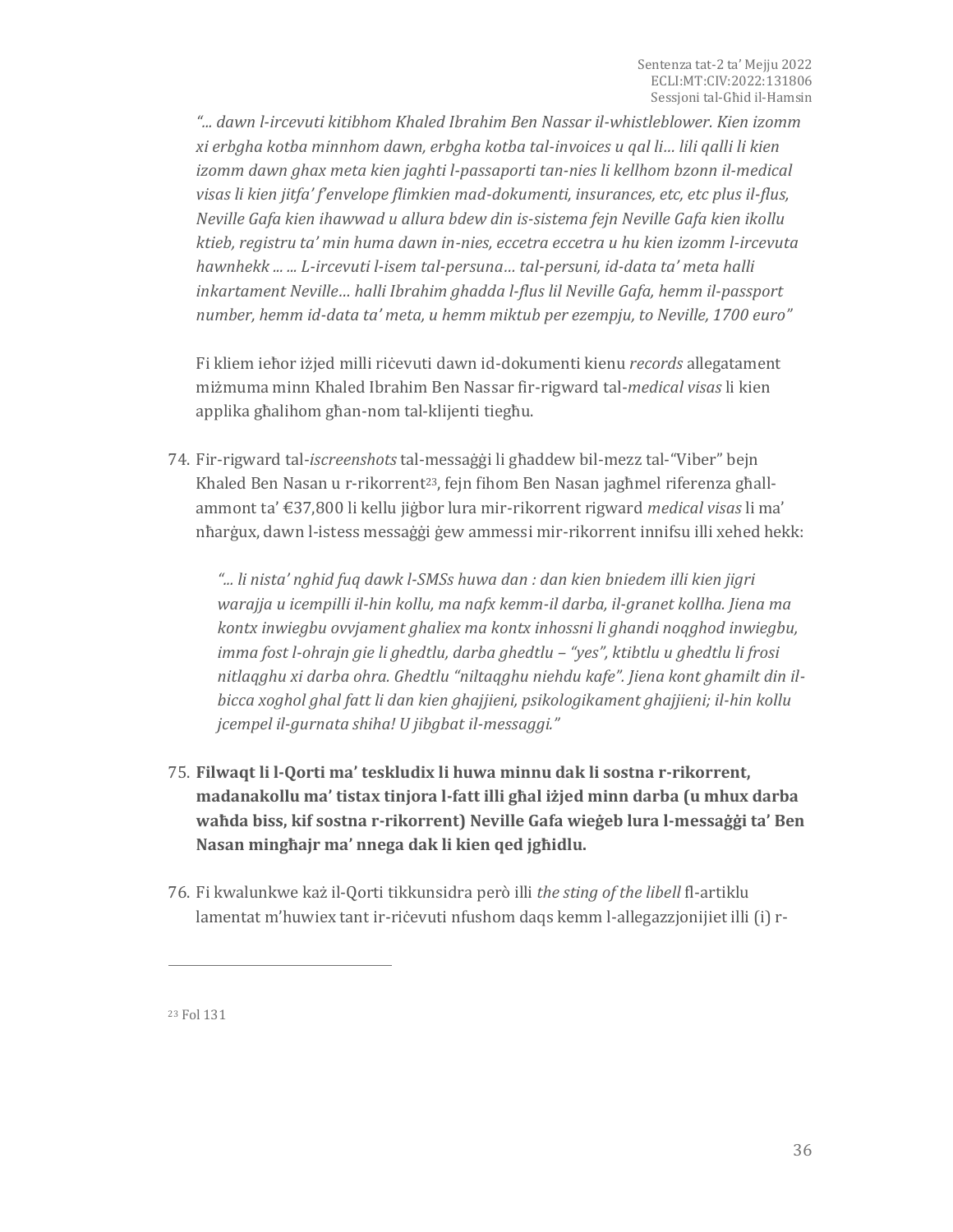rikorrent uża l-posizzjoni tiegħu sabiex **illegalment** daħħal flus fil-but (bejn €2 miljuni u €3 miljuni) u għalhekk ixxaħħam sabiex jinħarġu *medical visas* lil Libjani li applikaw għalihom, u (ii) f'numru ta' każijiet nies (inkluż tfal) li verament kellhom bżonn il-kura f'Malta spiċċaw mingħajr *medical visa* u b'hekk baqgħu ma' ħadux ilkura neċessarja (u xi ftit minnhom saħansitra mietu).

- 77. Mix-xhieda fuq elenkata l-Qorti tqis illi dan huwa każ eċċezzjonali fejn id-diffamatur rnexxielu fuq bażi ta' preponderanza tal-provi jipprova l-verità tal-allegazzjonijiet prinċipali ippubblikati minnu. Huwa minnu illi provi dwar l-allegazzjoni illi kienu mietu xi nies li baqgħu bla kura, ma' nġabitx. Pero' tressqu provi suffiċjenti illi juru illi tabilħaqq kien hemm numru ta' nies illi ġew imċaħħda mill-kura neċessarja, anke waqt li kienu diġa f'pajjiżna.
- 78. F'sitwazzjoni bħal din fejn l-allegazzjonijiet prinċipali ikunu ġew ippruvati bħala sostanzjalment veri, il-Qorti m'għandiex tinħela fuq li tfittex illi jiġi ppruvat kull fatt allegat fl-artiklu lamentat.
- 79. Fl-Artiklu 4(1)(b) tal-Kap. 579 tal-Liġijiet ta'' Malta jingħad illi:

*«* **Meta stqarrijiet li dwarhom ikun sar l-ilment iwasslu għal żewġ imputazzjonijiet jew aktar, jekk ma jiġix muri li waħda jew aktar millimputazzjonijiet tkun sostanzjalment vera, id-difiża taħt dan l-artikolu ma taqax jekk, wara li jkunu ġew ikkunsidrati l-imputazzjonijiet li jiġu murija li huma sostanzjalment veri, l-imputazzjonijiet li ma jiġux murija li huma sostanzjalment veri ma jikkawżawx ħsara serja lir-reputazzjoni tal-attur.** »

- 80. Issa huwa minnu illi kif ingħad fil-bidu nett tas-sentenza li l-Kap. 579 kien għadu m'huwiex fis-seħħ meta infetħet din il-kawża u għalhekk ma' japplikax għaliha. Però l-Qorti ma' tistax tinjora l-fatt illi dan l-artiklu m'għamel xejn iżjed milli daħħal formalment fil-liġi tagħna posizzjoni li maż-żminijiet saret titħaddan b'mod konsistenti fil-ġurisprudenza partikolarment mill-Qrati Ingliżi.
- 81. Il-Qorti tqis illi l-allegazzjonijiet prinċipali l-oħra huma tali illi min-natura tagħhom diġa huma serji biżżejjed illi jtappnu r-reputazzjoni tar-rikorrent. L-allegazzjoni loħra illi effettivament kien hemm nies (inkluż tfal) li mietu indirettament minħabba l-aġir tiegħu, għalkemm waħedha hija allegazzjoni serjissima, fl-isfond tal-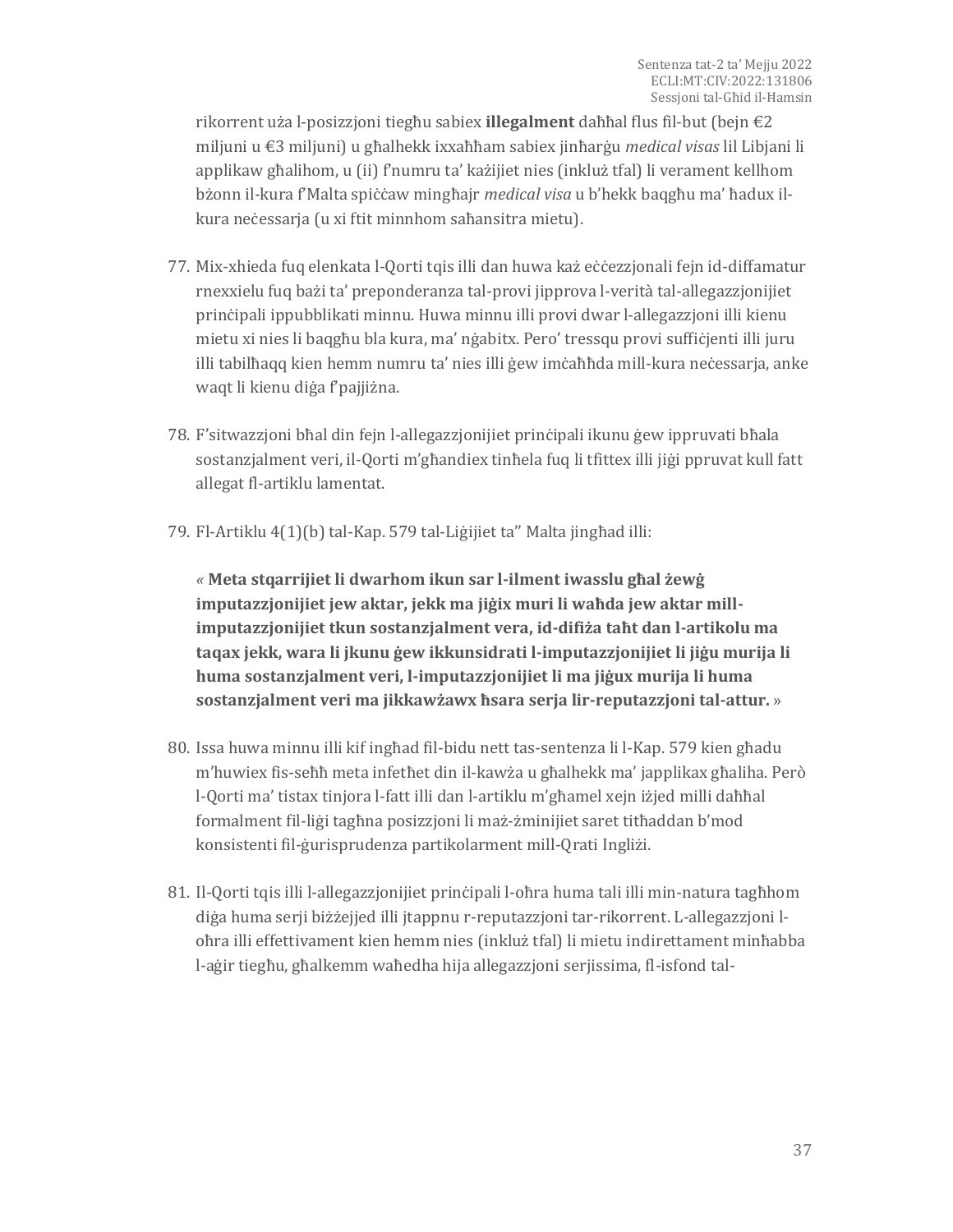allegazzjonijiet l-oħra m'hijiex tali illi tista' tikkawża **iżjed** ħsara serja lirreputazzjoni diġa mtappna (bl-allegazzjonijiet l-oħra) tar-rikorrent.

82. Għalhekk hija sejra tilqa' l-eċċezzjoni tal-intimat f'dan ir-rigward.

#### **L-eċċezzjoni tal-***fair comment*

- 83. L-intimat eċċepixxa ukoll illi: "*l-kontenut tal-artikolu lamentat jikkonsisti biss f' fatti verifikabbli u kummenti dwar kwistjonijiet fl-interess pubbliku li għalhekk, jikkonsistu f' fair comment, kritika aċċettabbli f' soċjetà' demokratika u ezercizzju tal-liberta' talespressjoni sancita, inter alia, mill-Kostituzzjoni ta' Malta u l-Konvenzjoni Ewropea tad-Drittijiet tal-Bniedem"*
- 84. Fir-rigward tad-difiża ta' *fair comment,* fis-sentenza **London Artists Ltd. v. Emile Littler** (England and Wales Court of Appeal – Civil Division – 10.12.1968) Lord Denning qal hekk:

*« The second point is whether the allegation of a "plot" was a fact which the defendant had to prove to be true, or was it only comment? In order to be fair, the commentator must get his basic facts right. The basic facts are those which go to the pith and substance of the matter: see Cunningham-Howie v. Dimbleby [1951] 1 K.B. 360, 364. They are the facts on which the comments are based or from which the inferences are drawn - as distinct from the comments or inferences themselves. The commentator need not set out in his original article all the basic facts: see Kemsley v. Foot [1952] A.C. 345; but he must get them right and be ready to prove them to be true. He must indeed afterwards in legal proceedings, when asked, give particulars of the basic facts: see Burton, v. Board [1929] 1 K.B. 301; but he need not give particulars of the comments or the inferences to be drawn from those facts. If in his original article he sets out basic facts which are themselves defamatory of the plaintiff, then he must prove them to be true: and this is the case just as much after section 6 of the Defamation Act, 1952, as it was before. It was so held by the New Zealand Court of Appeal in Truth (N.Z.) Ltd. v. Avery [1959] N.Z.L.R. 274, which was accepted by this court in Broadway Approvals Ltd. v. odhams Press Ltd. [1965] 1 W.L.R. 805. It is indeed the whole difference between a plea of fair comment and a plea of justification. In fair comment he need only prove the basic facts to be* »

85. Dwar din id-difiża Gatley jgħid kif ġej: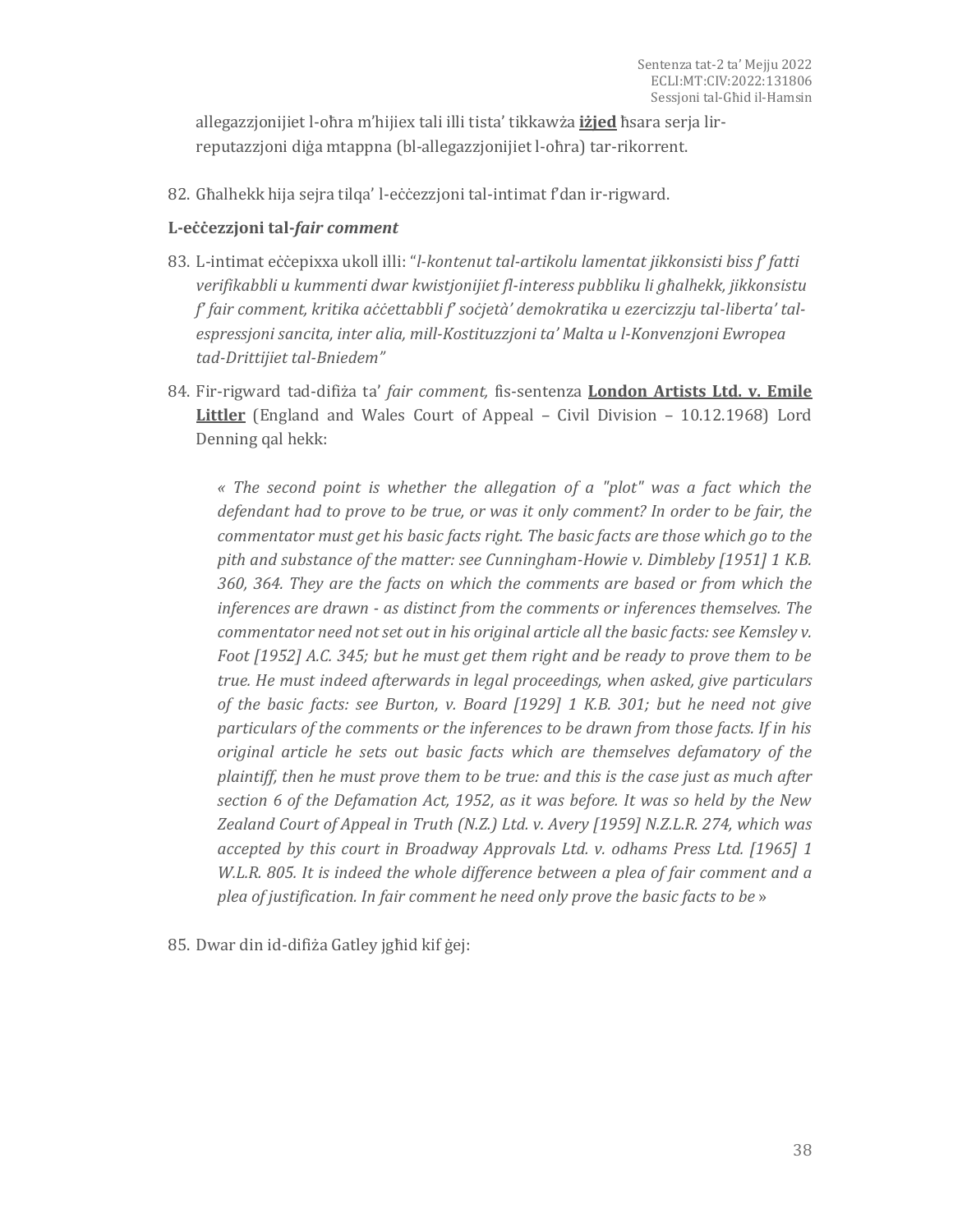*« To succeed in a defence (of fair comment) the defendant must show that the words are comment, and not a statement of fact. However, an inference of fact from other facts referred to may amount to a comment. He must also show that there is a basis of fact for the comment, contained or referred to in the matter complained of, at least to the extent of indicating that what is being stated is comment Finally, he must show that the comment is on a matter of public interest, one which has expressly or implicitly put before the public for judgment or is otherwise a matter with which the public has a legitimate concern. If the Claimant can show that the comment was actuated by malice (which for this purpose means that the defendant was not expressing his genuine opinion) he will defeat the plea. It is not enough, however, to show that the comment was prejudiced or exaggerated or "unfair'' in the ordinary sense of that word.* » *<sup>24</sup>*

- 86. Fis-suċċint, l-elementi tad-difiża tal-*fair comment* skond Gatley kif sussegwentement elaborati mill-Qrati tagħna<sup>25</sup> huma s-segwenti:
	- 1. Il-kumment irid ikun ġie msejjes fuq fatti li jkunu ssemmew fil-pubblikazzjoni li minnha jitressaq l-ilment;
	- 2. Il-fatti imsemmija jridu ikunu sostanzjalment veri;
	- 3. Jekk il-kumment ikun dwar imputazzjoni ta' motivi korrotti jew dizonesti irid jintwera li dan il-kumment kien ġustifikabbli jew mistħoqq;
	- 4. Il-kumment irid ikun tali li jikkwalifika bħala kritika u mhux żebliħ, tgħajjir jew insolenza; u
	- 5. Il-kumment irid jagħti l-fehma onesta tal-kummentatur u l-pubblikazzjoni ta' dik il-fehma ma tkunx saret b'ħażen jew bil-ħsieb preċiż li jweġġa' lil dak li jkun.
	- 6. Il-kumment irid ikun fuq materja li tkun "*in the public interest"* jew tal-inqas tkun tali li dwarha l-pubbliku jkollu "*a legitimate concern"*
- 87. Kif ġa ingħad iżjed 'l fuq m'hemmx dubbju li l-kummenti tal-intimat saru fuq materja li kienet fl-interess pubbliku u tabilħaqq kwistjoni illi l-pubbliku għandu jkollu *a legitimate concern* dwarha. L-intimat irnexxilu ukoll jipprova illi l-fatti allegati

<sup>24</sup> Gatley on Libel and Slander Sweet and Maxwell (London) 11th ed., pagna 336

<sup>25</sup> Ara perezempju **Dr Louis Galea vs Etienne St John u Felix Agius** (Rif Nru 946/1997 JRM deciza fit 30 ta' April 2015)